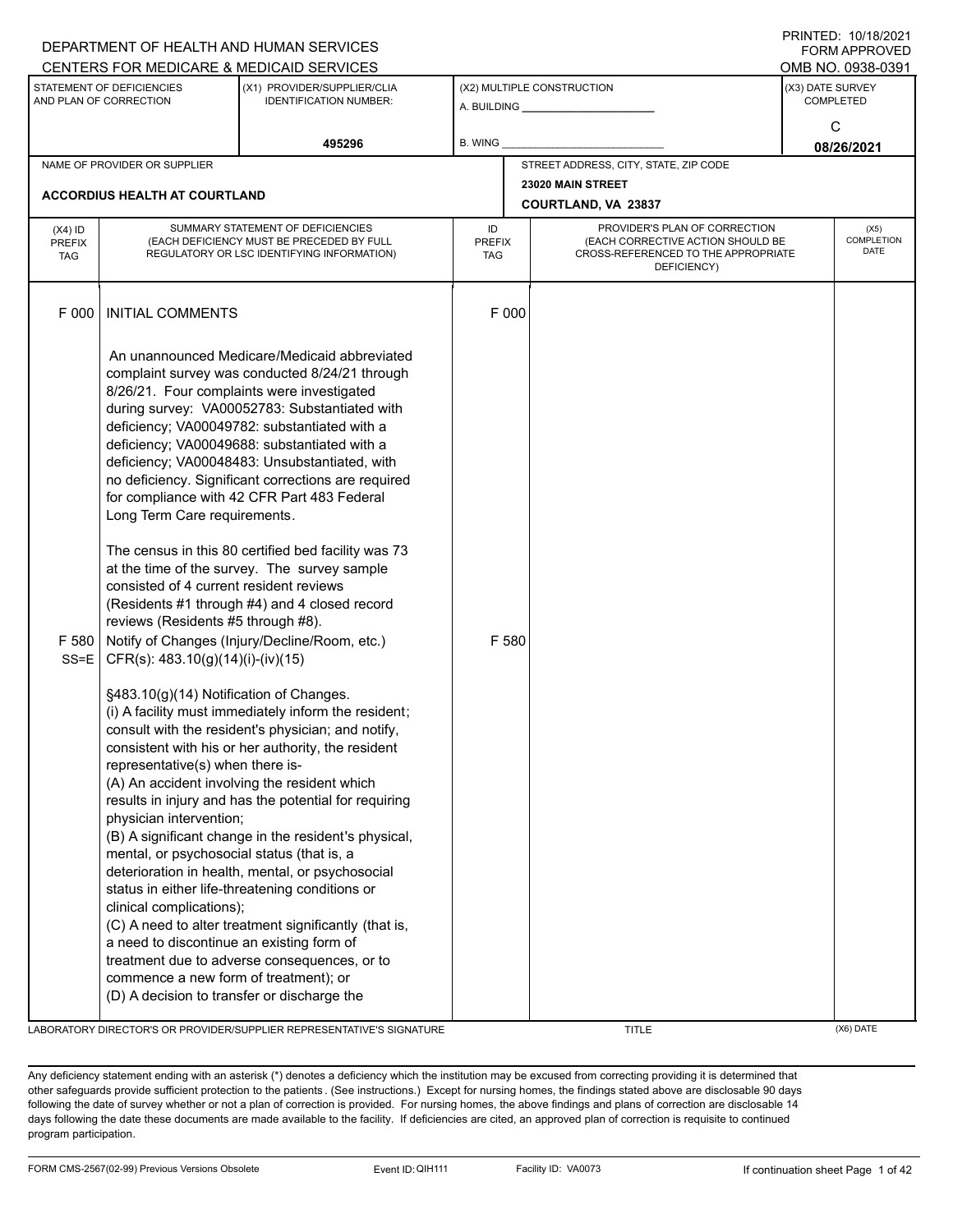|                                          |                                                                                                                                                                                                                                                                                                                                                     | DEPARTMENT OF HEALTH AND HUMAN SERVICES<br>CENTERS FOR MEDICARE & MEDICAID SERVICES                                                                                                                                                                                                                                                                                                                                                                                                                                                                                                                                                                                                                                                                                                                                                                                                                                                                                                                                                                                                                                                                                                                                                                                                                                                                                                              |                                   |       |                                                                                                                          | FININILU. IVIIVIZVZI<br><b>FORM APPROVED</b><br>OMB NO. 0938-0391 |
|------------------------------------------|-----------------------------------------------------------------------------------------------------------------------------------------------------------------------------------------------------------------------------------------------------------------------------------------------------------------------------------------------------|--------------------------------------------------------------------------------------------------------------------------------------------------------------------------------------------------------------------------------------------------------------------------------------------------------------------------------------------------------------------------------------------------------------------------------------------------------------------------------------------------------------------------------------------------------------------------------------------------------------------------------------------------------------------------------------------------------------------------------------------------------------------------------------------------------------------------------------------------------------------------------------------------------------------------------------------------------------------------------------------------------------------------------------------------------------------------------------------------------------------------------------------------------------------------------------------------------------------------------------------------------------------------------------------------------------------------------------------------------------------------------------------------|-----------------------------------|-------|--------------------------------------------------------------------------------------------------------------------------|-------------------------------------------------------------------|
|                                          | STATEMENT OF DEFICIENCIES<br>AND PLAN OF CORRECTION                                                                                                                                                                                                                                                                                                 | (X1) PROVIDER/SUPPLIER/CLIA<br><b>IDENTIFICATION NUMBER:</b>                                                                                                                                                                                                                                                                                                                                                                                                                                                                                                                                                                                                                                                                                                                                                                                                                                                                                                                                                                                                                                                                                                                                                                                                                                                                                                                                     |                                   |       | (X2) MULTIPLE CONSTRUCTION                                                                                               | (X3) DATE SURVEY<br><b>COMPLETED</b>                              |
|                                          |                                                                                                                                                                                                                                                                                                                                                     | 495296                                                                                                                                                                                                                                                                                                                                                                                                                                                                                                                                                                                                                                                                                                                                                                                                                                                                                                                                                                                                                                                                                                                                                                                                                                                                                                                                                                                           | <b>B. WING</b>                    |       |                                                                                                                          | C<br>08/26/2021                                                   |
|                                          | NAME OF PROVIDER OR SUPPLIER                                                                                                                                                                                                                                                                                                                        |                                                                                                                                                                                                                                                                                                                                                                                                                                                                                                                                                                                                                                                                                                                                                                                                                                                                                                                                                                                                                                                                                                                                                                                                                                                                                                                                                                                                  |                                   |       | STREET ADDRESS, CITY, STATE, ZIP CODE                                                                                    |                                                                   |
|                                          | <b>ACCORDIUS HEALTH AT COURTLAND</b>                                                                                                                                                                                                                                                                                                                |                                                                                                                                                                                                                                                                                                                                                                                                                                                                                                                                                                                                                                                                                                                                                                                                                                                                                                                                                                                                                                                                                                                                                                                                                                                                                                                                                                                                  |                                   |       | 23020 MAIN STREET<br><b>COURTLAND, VA 23837</b>                                                                          |                                                                   |
| $(X4)$ ID<br><b>PREFIX</b><br><b>TAG</b> |                                                                                                                                                                                                                                                                                                                                                     | SUMMARY STATEMENT OF DEFICIENCIES<br>(EACH DEFICIENCY MUST BE PRECEDED BY FULL<br>REGULATORY OR LSC IDENTIFYING INFORMATION)                                                                                                                                                                                                                                                                                                                                                                                                                                                                                                                                                                                                                                                                                                                                                                                                                                                                                                                                                                                                                                                                                                                                                                                                                                                                     | ID<br><b>PREFIX</b><br><b>TAG</b> |       | PROVIDER'S PLAN OF CORRECTION<br>(EACH CORRECTIVE ACTION SHOULD BE<br>CROSS-REFERENCED TO THE APPROPRIATE<br>DEFICIENCY) | (X5)<br>COMPLETION<br><b>DATE</b>                                 |
| F 580                                    | Continued From page 1<br>resident from the facility as specified in<br>§483.15(c)(1)(ii).<br>physician.<br>when there is-<br>as specified in $§483.10(e)(6)$ ; or<br>$(e)(10)$ of this section.<br>phone number of the resident<br>representative(s).<br>§483.10(g)(15)<br>under §483.15(c)(9).<br>by:<br>of 8 residents (Resident #5, Resident #6, | (ii) When making notification under paragraph (g)<br>(14)(i) of this section, the facility must ensure that<br>all pertinent information specified in §483.15(c)(2)<br>is available and provided upon request to the<br>(iii) The facility must also promptly notify the<br>resident and the resident representative, if any,<br>(A) A change in room or roommate assignment<br>(B) A change in resident rights under Federal or<br>State law or regulations as specified in paragraph<br>(iv) The facility must record and periodically<br>update the address (mailing and email) and<br>Admission to a composite distinct part. A facility<br>that is a composite distinct part (as defined in<br>§483.5) must disclose in its admission agreement<br>its physical configuration, including the various<br>locations that comprise the composite distinct<br>part, and must specify the policies that apply to<br>room changes between its different locations<br>This REQUIREMENT is not met as evidenced<br>Based on staff interview, facility document<br>review, and clinical record review, the facility staff<br>failed to notify the physician and or resident's<br>representative of missed laboratory services for 2<br>residents, a new antibiotic order for levaquin for 1<br>resident and missed pain medication doses with a<br>new prescription needed for 1 resident, for 4 out |                                   | F 580 |                                                                                                                          |                                                                   |

FORM CMS-2567(02-99) Previous Versions Obsolete Event ID: QIH111 Facility ID: VA0073 If continuation sheet Page 2 of 42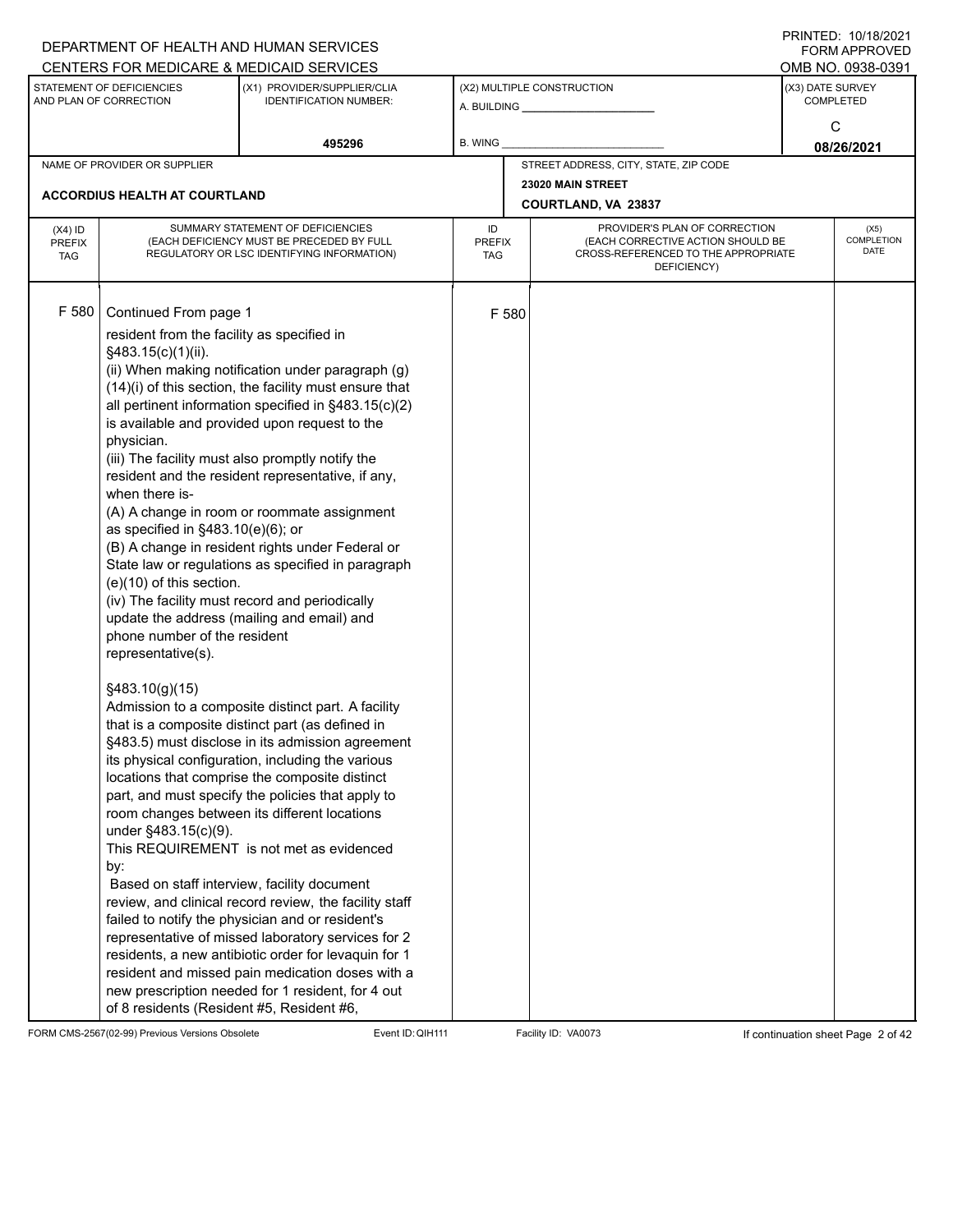|                                          |                                                                                        | DEPARTMENT OF HEALTH AND HUMAN SERVICES                                                                                                                                                                                                                                                                                                                                                                                                                                                                                                                                                                                                                                                                                                                                                                                                |                            |       |                                                                                                                          |                  | <b>FORM APPROVED</b>                     |
|------------------------------------------|----------------------------------------------------------------------------------------|----------------------------------------------------------------------------------------------------------------------------------------------------------------------------------------------------------------------------------------------------------------------------------------------------------------------------------------------------------------------------------------------------------------------------------------------------------------------------------------------------------------------------------------------------------------------------------------------------------------------------------------------------------------------------------------------------------------------------------------------------------------------------------------------------------------------------------------|----------------------------|-------|--------------------------------------------------------------------------------------------------------------------------|------------------|------------------------------------------|
|                                          |                                                                                        | CENTERS FOR MEDICARE & MEDICAID SERVICES                                                                                                                                                                                                                                                                                                                                                                                                                                                                                                                                                                                                                                                                                                                                                                                               |                            |       |                                                                                                                          |                  | OMB NO. 0938-0391                        |
|                                          | STATEMENT OF DEFICIENCIES<br>AND PLAN OF CORRECTION                                    | (X1) PROVIDER/SUPPLIER/CLIA<br><b>IDENTIFICATION NUMBER:</b>                                                                                                                                                                                                                                                                                                                                                                                                                                                                                                                                                                                                                                                                                                                                                                           |                            |       | (X2) MULTIPLE CONSTRUCTION                                                                                               | (X3) DATE SURVEY | COMPLETED                                |
|                                          |                                                                                        | 495296                                                                                                                                                                                                                                                                                                                                                                                                                                                                                                                                                                                                                                                                                                                                                                                                                                 | B. WING                    |       |                                                                                                                          |                  | C<br>08/26/2021                          |
|                                          | NAME OF PROVIDER OR SUPPLIER                                                           |                                                                                                                                                                                                                                                                                                                                                                                                                                                                                                                                                                                                                                                                                                                                                                                                                                        |                            |       | STREET ADDRESS, CITY, STATE, ZIP CODE                                                                                    |                  |                                          |
|                                          | <b>ACCORDIUS HEALTH AT COURTLAND</b>                                                   |                                                                                                                                                                                                                                                                                                                                                                                                                                                                                                                                                                                                                                                                                                                                                                                                                                        |                            |       | 23020 MAIN STREET                                                                                                        |                  |                                          |
|                                          |                                                                                        |                                                                                                                                                                                                                                                                                                                                                                                                                                                                                                                                                                                                                                                                                                                                                                                                                                        |                            |       | <b>COURTLAND, VA 23837</b>                                                                                               |                  |                                          |
| $(X4)$ ID<br><b>PREFIX</b><br><b>TAG</b> |                                                                                        | SUMMARY STATEMENT OF DEFICIENCIES<br>(EACH DEFICIENCY MUST BE PRECEDED BY FULL<br>REGULATORY OR LSC IDENTIFYING INFORMATION)                                                                                                                                                                                                                                                                                                                                                                                                                                                                                                                                                                                                                                                                                                           | ID<br>PREFIX<br><b>TAG</b> |       | PROVIDER'S PLAN OF CORRECTION<br>(EACH CORRECTIVE ACTION SHOULD BE<br>CROSS-REFERENCED TO THE APPROPRIATE<br>DEFICIENCY) |                  | (X5)<br><b>COMPLETION</b><br><b>DATE</b> |
| F 580                                    | Continued From page 2<br>sample.                                                       | Resident #8 and Resident #1) in the survey                                                                                                                                                                                                                                                                                                                                                                                                                                                                                                                                                                                                                                                                                                                                                                                             |                            | F 580 |                                                                                                                          |                  |                                          |
|                                          | The findings included:<br>nursing facility on 09/30/20. Diagnosis for<br>Living (ADL.) | 1. The facility staff failed to notify the physician<br>and resident representative of missed blood work<br>ordered on 08/04/21 for Vitamin B12 for Resident<br>#5. Resident #5 was originally admitted the<br>Resident #5 included but not limited to Iron<br>Deficiency Anemia. The most recent Minimum<br>Data Set (MDS) was an quarterly assessment<br>with an Assessment Reference Date (ARD) of<br>04/17/21 coded the resident on the Brief Interview<br>for Mental Status (BIMS) with a score of 11 out of<br>a possible score of 15, which indicated moderate<br>cognitive impairment for daily decision-making.<br>Resident #5 was coded total dependence of one<br>with dressing, toilet use, personal hygiene and<br>bathing, extensive assistance of one with bed<br>mobility, transfer and eating for Activities of Daily |                            |       |                                                                                                                          |                  |                                          |
|                                          | weeks, none of the usual hollering. She's                                              | Review of the psychotherapy note written by<br>(name of physician) on 08/04/21 included but not<br>limited to the following information: "Resident #5<br>has been uncharacteristically quiet for the last two<br>compliant and sleepy, lies in bed unresponsive<br>until touched and then she watches." Further<br>review of clinical notes request the following<br>recommendation; ask the attending physician to<br>consider obtaining blood work for Vitamin B12.<br>During the review of Resident #5's clinical record<br>on 08/26/21 did not reveal lab results for Vitamin<br>B12. On the same day, the Director of Nursing<br>(DON) stated she reviewed Resident #5's clinical                                                                                                                                                 |                            |       |                                                                                                                          |                  |                                          |

FORM CMS-2567(02-99) Previous Versions Obsolete Event ID: QIH111 Facility ID: VA0073 If continuation sheet Page 3 of 42

DEPARTMENT OF HEALTH AND HUMAN SERVICES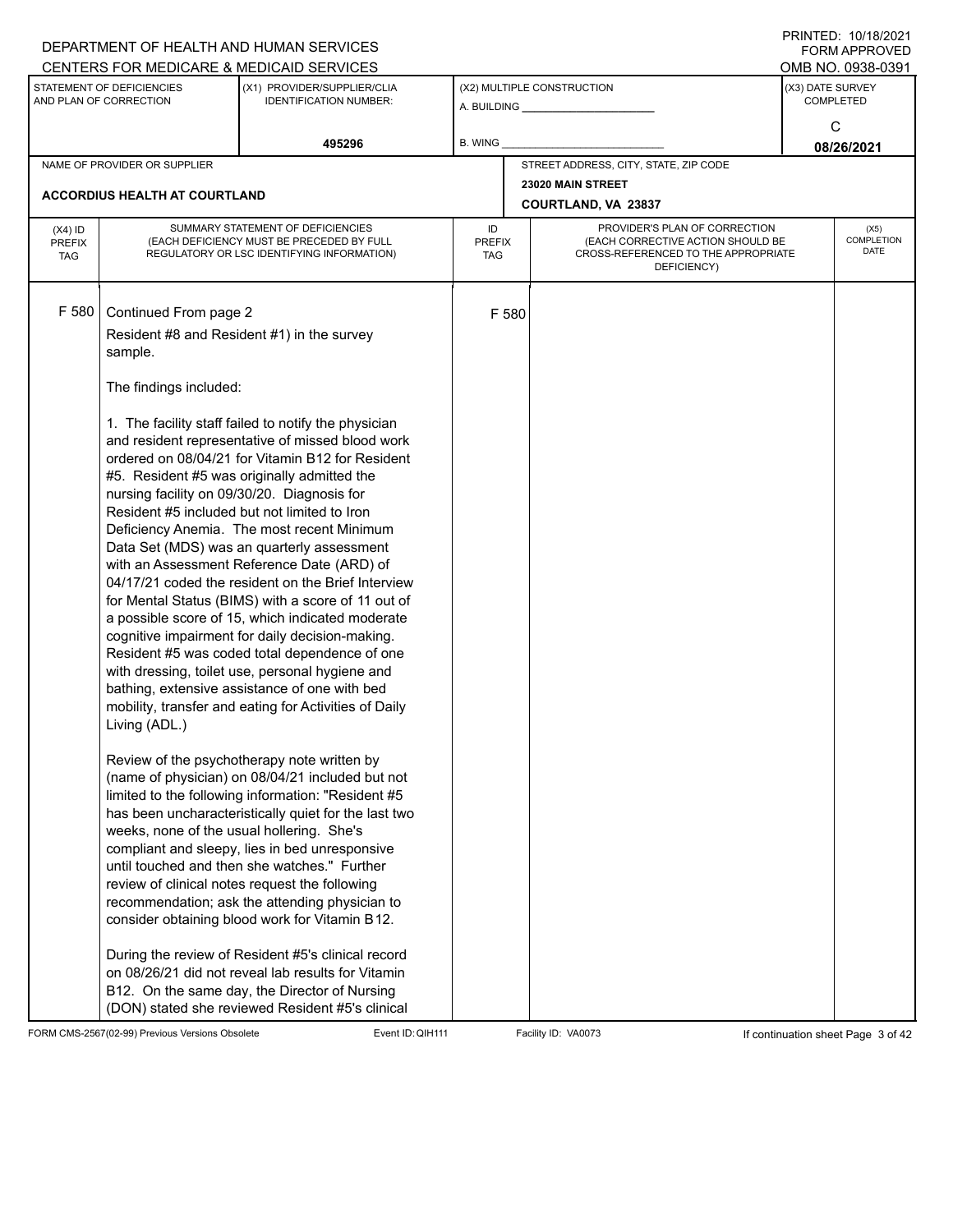|                                          |                                                                                                                                                                                                   | DEPARTMENT OF HEALTH AND HUMAN SERVICES                                                                                                                                                                                                                                                                                                                                                                                                                                                                                                                                                                                                                                                                                                                                                                                                                                                                                                                                                                                                                                                                                                                                                                                                                                                                                                                                                                  |                     |       |                                                                                                                          | I I III I LU. I U I U LUZUZI<br><b>FORM APPROVED</b> |
|------------------------------------------|---------------------------------------------------------------------------------------------------------------------------------------------------------------------------------------------------|----------------------------------------------------------------------------------------------------------------------------------------------------------------------------------------------------------------------------------------------------------------------------------------------------------------------------------------------------------------------------------------------------------------------------------------------------------------------------------------------------------------------------------------------------------------------------------------------------------------------------------------------------------------------------------------------------------------------------------------------------------------------------------------------------------------------------------------------------------------------------------------------------------------------------------------------------------------------------------------------------------------------------------------------------------------------------------------------------------------------------------------------------------------------------------------------------------------------------------------------------------------------------------------------------------------------------------------------------------------------------------------------------------|---------------------|-------|--------------------------------------------------------------------------------------------------------------------------|------------------------------------------------------|
|                                          |                                                                                                                                                                                                   | CENTERS FOR MEDICARE & MEDICAID SERVICES                                                                                                                                                                                                                                                                                                                                                                                                                                                                                                                                                                                                                                                                                                                                                                                                                                                                                                                                                                                                                                                                                                                                                                                                                                                                                                                                                                 |                     |       |                                                                                                                          | OMB NO. 0938-0391                                    |
|                                          | STATEMENT OF DEFICIENCIES<br>AND PLAN OF CORRECTION                                                                                                                                               | (X1) PROVIDER/SUPPLIER/CLIA<br><b>IDENTIFICATION NUMBER:</b>                                                                                                                                                                                                                                                                                                                                                                                                                                                                                                                                                                                                                                                                                                                                                                                                                                                                                                                                                                                                                                                                                                                                                                                                                                                                                                                                             |                     |       | (X2) MULTIPLE CONSTRUCTION                                                                                               | (X3) DATE SURVEY<br><b>COMPLETED</b>                 |
|                                          |                                                                                                                                                                                                   | 495296                                                                                                                                                                                                                                                                                                                                                                                                                                                                                                                                                                                                                                                                                                                                                                                                                                                                                                                                                                                                                                                                                                                                                                                                                                                                                                                                                                                                   | B. WING             |       |                                                                                                                          | C<br>08/26/2021                                      |
|                                          | NAME OF PROVIDER OR SUPPLIER                                                                                                                                                                      |                                                                                                                                                                                                                                                                                                                                                                                                                                                                                                                                                                                                                                                                                                                                                                                                                                                                                                                                                                                                                                                                                                                                                                                                                                                                                                                                                                                                          |                     |       | STREET ADDRESS, CITY, STATE, ZIP CODE                                                                                    |                                                      |
|                                          |                                                                                                                                                                                                   |                                                                                                                                                                                                                                                                                                                                                                                                                                                                                                                                                                                                                                                                                                                                                                                                                                                                                                                                                                                                                                                                                                                                                                                                                                                                                                                                                                                                          |                     |       | 23020 MAIN STREET                                                                                                        |                                                      |
|                                          | ACCORDIUS HEALTH AT COURTLAND                                                                                                                                                                     |                                                                                                                                                                                                                                                                                                                                                                                                                                                                                                                                                                                                                                                                                                                                                                                                                                                                                                                                                                                                                                                                                                                                                                                                                                                                                                                                                                                                          |                     |       | COURTLAND, VA 23837                                                                                                      |                                                      |
| $(X4)$ ID<br><b>PREFIX</b><br><b>TAG</b> |                                                                                                                                                                                                   | SUMMARY STATEMENT OF DEFICIENCIES<br>(EACH DEFICIENCY MUST BE PRECEDED BY FULL<br>REGULATORY OR LSC IDENTIFYING INFORMATION)                                                                                                                                                                                                                                                                                                                                                                                                                                                                                                                                                                                                                                                                                                                                                                                                                                                                                                                                                                                                                                                                                                                                                                                                                                                                             | ID<br>PREFIX<br>TAG |       | PROVIDER'S PLAN OF CORRECTION<br>(EACH CORRECTIVE ACTION SHOULD BE<br>CROSS-REFERENCED TO THE APPROPRIATE<br>DEFICIENCY) | (X5)<br>COMPLETION<br>DATE                           |
| F 580                                    | Continued From page 3<br>Resident #5.<br>type of iron supplement or even a blood<br>transfusion."<br>to exit.<br>Resident #6 included but not limited to<br>an Assessment Reference Date (ARD) of | record and was not able to locate Vitamin B12<br>blood work. The DON stated, "The blood work<br>was never done." The DON said she expect for<br>the nurses to notify the physician and resident<br>representative of missed Vitamin B12 level for<br>A phone interview was conducted with the Nurse<br>Practitioner (NP) on 08/26/21 at approximately<br>2:35 p.m. She said, the facility never informed<br>her of the psychotherapist recommendation for<br>Vitamin B12 blood work. When asked, what<br>you're looking for with Vitamin B12 blood work,<br>she replied, "A low or high Vitamin B12 can affect<br>the resident's mental status as well as showing if<br>the resident is anemic and may require some<br>A pre-exit conference was conducted with the<br>Administrator, Director of Nursing and Cooperate<br>on 08/26/21 at approximately 2:30 p.m. The<br>Administration team were informed of the above<br>findings; no further information was provided prior<br>2. The facility staff failed to notify the physician<br>and resident representative of missed laboratory<br>services ordered on 05/04/20 for UA/C&S for<br>Resident #6. Resident #6 was originally admitted<br>the nursing facility on 01/01/20. Diagnosis for<br>Alzheimer's disease. The most recent Minimum<br>Data Set (MDS) was a quarterly assessment with<br>05/25/21 coded the resident on the Brief Interview |                     | F 580 |                                                                                                                          |                                                      |
|                                          |                                                                                                                                                                                                   | for Mental Status (BIMS) with short and long-term<br>memory problems and cognitive skills severely                                                                                                                                                                                                                                                                                                                                                                                                                                                                                                                                                                                                                                                                                                                                                                                                                                                                                                                                                                                                                                                                                                                                                                                                                                                                                                       |                     |       |                                                                                                                          |                                                      |

FORM CMS-2567(02-99) Previous Versions Obsolete Event ID:QIH111 Facility ID: VA0073 If continuation sheet Page 4 of 42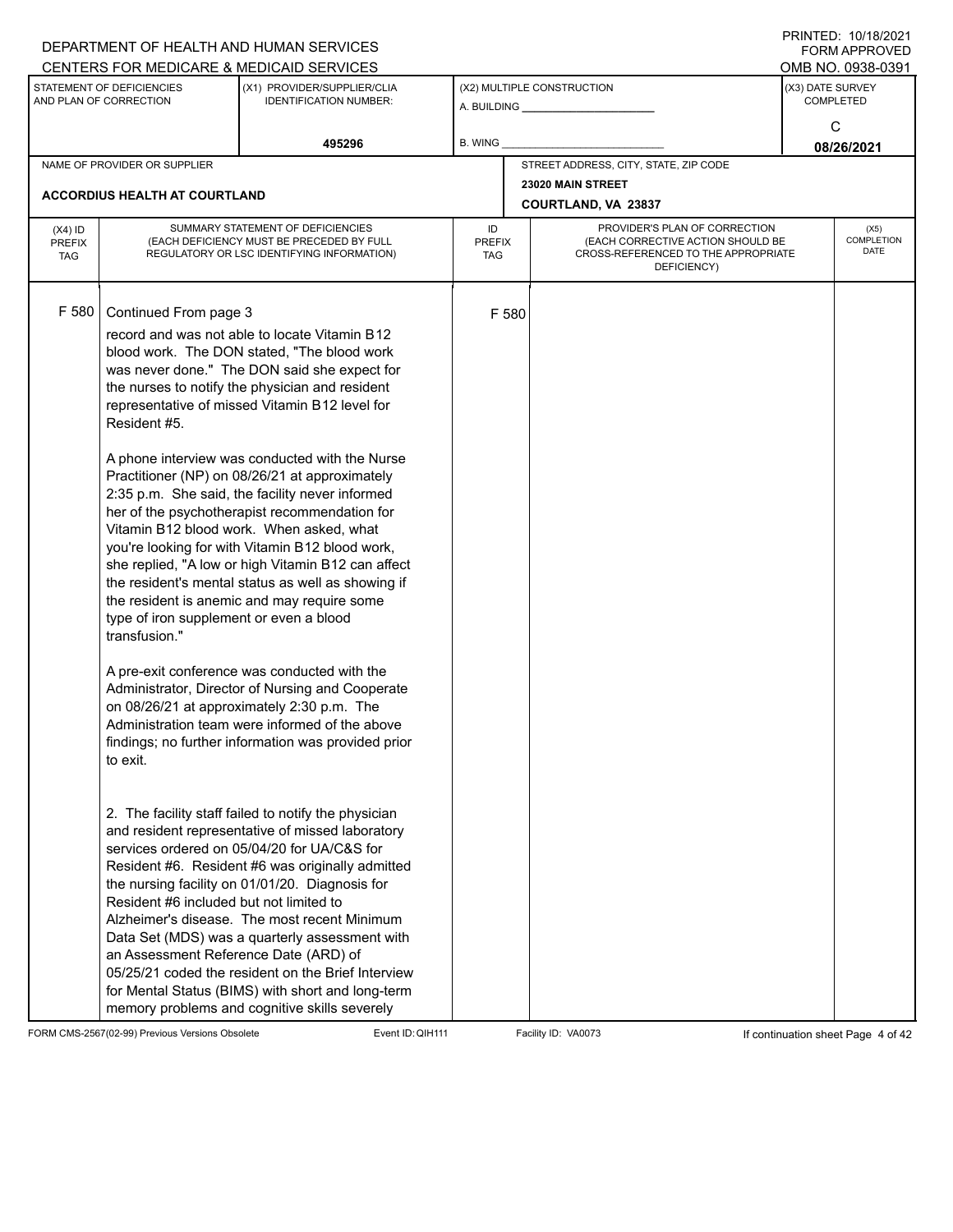|                                          |                                                                                                                                                                               | DEPARTMENT OF HEALTH AND HUMAN SERVICES<br>CENTERS FOR MEDICARE & MEDICAID SERVICES                                                                                                                                                                                                                                                                                                                                                                                                                                                                                                                                                                                                                                                                                                                                                                                                                                                                                                                                                                                                                                                                                                                                                                                                                                                                                                                                                                                                                                                                                  |                                   |       |                                                                                                                          |                  | FININTLU. TV/TO/ZVZT<br><b>FORM APPROVED</b><br>OMB NO. 0938-0391 |
|------------------------------------------|-------------------------------------------------------------------------------------------------------------------------------------------------------------------------------|----------------------------------------------------------------------------------------------------------------------------------------------------------------------------------------------------------------------------------------------------------------------------------------------------------------------------------------------------------------------------------------------------------------------------------------------------------------------------------------------------------------------------------------------------------------------------------------------------------------------------------------------------------------------------------------------------------------------------------------------------------------------------------------------------------------------------------------------------------------------------------------------------------------------------------------------------------------------------------------------------------------------------------------------------------------------------------------------------------------------------------------------------------------------------------------------------------------------------------------------------------------------------------------------------------------------------------------------------------------------------------------------------------------------------------------------------------------------------------------------------------------------------------------------------------------------|-----------------------------------|-------|--------------------------------------------------------------------------------------------------------------------------|------------------|-------------------------------------------------------------------|
|                                          | STATEMENT OF DEFICIENCIES<br>AND PLAN OF CORRECTION                                                                                                                           | (X1) PROVIDER/SUPPLIER/CLIA<br><b>IDENTIFICATION NUMBER:</b>                                                                                                                                                                                                                                                                                                                                                                                                                                                                                                                                                                                                                                                                                                                                                                                                                                                                                                                                                                                                                                                                                                                                                                                                                                                                                                                                                                                                                                                                                                         |                                   |       | (X2) MULTIPLE CONSTRUCTION                                                                                               | (X3) DATE SURVEY | <b>COMPLETED</b>                                                  |
|                                          |                                                                                                                                                                               | 495296                                                                                                                                                                                                                                                                                                                                                                                                                                                                                                                                                                                                                                                                                                                                                                                                                                                                                                                                                                                                                                                                                                                                                                                                                                                                                                                                                                                                                                                                                                                                                               | B. WING                           |       |                                                                                                                          |                  | C<br>08/26/2021                                                   |
|                                          | NAME OF PROVIDER OR SUPPLIER                                                                                                                                                  |                                                                                                                                                                                                                                                                                                                                                                                                                                                                                                                                                                                                                                                                                                                                                                                                                                                                                                                                                                                                                                                                                                                                                                                                                                                                                                                                                                                                                                                                                                                                                                      |                                   |       | STREET ADDRESS, CITY, STATE, ZIP CODE                                                                                    |                  |                                                                   |
|                                          | <b>ACCORDIUS HEALTH AT COURTLAND</b>                                                                                                                                          |                                                                                                                                                                                                                                                                                                                                                                                                                                                                                                                                                                                                                                                                                                                                                                                                                                                                                                                                                                                                                                                                                                                                                                                                                                                                                                                                                                                                                                                                                                                                                                      |                                   |       | 23020 MAIN STREET<br>COURTLAND, VA 23837                                                                                 |                  |                                                                   |
| $(X4)$ ID<br><b>PREFIX</b><br><b>TAG</b> |                                                                                                                                                                               | SUMMARY STATEMENT OF DEFICIENCIES<br>(EACH DEFICIENCY MUST BE PRECEDED BY FULL<br>REGULATORY OR LSC IDENTIFYING INFORMATION)                                                                                                                                                                                                                                                                                                                                                                                                                                                                                                                                                                                                                                                                                                                                                                                                                                                                                                                                                                                                                                                                                                                                                                                                                                                                                                                                                                                                                                         | ID<br><b>PREFIX</b><br><b>TAG</b> |       | PROVIDER'S PLAN OF CORRECTION<br>(EACH CORRECTIVE ACTION SHOULD BE<br>CROSS-REFERENCED TO THE APPROPRIATE<br>DEFICIENCY) |                  | (X5)<br><b>COMPLETION</b><br><b>DATE</b>                          |
| F 580                                    | Continued From page 4<br>dressing, toilet use, personal hygiene and<br>identified Resident #6 with incontinence of<br>for signs and symptoms of UTI.<br>(C&S.)<br>as ordered. | impaired-never/rarely made decisions. Resident<br>#6 was coded total dependence of one with<br>bathing, extensive assistance of two with transfer<br>and extensive assistance of one with bed mobility<br>and eating for Activities of Daily Living (ADL.)<br>The care plan with a revision date of 06/08/20<br>bladder. One of the interventions/approaches the<br>staff would use to accomplish this goal is monitor<br>Review of Resident #6's clinical note written by<br>Registered Nurse (RN) #1 on 05/04/21 included<br>the following: Resident #6 noted with a low grade<br>temperature. The Nurse Practitioner (NP) #1<br>made aware with a new order to obtain urine for<br>Urine Analysis (U&A) and Culture and Sensitivity<br>Review of Resident #6's Lab Administration<br>Report for May 2020 revealed the following order:<br>UA, C&S - one time for fever. During the review<br>of Resident #6's clinical record on 08/26/21 did<br>not reveal lab results for UA/C&S. Further review<br>of the May 2020 Lab Administration Record<br>(LAR), revealed evidenced of two blank spaces<br>on 05/04/20 and 05/05/20 for UA, C&S, indicating<br>the mentioned urine specimen was not obtained<br>An interview was conducted with the DON on<br>08/25/21 at approximately 4:03 p.m. After the<br>DON reviewed Resident #6's clinical record for<br>the urine culture results that was ordered on<br>05/04/20, she replied, "Apparently, it was not<br>done." The DON said she expect for the nurses<br>to notify the physician and resident representative |                                   | F 580 |                                                                                                                          |                  |                                                                   |

FORM CMS-2567(02-99) Previous Versions Obsolete Event ID: QIH111 Facility ID: VA0073 If continuation sheet Page 5 of 42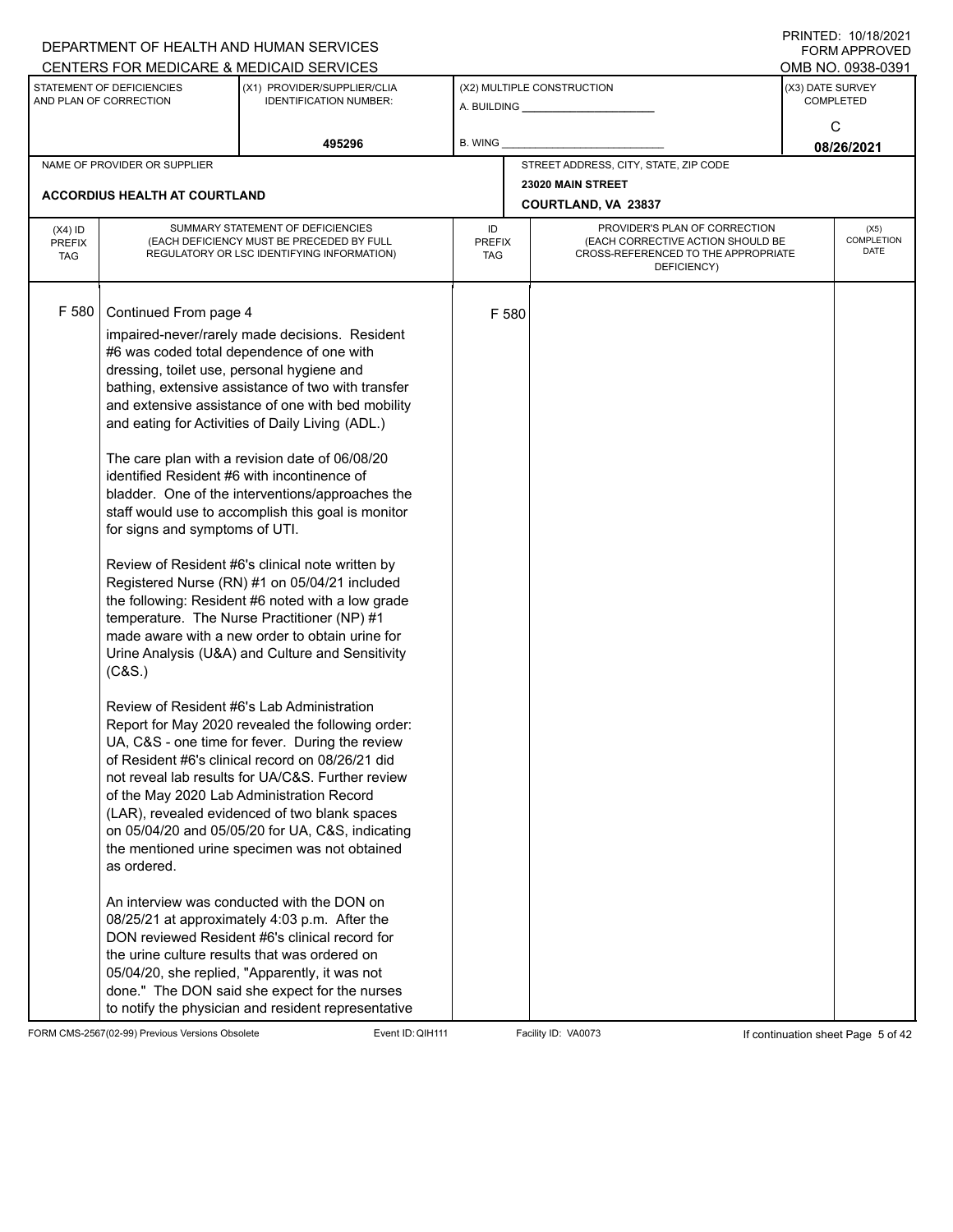|                                                                                                                                                                                               |                                                                                                                                                                                                                                  | DEPARTMENT OF HEALTH AND HUMAN SERVICES                                                                                                                                                                                                                                                                                                                                                                                                                                                                                                                                                                                                                                                                                                                                                                                                                                                                                                                                                                                                                                                                                                                          |                                   |                  |                                                                                                                          |  | FININILLY. IVIIOIZVZI<br>FORM APPROVED<br>OMB NO. 0938-0391 |
|-----------------------------------------------------------------------------------------------------------------------------------------------------------------------------------------------|----------------------------------------------------------------------------------------------------------------------------------------------------------------------------------------------------------------------------------|------------------------------------------------------------------------------------------------------------------------------------------------------------------------------------------------------------------------------------------------------------------------------------------------------------------------------------------------------------------------------------------------------------------------------------------------------------------------------------------------------------------------------------------------------------------------------------------------------------------------------------------------------------------------------------------------------------------------------------------------------------------------------------------------------------------------------------------------------------------------------------------------------------------------------------------------------------------------------------------------------------------------------------------------------------------------------------------------------------------------------------------------------------------|-----------------------------------|------------------|--------------------------------------------------------------------------------------------------------------------------|--|-------------------------------------------------------------|
| CENTERS FOR MEDICARE & MEDICAID SERVICES<br>STATEMENT OF DEFICIENCIES<br>(X1) PROVIDER/SUPPLIER/CLIA<br>(X2) MULTIPLE CONSTRUCTION<br>AND PLAN OF CORRECTION<br><b>IDENTIFICATION NUMBER:</b> |                                                                                                                                                                                                                                  |                                                                                                                                                                                                                                                                                                                                                                                                                                                                                                                                                                                                                                                                                                                                                                                                                                                                                                                                                                                                                                                                                                                                                                  | (X3) DATE SURVEY                  | <b>COMPLETED</b> |                                                                                                                          |  |                                                             |
|                                                                                                                                                                                               |                                                                                                                                                                                                                                  | 495296                                                                                                                                                                                                                                                                                                                                                                                                                                                                                                                                                                                                                                                                                                                                                                                                                                                                                                                                                                                                                                                                                                                                                           | <b>B. WING</b>                    |                  |                                                                                                                          |  | C<br>08/26/2021                                             |
|                                                                                                                                                                                               | NAME OF PROVIDER OR SUPPLIER                                                                                                                                                                                                     |                                                                                                                                                                                                                                                                                                                                                                                                                                                                                                                                                                                                                                                                                                                                                                                                                                                                                                                                                                                                                                                                                                                                                                  |                                   |                  | STREET ADDRESS, CITY, STATE, ZIP CODE                                                                                    |  |                                                             |
|                                                                                                                                                                                               | <b>ACCORDIUS HEALTH AT COURTLAND</b>                                                                                                                                                                                             |                                                                                                                                                                                                                                                                                                                                                                                                                                                                                                                                                                                                                                                                                                                                                                                                                                                                                                                                                                                                                                                                                                                                                                  |                                   |                  | 23020 MAIN STREET<br>COURTLAND, VA 23837                                                                                 |  |                                                             |
| $(X4)$ ID<br><b>PREFIX</b><br><b>TAG</b>                                                                                                                                                      |                                                                                                                                                                                                                                  | SUMMARY STATEMENT OF DEFICIENCIES<br>(EACH DEFICIENCY MUST BE PRECEDED BY FULL<br>REGULATORY OR LSC IDENTIFYING INFORMATION)                                                                                                                                                                                                                                                                                                                                                                                                                                                                                                                                                                                                                                                                                                                                                                                                                                                                                                                                                                                                                                     | ID<br><b>PREFIX</b><br><b>TAG</b> |                  | PROVIDER'S PLAN OF CORRECTION<br>(EACH CORRECTIVE ACTION SHOULD BE<br>CROSS-REFERENCED TO THE APPROPRIATE<br>DEFICIENCY) |  | (X5)<br>COMPLETION<br><b>DATE</b>                           |
| F 580                                                                                                                                                                                         | Continued From page 5<br>to obtain the lab work for the UA/C&S on<br>called back.<br>revision date 11/01/20.<br>Circumstances that require a need to alter<br>Definitions:<br>$12$ -test.)<br>iron in your body<br>ency-anemia.) | of the missed labs for UA, C&S for Resident #6.<br>A phone call was placed to RN #1 on 08/26/21 at<br>approximately 1:06 p.m. RN #1 wrote the order<br>05/04/21. A message was left, the RN never<br>The facility policy titled Notification of Changes -<br>Policy: The purpose of this policy is to ensure the<br>facility promptly informs the resident, consults the<br>resident's physician, and notifies, consistent with<br>his or her authority, resident's representative<br>when there is a change requiring notification.<br>treatment. This may include: New treatments.<br>1. Vitamin B12 measures how much of the<br>vitamin is in your blood. It can help diagnosis a<br>specific type of anemia and other problems<br>(https://www.webmd.com/a-to-z-guides/vitamin-b<br>2. Iron Deficiency Anemia is a common type of<br>anemia that occurs if you do not have enough<br>(https://www.nhlbi.nih.gov/health-topics/iron-defici<br>2. Urine Analysis (UA) is a test to find germs<br>(such as bacteria) in the urine that can cause an<br>infection. Urine in the bladder. This means it does<br>not contain any bacteria or other organisms (such |                                   | F 580            |                                                                                                                          |  |                                                             |
|                                                                                                                                                                                               | cause a UTI                                                                                                                                                                                                                      | as fungi) but bacteria can enter the urethra and<br>(http://www.webmd.com/a-to-z-guides/urine-cultur                                                                                                                                                                                                                                                                                                                                                                                                                                                                                                                                                                                                                                                                                                                                                                                                                                                                                                                                                                                                                                                             |                                   |                  |                                                                                                                          |  |                                                             |

FORM CMS-2567(02-99) Previous Versions Obsolete Event ID: QIH111 Facility ID: VA0073 If continuation sheet Page 6 of 42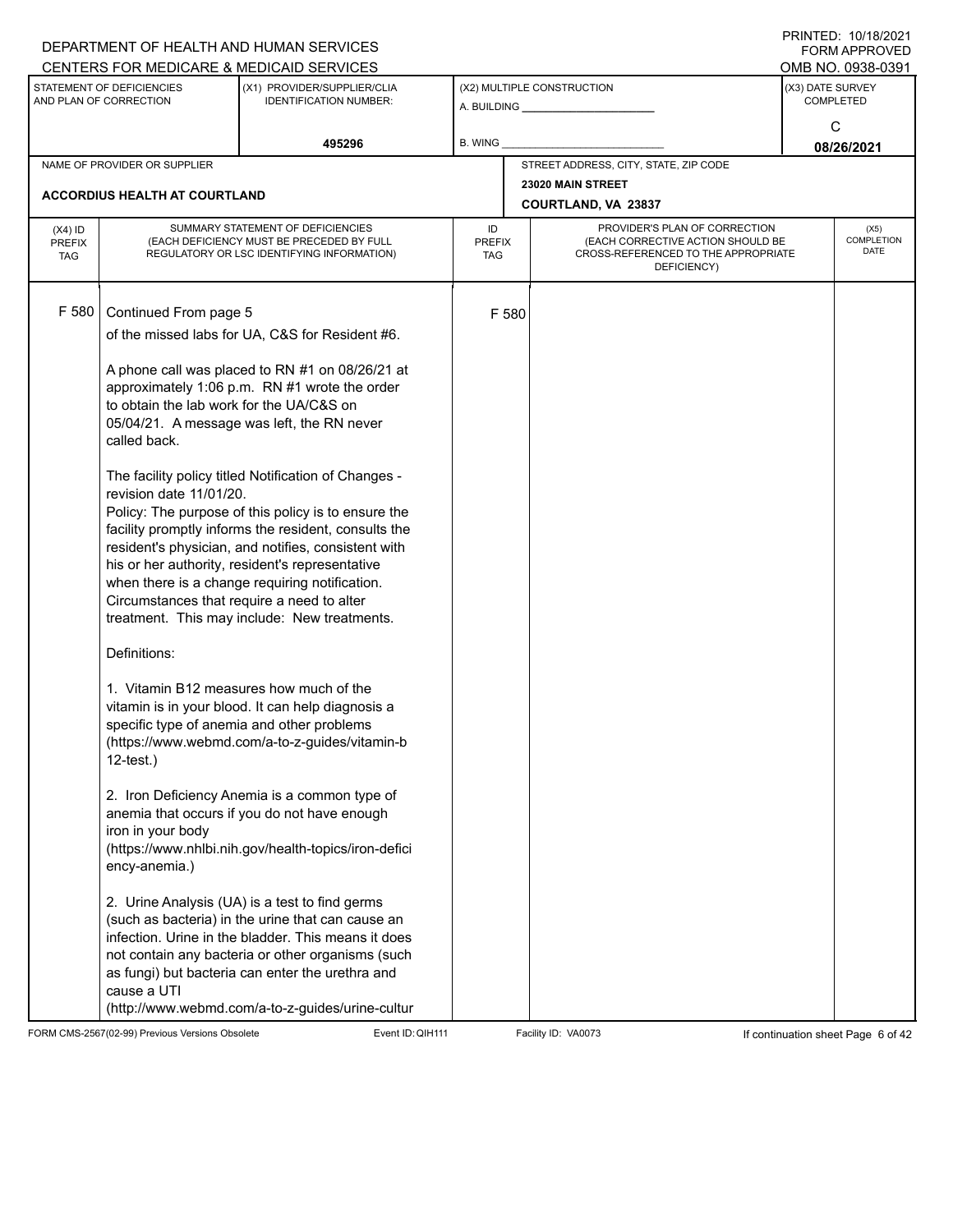|                                          |                                                                                                                                                                                                                                                                                                                                                                                                                 | DEPARTMENT OF HEALTH AND HUMAN SERVICES<br>CENTERS FOR MEDICARE & MEDICAID SERVICES                                                                                                                                                                                                                                                                                                                                                                                                                                                                                                                                                                                                                                                                                                                                                                                                                                                                                                                                                                                                                  |                                   |       |                                                                                                                          |      | FININTLU. TU/TO/ZUZT<br>FORM APPROVED<br>OMB NO. 0938-0391 |  |  |
|------------------------------------------|-----------------------------------------------------------------------------------------------------------------------------------------------------------------------------------------------------------------------------------------------------------------------------------------------------------------------------------------------------------------------------------------------------------------|------------------------------------------------------------------------------------------------------------------------------------------------------------------------------------------------------------------------------------------------------------------------------------------------------------------------------------------------------------------------------------------------------------------------------------------------------------------------------------------------------------------------------------------------------------------------------------------------------------------------------------------------------------------------------------------------------------------------------------------------------------------------------------------------------------------------------------------------------------------------------------------------------------------------------------------------------------------------------------------------------------------------------------------------------------------------------------------------------|-----------------------------------|-------|--------------------------------------------------------------------------------------------------------------------------|------|------------------------------------------------------------|--|--|
|                                          | STATEMENT OF DEFICIENCIES<br>AND PLAN OF CORRECTION                                                                                                                                                                                                                                                                                                                                                             | (X1) PROVIDER/SUPPLIER/CLIA<br><b>IDENTIFICATION NUMBER:</b>                                                                                                                                                                                                                                                                                                                                                                                                                                                                                                                                                                                                                                                                                                                                                                                                                                                                                                                                                                                                                                         |                                   |       | (X2) MULTIPLE CONSTRUCTION                                                                                               |      | (X3) DATE SURVEY<br><b>COMPLETED</b>                       |  |  |
|                                          |                                                                                                                                                                                                                                                                                                                                                                                                                 | 495296                                                                                                                                                                                                                                                                                                                                                                                                                                                                                                                                                                                                                                                                                                                                                                                                                                                                                                                                                                                                                                                                                               | <b>B. WING</b>                    |       |                                                                                                                          |      | C<br>08/26/2021                                            |  |  |
|                                          | NAME OF PROVIDER OR SUPPLIER                                                                                                                                                                                                                                                                                                                                                                                    |                                                                                                                                                                                                                                                                                                                                                                                                                                                                                                                                                                                                                                                                                                                                                                                                                                                                                                                                                                                                                                                                                                      |                                   |       | STREET ADDRESS, CITY, STATE, ZIP CODE                                                                                    |      |                                                            |  |  |
|                                          | <b>ACCORDIUS HEALTH AT COURTLAND</b>                                                                                                                                                                                                                                                                                                                                                                            |                                                                                                                                                                                                                                                                                                                                                                                                                                                                                                                                                                                                                                                                                                                                                                                                                                                                                                                                                                                                                                                                                                      |                                   |       | 23020 MAIN STREET<br>COURTLAND, VA 23837                                                                                 | (X5) |                                                            |  |  |
| $(X4)$ ID<br><b>PREFIX</b><br><b>TAG</b> |                                                                                                                                                                                                                                                                                                                                                                                                                 | SUMMARY STATEMENT OF DEFICIENCIES<br>(EACH DEFICIENCY MUST BE PRECEDED BY FULL<br>REGULATORY OR LSC IDENTIFYING INFORMATION)                                                                                                                                                                                                                                                                                                                                                                                                                                                                                                                                                                                                                                                                                                                                                                                                                                                                                                                                                                         | ID<br><b>PREFIX</b><br><b>TAG</b> |       | PROVIDER'S PLAN OF CORRECTION<br>(EACH CORRECTIVE ACTION SHOULD BE<br>CROSS-REFERENCED TO THE APPROPRIATE<br>DEFICIENCY) |      | COMPLETION<br><b>DATE</b>                                  |  |  |
| F 580                                    | Continued From page 6<br>e.)<br>The type of germ may be identified using a<br>tests are done to find the right medicine for<br>testing<br>e.)<br>urethra, bladder, ureters, and kidney<br>(http://www.cdc.gov/HAI/ca_uti/uti.html.)<br>Fibrillation and Congestive Heart Failure.<br>Resident #8's most recent comprehensive<br>Minimum Data Set (MDS) was a significant<br>are documented in part, as follows: | 3. Culture and Sensitivity (C&S) is sample of<br>urine is added to a substance that promotes the<br>growth of germs. If no germs grow, the culture is<br>negative. If germs grow, the culture is positive.<br>microscope or chemical tests. Sometimes other<br>treating the infection. This is called sensitivity<br>(http://www.webmd.com/a-to-z-guides/urine-cultur<br>4. Urinary Tract Infection (UTI) is an infection<br>involving any part of the urinary system, including<br>3. Resident #8 was admitted to the facility on<br>11/7/12 with diagnoses to include but not limited<br>to Chronic Obstructive Pulmonary Disease, Atrial<br>Resident #8 expired in the facility on 8/19/21.<br>change/5 day with an Assessment Reference<br>Date (ARD) of 12/12/21. Resident #8's Brief<br>Interview for Mental Status (BIMS) was coded as<br>00 with short and long term memory deficits<br>indicating the resident was severely cognitively<br>impaired and incapable of daily decision making.<br>Resident #8's Progress Notes were reviewed and<br>8/3/2021 16:15 Orders - General Note Text: |                                   | F 580 |                                                                                                                          |      |                                                            |  |  |
|                                          | Levaquin Tablet 500 MG.<br>Give 1 tablet by mouth one time a day for                                                                                                                                                                                                                                                                                                                                            |                                                                                                                                                                                                                                                                                                                                                                                                                                                                                                                                                                                                                                                                                                                                                                                                                                                                                                                                                                                                                                                                                                      |                                   |       |                                                                                                                          |      |                                                            |  |  |

FORM CMS-2567(02-99) Previous Versions Obsolete Event ID: QIH111 Facility ID: VA0073 If continuation sheet Page 7 of 42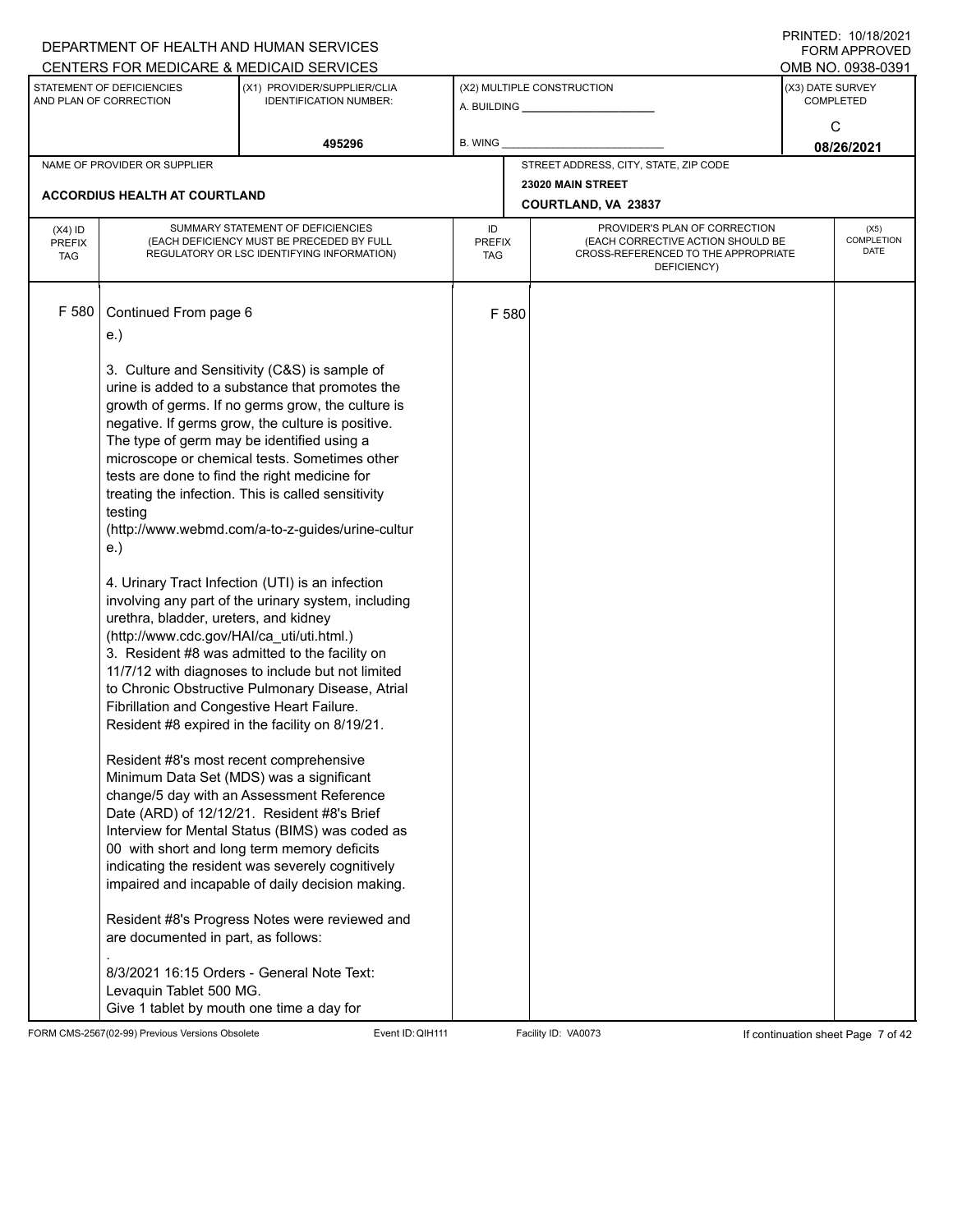|               |                                                     | DEPARTMENT OF HEALTH AND HUMAN SERVICES                                                          |               |                   |                                                                          |  | $1 \times 1 \times 1 = 1$ . $1 \times 1 \times 1 = 1$<br><b>FORM APPROVED</b> |  |  |  |  |
|---------------|-----------------------------------------------------|--------------------------------------------------------------------------------------------------|---------------|-------------------|--------------------------------------------------------------------------|--|-------------------------------------------------------------------------------|--|--|--|--|
|               |                                                     | CENTERS FOR MEDICARE & MEDICAID SERVICES                                                         |               |                   |                                                                          |  | OMB NO. 0938-0391                                                             |  |  |  |  |
|               | STATEMENT OF DEFICIENCIES<br>AND PLAN OF CORRECTION | (X1) PROVIDER/SUPPLIER/CLIA<br><b>IDENTIFICATION NUMBER:</b>                                     |               |                   | (X2) MULTIPLE CONSTRUCTION                                               |  | (X3) DATE SURVEY<br><b>COMPLETED</b>                                          |  |  |  |  |
|               |                                                     |                                                                                                  |               |                   | A. BUILDING A. BUILDING                                                  |  | C                                                                             |  |  |  |  |
|               |                                                     | 495296                                                                                           | B. WING       |                   |                                                                          |  | 08/26/2021                                                                    |  |  |  |  |
|               | NAME OF PROVIDER OR SUPPLIER                        |                                                                                                  |               |                   | STREET ADDRESS, CITY, STATE, ZIP CODE                                    |  |                                                                               |  |  |  |  |
|               |                                                     |                                                                                                  |               | 23020 MAIN STREET |                                                                          |  |                                                                               |  |  |  |  |
|               | <b>ACCORDIUS HEALTH AT COURTLAND</b>                |                                                                                                  |               |                   | COURTLAND, VA 23837                                                      |  |                                                                               |  |  |  |  |
| $(X4)$ ID     |                                                     | SUMMARY STATEMENT OF DEFICIENCIES                                                                | ID            |                   | PROVIDER'S PLAN OF CORRECTION                                            |  | (X5)                                                                          |  |  |  |  |
| <b>PREFIX</b> |                                                     | (EACH DEFICIENCY MUST BE PRECEDED BY FULL                                                        | <b>PREFIX</b> |                   | (EACH CORRECTIVE ACTION SHOULD BE<br>CROSS-REFERENCED TO THE APPROPRIATE |  | COMPLETION<br><b>DATE</b>                                                     |  |  |  |  |
| <b>TAG</b>    |                                                     | REGULATORY OR LSC IDENTIFYING INFORMATION)                                                       | TAG           |                   | DEFICIENCY)                                                              |  |                                                                               |  |  |  |  |
|               |                                                     |                                                                                                  |               |                   |                                                                          |  |                                                                               |  |  |  |  |
| F 580         | Continued From page 7                               |                                                                                                  |               | F 580             |                                                                          |  |                                                                               |  |  |  |  |
|               | infection-PNA(pneumonia) for 7 Days.                |                                                                                                  |               |                   |                                                                          |  |                                                                               |  |  |  |  |
|               |                                                     |                                                                                                  |               |                   |                                                                          |  |                                                                               |  |  |  |  |
|               |                                                     | Resident #8's Physician Orders dated 8/3/21                                                      |               |                   |                                                                          |  |                                                                               |  |  |  |  |
|               |                                                     | were reviewed and are documented in part, as                                                     |               |                   |                                                                          |  |                                                                               |  |  |  |  |
|               | follows:                                            |                                                                                                  |               |                   |                                                                          |  |                                                                               |  |  |  |  |
|               |                                                     |                                                                                                  |               |                   |                                                                          |  |                                                                               |  |  |  |  |
|               |                                                     | Order Summary: Levaquin Tablet 500 MG<br>(milligrams) Give 1 tablet by mouth one time a          |               |                   |                                                                          |  |                                                                               |  |  |  |  |
|               |                                                     | day for infection-PNA (pneumonia) x 7 days.                                                      |               |                   |                                                                          |  |                                                                               |  |  |  |  |
|               | Order Date: 8/3/21                                  |                                                                                                  |               |                   |                                                                          |  |                                                                               |  |  |  |  |
|               | Start Date: 8/3/21                                  |                                                                                                  |               |                   |                                                                          |  |                                                                               |  |  |  |  |
|               |                                                     |                                                                                                  |               |                   |                                                                          |  |                                                                               |  |  |  |  |
|               |                                                     | Resident #8's Medication Administration Record                                                   |               |                   |                                                                          |  |                                                                               |  |  |  |  |
|               |                                                     | for August 2021 was reviewed and is documented                                                   |               |                   |                                                                          |  |                                                                               |  |  |  |  |
|               | in part, as follows:                                |                                                                                                  |               |                   |                                                                          |  |                                                                               |  |  |  |  |
|               |                                                     | Levaquin Tablet 500 MG (milligrams) Give 1                                                       |               |                   |                                                                          |  |                                                                               |  |  |  |  |
|               |                                                     | tablet by mouth one time a day for infection-PNA                                                 |               |                   |                                                                          |  |                                                                               |  |  |  |  |
|               | (pneumonia) x 7 days.                               |                                                                                                  |               |                   |                                                                          |  |                                                                               |  |  |  |  |
|               |                                                     | Medication was signed off as being administered                                                  |               |                   |                                                                          |  |                                                                               |  |  |  |  |
|               | on 8/3/21 at 21:00 (9 P.M.)                         |                                                                                                  |               |                   |                                                                          |  |                                                                               |  |  |  |  |
|               |                                                     |                                                                                                  |               |                   |                                                                          |  |                                                                               |  |  |  |  |
|               |                                                     | There was no Progress Note indicating Resident<br>#8's Responsible Party was notified of the new |               |                   |                                                                          |  |                                                                               |  |  |  |  |
|               |                                                     | order obtained for the antibiotic levaquin on or                                                 |               |                   |                                                                          |  |                                                                               |  |  |  |  |
|               | after 8/3/21.                                       |                                                                                                  |               |                   |                                                                          |  |                                                                               |  |  |  |  |
|               |                                                     |                                                                                                  |               |                   |                                                                          |  |                                                                               |  |  |  |  |
|               |                                                     | The facility submitted a Facility Reported Incident                                              |               |                   |                                                                          |  |                                                                               |  |  |  |  |
|               |                                                     | (FRI) with the State Agency on 8/9/21 after a                                                    |               |                   |                                                                          |  |                                                                               |  |  |  |  |
|               |                                                     | meeting with Resident #8's daughter. Resident                                                    |               |                   |                                                                          |  |                                                                               |  |  |  |  |
|               |                                                     | #8's daughter informed the facility that she had<br>not been made aware that her mother had been |               |                   |                                                                          |  |                                                                               |  |  |  |  |
|               |                                                     | started on Levaquin. The facility's 5 day FRI                                                    |               |                   |                                                                          |  |                                                                               |  |  |  |  |
|               |                                                     | investigation was reviewed and is documented in                                                  |               |                   |                                                                          |  |                                                                               |  |  |  |  |
|               | part, as follows:                                   |                                                                                                  |               |                   |                                                                          |  |                                                                               |  |  |  |  |
|               |                                                     |                                                                                                  |               |                   |                                                                          |  |                                                                               |  |  |  |  |
|               |                                                     | Findings: Based on the investigation a deficient                                                 |               |                   |                                                                          |  |                                                                               |  |  |  |  |
|               |                                                     | practice was found in the notification of family                                                 |               |                   |                                                                          |  |                                                                               |  |  |  |  |
|               | members regarding new medications.                  |                                                                                                  |               |                   |                                                                          |  |                                                                               |  |  |  |  |

FORM CMS-2567(02-99) Previous Versions Obsolete Event ID: QIH111 Facility ID: VA0073 If continuation sheet Page 8 of 42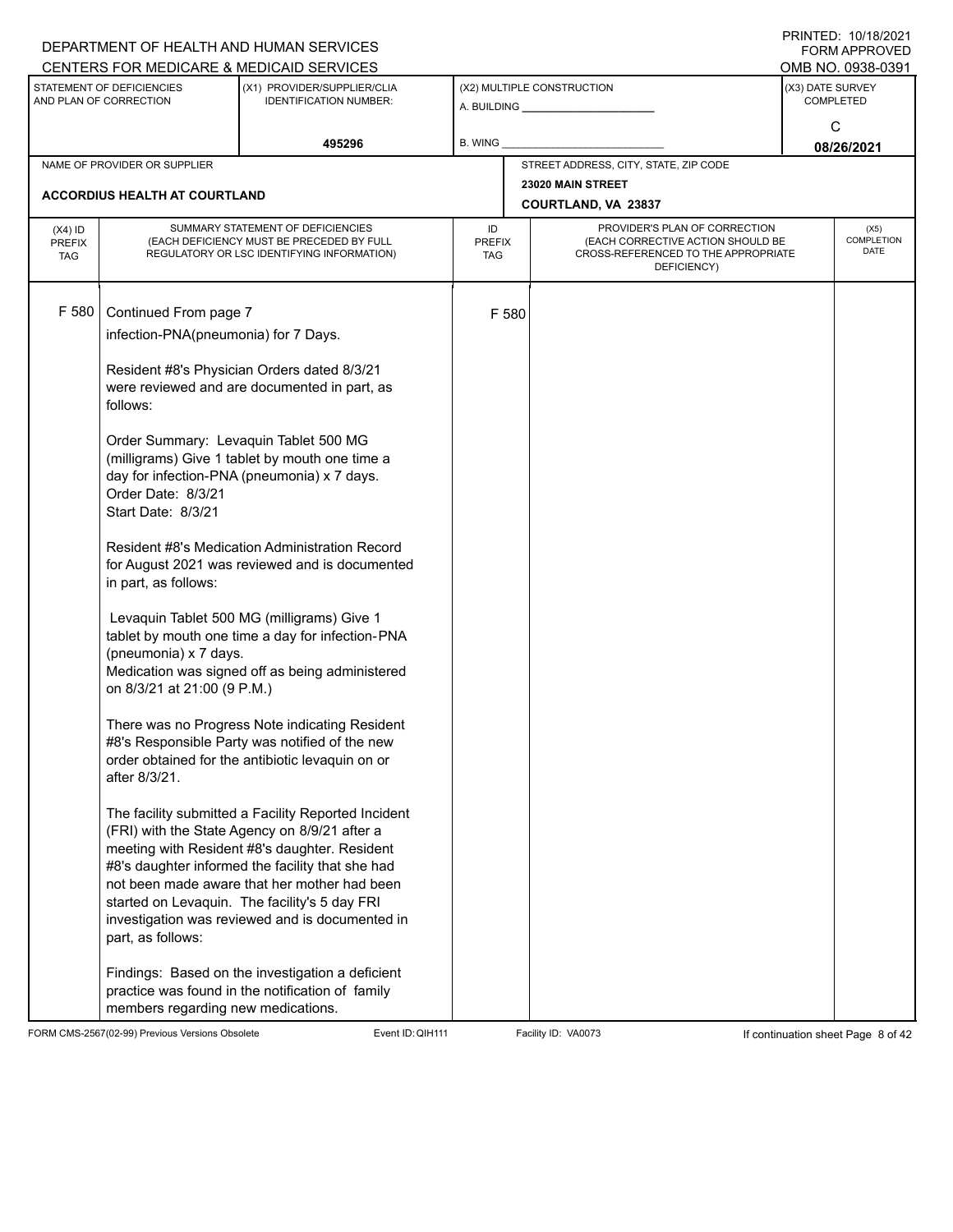|                                          |                                                                                                                                                                                                                                                                                                                                                      | DEPARTMENT OF HEALTH AND HUMAN SERVICES<br>CENTERS FOR MEDICARE & MEDICAID SERVICES                                                                                                                                                                                                                                                                                                                                                                                                                                                                                                                                                                                                                                                                                                                                                                                                                                                                                                                                                                                                                                                                                                                      |                                   |       |                                                                                                                          |  | FININILU. IVIIVIZUZI<br><b>FORM APPROVED</b><br>OMB NO. 0938-0391 |  |  |  |
|------------------------------------------|------------------------------------------------------------------------------------------------------------------------------------------------------------------------------------------------------------------------------------------------------------------------------------------------------------------------------------------------------|----------------------------------------------------------------------------------------------------------------------------------------------------------------------------------------------------------------------------------------------------------------------------------------------------------------------------------------------------------------------------------------------------------------------------------------------------------------------------------------------------------------------------------------------------------------------------------------------------------------------------------------------------------------------------------------------------------------------------------------------------------------------------------------------------------------------------------------------------------------------------------------------------------------------------------------------------------------------------------------------------------------------------------------------------------------------------------------------------------------------------------------------------------------------------------------------------------|-----------------------------------|-------|--------------------------------------------------------------------------------------------------------------------------|--|-------------------------------------------------------------------|--|--|--|
|                                          | STATEMENT OF DEFICIENCIES<br>AND PLAN OF CORRECTION                                                                                                                                                                                                                                                                                                  | (X1) PROVIDER/SUPPLIER/CLIA<br><b>IDENTIFICATION NUMBER:</b>                                                                                                                                                                                                                                                                                                                                                                                                                                                                                                                                                                                                                                                                                                                                                                                                                                                                                                                                                                                                                                                                                                                                             |                                   |       | (X2) MULTIPLE CONSTRUCTION                                                                                               |  | (X3) DATE SURVEY<br><b>COMPLETED</b>                              |  |  |  |
|                                          |                                                                                                                                                                                                                                                                                                                                                      | 495296                                                                                                                                                                                                                                                                                                                                                                                                                                                                                                                                                                                                                                                                                                                                                                                                                                                                                                                                                                                                                                                                                                                                                                                                   | <b>B. WING</b>                    |       |                                                                                                                          |  | C<br>08/26/2021                                                   |  |  |  |
|                                          | NAME OF PROVIDER OR SUPPLIER                                                                                                                                                                                                                                                                                                                         |                                                                                                                                                                                                                                                                                                                                                                                                                                                                                                                                                                                                                                                                                                                                                                                                                                                                                                                                                                                                                                                                                                                                                                                                          |                                   |       | STREET ADDRESS, CITY, STATE, ZIP CODE                                                                                    |  |                                                                   |  |  |  |
|                                          | <b>ACCORDIUS HEALTH AT COURTLAND</b>                                                                                                                                                                                                                                                                                                                 |                                                                                                                                                                                                                                                                                                                                                                                                                                                                                                                                                                                                                                                                                                                                                                                                                                                                                                                                                                                                                                                                                                                                                                                                          |                                   |       | 23020 MAIN STREET<br>COURTLAND, VA 23837                                                                                 |  |                                                                   |  |  |  |
| $(X4)$ ID<br><b>PREFIX</b><br><b>TAG</b> |                                                                                                                                                                                                                                                                                                                                                      | SUMMARY STATEMENT OF DEFICIENCIES<br>(EACH DEFICIENCY MUST BE PRECEDED BY FULL<br>REGULATORY OR LSC IDENTIFYING INFORMATION)                                                                                                                                                                                                                                                                                                                                                                                                                                                                                                                                                                                                                                                                                                                                                                                                                                                                                                                                                                                                                                                                             | ID<br><b>PREFIX</b><br><b>TAG</b> |       | PROVIDER'S PLAN OF CORRECTION<br>(EACH CORRECTIVE ACTION SHOULD BE<br>CROSS-REFERENCED TO THE APPROPRIATE<br>DEFICIENCY) |  | (X5)<br><b>COMPLETION</b><br><b>DATE</b>                          |  |  |  |
| F 580                                    | Continued From page 8                                                                                                                                                                                                                                                                                                                                |                                                                                                                                                                                                                                                                                                                                                                                                                                                                                                                                                                                                                                                                                                                                                                                                                                                                                                                                                                                                                                                                                                                                                                                                          |                                   | F 580 |                                                                                                                          |  |                                                                   |  |  |  |
|                                          | levaquin. I can't remember if I called the<br>the progress notes."<br>On 8/26/21 at 10:00 A.M. an interview was<br>#8) is not her own responsible party."<br>documented in part, as follows:<br>4. Documentation of Medication Orders:<br>h. Notify resident's sponsor/family of new<br>medication order.<br>exit no further information was shared. | On 8/25/21 a phone interview was conducted with<br>Registered Nurse (RN) #2. RN #2 was asked if<br>he obtained Resident #8's new order for levaquin<br>on 8/3/21 and if notified the residents daughter of<br>the new order. RN #2 stated, "Yes, the Nurse<br>Practitioner came in to see the her (Resident #8)<br>that day and she wrote a new order to start her on<br>daughter, if I did I would have documented it in<br>conducted with the Director of Nursing (DON).<br>The DON was asked if Resident #8's daughter<br>was notified of the physician order for levaquin on<br>8/3/21. The DON stated, "I couldn't find any<br>documentation that she was notified. We all<br>know if it isn't documented it didn't happen. The<br>nurse should have called her (Resident #8's)<br>daughter and let her know of new order and<br>document it in the clinical record. She (Resident<br>The facility policy titled "Medication Orders"<br>implemented 11/1/2020 was reviewed and is<br>On 8/26/21 at 1:28 P.M. a pre-exit debriefing was<br>conducted with the Administrator, the Director of<br>Nursing and the Regional Director of Operations,<br>where the above information was shared. Prior to |                                   |       |                                                                                                                          |  |                                                                   |  |  |  |
|                                          |                                                                                                                                                                                                                                                                                                                                                      | 4. The facility staff failed to notify the attending                                                                                                                                                                                                                                                                                                                                                                                                                                                                                                                                                                                                                                                                                                                                                                                                                                                                                                                                                                                                                                                                                                                                                     |                                   |       |                                                                                                                          |  |                                                                   |  |  |  |

FORM CMS-2567(02-99) Previous Versions Obsolete Event ID: QIH111 Facility ID: VA0073 If continuation sheet Page 9 of 42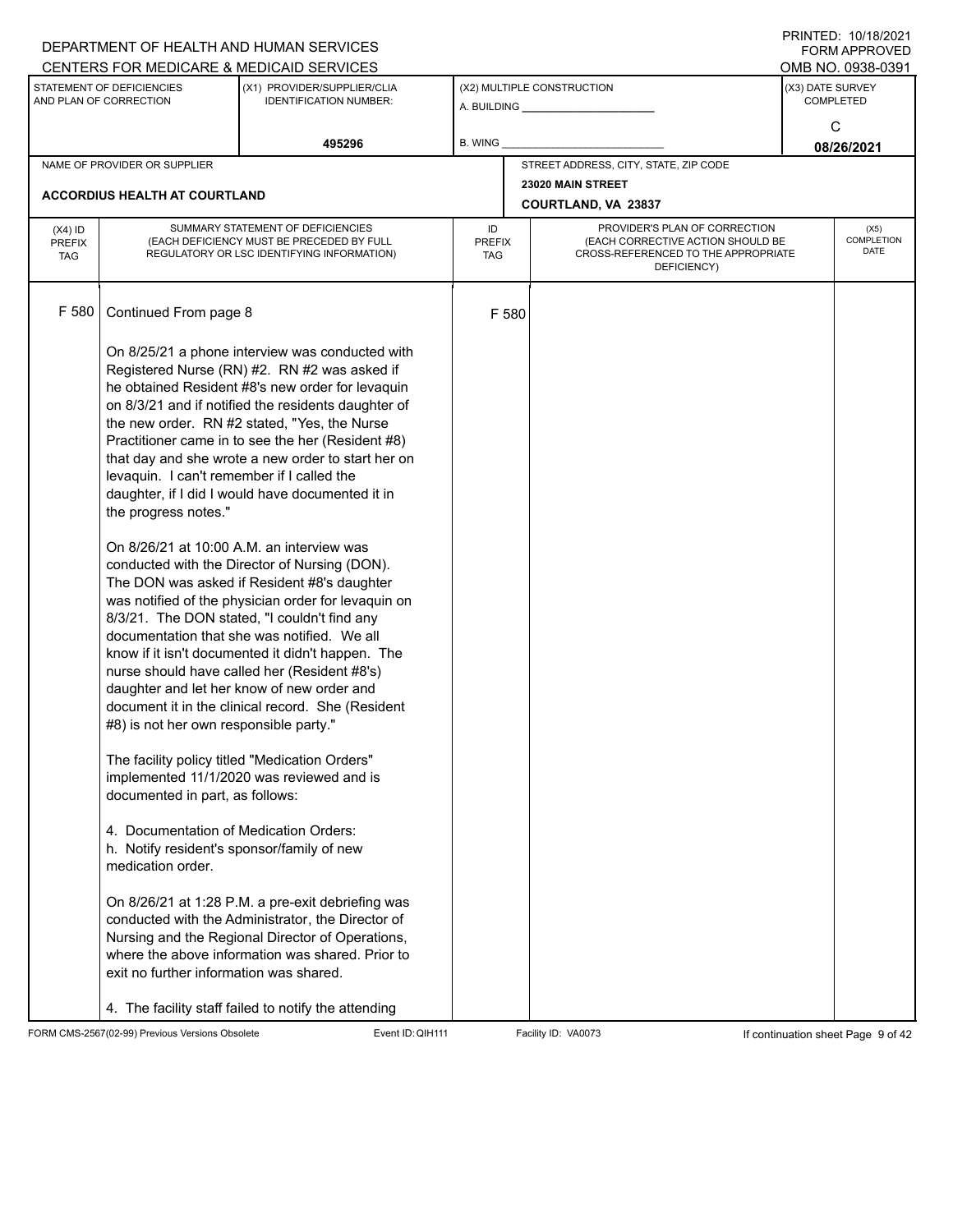|                                          |                                                                                                                                                                                                                                                                                                                                          | DEPARTMENT OF HEALTH AND HUMAN SERVICES<br>CENTERS FOR MEDICARE & MEDICAID SERVICES                                                                                                                                                                                                                                                                                                                                                                                                                                                                                                                                                                                                                                                                                                                                                                                                                                                                                                                                                                                                                                                                                                                                                                                                                                                              |                                   |       |                                                                                                                          |                       | FININILU. IVIIVIZVZI<br>FORM APPROVED<br>OMB NO. 0938-0391 |  |
|------------------------------------------|------------------------------------------------------------------------------------------------------------------------------------------------------------------------------------------------------------------------------------------------------------------------------------------------------------------------------------------|--------------------------------------------------------------------------------------------------------------------------------------------------------------------------------------------------------------------------------------------------------------------------------------------------------------------------------------------------------------------------------------------------------------------------------------------------------------------------------------------------------------------------------------------------------------------------------------------------------------------------------------------------------------------------------------------------------------------------------------------------------------------------------------------------------------------------------------------------------------------------------------------------------------------------------------------------------------------------------------------------------------------------------------------------------------------------------------------------------------------------------------------------------------------------------------------------------------------------------------------------------------------------------------------------------------------------------------------------|-----------------------------------|-------|--------------------------------------------------------------------------------------------------------------------------|-----------------------|------------------------------------------------------------|--|
|                                          | STATEMENT OF DEFICIENCIES<br>AND PLAN OF CORRECTION                                                                                                                                                                                                                                                                                      | (X1) PROVIDER/SUPPLIER/CLIA<br><b>IDENTIFICATION NUMBER:</b>                                                                                                                                                                                                                                                                                                                                                                                                                                                                                                                                                                                                                                                                                                                                                                                                                                                                                                                                                                                                                                                                                                                                                                                                                                                                                     |                                   |       | (X2) MULTIPLE CONSTRUCTION                                                                                               |                       | <b>COMPLETED</b>                                           |  |
|                                          |                                                                                                                                                                                                                                                                                                                                          | 495296                                                                                                                                                                                                                                                                                                                                                                                                                                                                                                                                                                                                                                                                                                                                                                                                                                                                                                                                                                                                                                                                                                                                                                                                                                                                                                                                           | B. WING                           |       |                                                                                                                          | (X3) DATE SURVEY<br>C | 08/26/2021                                                 |  |
|                                          | NAME OF PROVIDER OR SUPPLIER                                                                                                                                                                                                                                                                                                             |                                                                                                                                                                                                                                                                                                                                                                                                                                                                                                                                                                                                                                                                                                                                                                                                                                                                                                                                                                                                                                                                                                                                                                                                                                                                                                                                                  |                                   |       | STREET ADDRESS, CITY, STATE, ZIP CODE                                                                                    |                       |                                                            |  |
|                                          | <b>ACCORDIUS HEALTH AT COURTLAND</b>                                                                                                                                                                                                                                                                                                     |                                                                                                                                                                                                                                                                                                                                                                                                                                                                                                                                                                                                                                                                                                                                                                                                                                                                                                                                                                                                                                                                                                                                                                                                                                                                                                                                                  |                                   |       | 23020 MAIN STREET<br><b>COURTLAND, VA 23837</b>                                                                          |                       |                                                            |  |
| $(X4)$ ID<br><b>PREFIX</b><br><b>TAG</b> |                                                                                                                                                                                                                                                                                                                                          | SUMMARY STATEMENT OF DEFICIENCIES<br>(EACH DEFICIENCY MUST BE PRECEDED BY FULL<br>REGULATORY OR LSC IDENTIFYING INFORMATION)                                                                                                                                                                                                                                                                                                                                                                                                                                                                                                                                                                                                                                                                                                                                                                                                                                                                                                                                                                                                                                                                                                                                                                                                                     | ID<br><b>PREFIX</b><br><b>TAG</b> |       | PROVIDER'S PLAN OF CORRECTION<br>(EACH CORRECTIVE ACTION SHOULD BE<br>CROSS-REFERENCED TO THE APPROPRIATE<br>DEFICIENCY) |                       | (X5)<br><b>COMPLETION</b><br>DATE                          |  |
| F 580                                    | Continued From page 9<br>9 days without constant pain management<br>with diagnoses to include but not limited to<br>Rheumatoid Arthritis, Peripheral Vascular<br>Pain.<br>(BIMS) was code a 13 out of a possible 15<br>Intensity, Resident #1 was coded as a 2<br>5 days.<br>in part, as follows:<br>amputation. Date Initiated: 5/21/18 | physician that Resident #1's was in need of a new<br>prescription for her Fentanyl Patch after the last<br>available patch was applied on 7/2/21 which<br>resulted in the resident missing 3 doses equaling<br>coverage. Resident #1 was originally admitted to<br>the facility on 8/22/14 and readmitted on 8/5/21<br>Disease, Status Post Left Leg above the Knee<br>Amputation and Phantom Limb Syndrome with<br>Resident #1's most recent Minimum Data Set<br>(MDS) Assessment was a Scheduled 5 Day with<br>an Assessment Reference Date (ARD) of 8/9/21.<br>Resident #1's Brief Interview for Mental Status<br>indicating the resident was cognitively intact and<br>capable of daily decision making. Under J0300<br>Pain Presence, Resident #1 was coded as a 1<br>(Yes) for having has pain or hurting at any time in<br>the last 5 days. Under J0400 Pain Frequency,<br>Resident #1 was coded as a 3 (Occasionally) for<br>how much time have you experienced pain or<br>hurting over the last 5 days. Under J0600 Pain<br>(Moderate) for intensity of worst pain over the last<br>Resident #1's Comprehensive Care Plan last<br>revised 9/16/21 was reviewed and is documented<br>Focus: The resident has chronic pain related to<br>Rheumatoid Arthritis, previous pelvic fracture,<br>restless leg syndrome and left above the knee |                                   | F 580 |                                                                                                                          |                       |                                                            |  |

FORM CMS-2567(02-99) Previous Versions Obsolete Event ID:QIH111 Facility ID: VA0073 If continuation sheet Page 10 of 42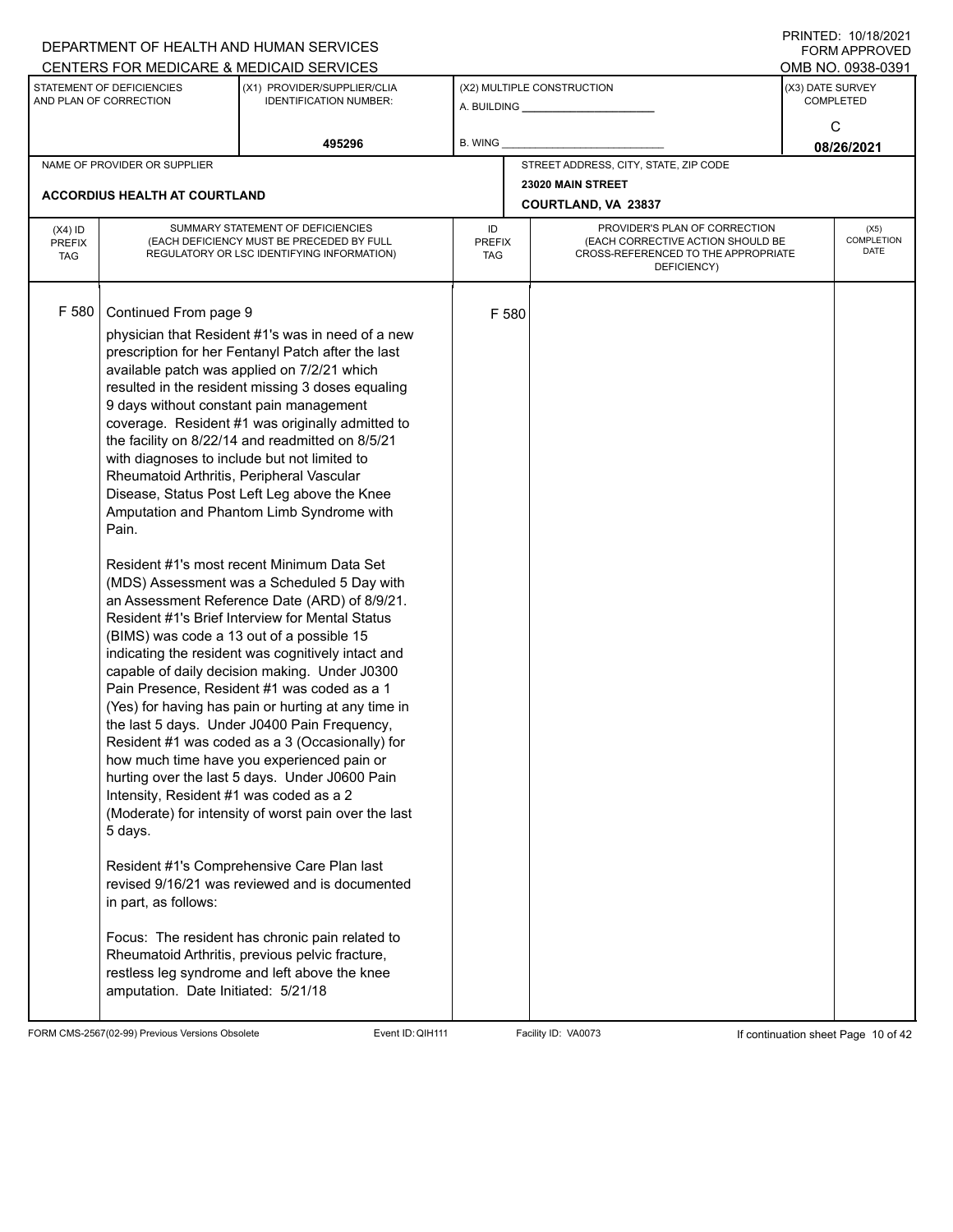|                                          |                                                                                                                                                                                                                                                                                                                                                                                                                                                                                                               | DEPARTMENT OF HEALTH AND HUMAN SERVICES<br>CENTERS FOR MEDICARE & MEDICAID SERVICES                                                                                                                                                                                                                                                                                                                                                                                                                                                                                                                                                                                                                                                                                                                                                                                                                                                                                                                                                                                                |                                   |       |                                                                                                                          |                  | FININTLU. TV/TO/ZVZT<br><b>FORM APPROVED</b><br>OMB NO. 0938-0391 |  |
|------------------------------------------|---------------------------------------------------------------------------------------------------------------------------------------------------------------------------------------------------------------------------------------------------------------------------------------------------------------------------------------------------------------------------------------------------------------------------------------------------------------------------------------------------------------|------------------------------------------------------------------------------------------------------------------------------------------------------------------------------------------------------------------------------------------------------------------------------------------------------------------------------------------------------------------------------------------------------------------------------------------------------------------------------------------------------------------------------------------------------------------------------------------------------------------------------------------------------------------------------------------------------------------------------------------------------------------------------------------------------------------------------------------------------------------------------------------------------------------------------------------------------------------------------------------------------------------------------------------------------------------------------------|-----------------------------------|-------|--------------------------------------------------------------------------------------------------------------------------|------------------|-------------------------------------------------------------------|--|
|                                          | STATEMENT OF DEFICIENCIES<br>AND PLAN OF CORRECTION                                                                                                                                                                                                                                                                                                                                                                                                                                                           | (X1) PROVIDER/SUPPLIER/CLIA<br><b>IDENTIFICATION NUMBER:</b>                                                                                                                                                                                                                                                                                                                                                                                                                                                                                                                                                                                                                                                                                                                                                                                                                                                                                                                                                                                                                       |                                   |       | (X2) MULTIPLE CONSTRUCTION                                                                                               | (X3) DATE SURVEY | <b>COMPLETED</b><br>C                                             |  |
|                                          |                                                                                                                                                                                                                                                                                                                                                                                                                                                                                                               | 495296                                                                                                                                                                                                                                                                                                                                                                                                                                                                                                                                                                                                                                                                                                                                                                                                                                                                                                                                                                                                                                                                             | <b>B. WING</b>                    |       |                                                                                                                          |                  | 08/26/2021                                                        |  |
|                                          | NAME OF PROVIDER OR SUPPLIER                                                                                                                                                                                                                                                                                                                                                                                                                                                                                  |                                                                                                                                                                                                                                                                                                                                                                                                                                                                                                                                                                                                                                                                                                                                                                                                                                                                                                                                                                                                                                                                                    |                                   |       | STREET ADDRESS, CITY, STATE, ZIP CODE                                                                                    |                  |                                                                   |  |
|                                          | <b>ACCORDIUS HEALTH AT COURTLAND</b>                                                                                                                                                                                                                                                                                                                                                                                                                                                                          |                                                                                                                                                                                                                                                                                                                                                                                                                                                                                                                                                                                                                                                                                                                                                                                                                                                                                                                                                                                                                                                                                    |                                   |       | 23020 MAIN STREET<br>COURTLAND, VA 23837                                                                                 |                  |                                                                   |  |
| $(X4)$ ID<br><b>PREFIX</b><br><b>TAG</b> |                                                                                                                                                                                                                                                                                                                                                                                                                                                                                                               | SUMMARY STATEMENT OF DEFICIENCIES<br>(EACH DEFICIENCY MUST BE PRECEDED BY FULL<br>REGULATORY OR LSC IDENTIFYING INFORMATION)                                                                                                                                                                                                                                                                                                                                                                                                                                                                                                                                                                                                                                                                                                                                                                                                                                                                                                                                                       | ID<br><b>PREFIX</b><br><b>TAG</b> |       | PROVIDER'S PLAN OF CORRECTION<br>(EACH CORRECTIVE ACTION SHOULD BE<br>CROSS-REFERENCED TO THE APPROPRIATE<br>DEFICIENCY) |                  | (X5)<br>COMPLETION<br><b>DATE</b>                                 |  |
| F 580                                    | Continued From page 10<br>Interventions:<br>Date Initiated: 5/21/18<br>her fentanyl pain patch in July 2021."<br>investigation began.<br>and are documented in part, as follows:<br>FentaNYL Patch 72 Hour 25 MCG/HR<br>(micrograms per hour)<br>pain and remove per schedule.<br>Ordered: 6/11/2021.<br>Fentanyl Transdermal 72 hour Patch: a<br>mental/mood changes, trouble sleeping or<br>On 8/24/21 at 1:15 P.M. an interview was<br>conducted with Resident #1 regarding her<br>missed I think 3 doses. | -Give pain medications per MD (Medical Doctor)<br>order. Monitor for effectiveness and side effects.<br>On 8/24/21 at 12:26 P.M. this surveyor received a<br>call from the Ombudsman regarding Resident #1.<br>The Ombudsman stated he had received the fax<br>notification that the team was in the facility and he<br>wanted to update me on a complaint he had<br>received. The Ombudsman stated, "I have been<br>working on a complaint with the facility regarding<br>(Name) Resident #1 who had missed 3 doses of<br>Ombudsman thanked for the information and an<br>Resident #1's Physician Orders were reviewed<br>Apply 1 patch transdermally every 72 hours for<br>medication used to help relieve severe ongoing<br>pain. Fentanyl is a Schedule II opoid narcotic.<br>Suddenly stopping this medication may cause<br>withdrawal symptoms such as restlessness,<br>thought of suicide. (http://www.webmd.com).<br>fentanyl patches and their availability. Resident<br>#1 stated, "I haven't had any problem with not<br>having my pain patches lately but last month I |                                   | F 580 |                                                                                                                          |                  |                                                                   |  |

FORM CMS-2567(02-99) Previous Versions Obsolete Event ID:QIH111 Facility ID: VA0073 If continuation sheet Page 11 of 42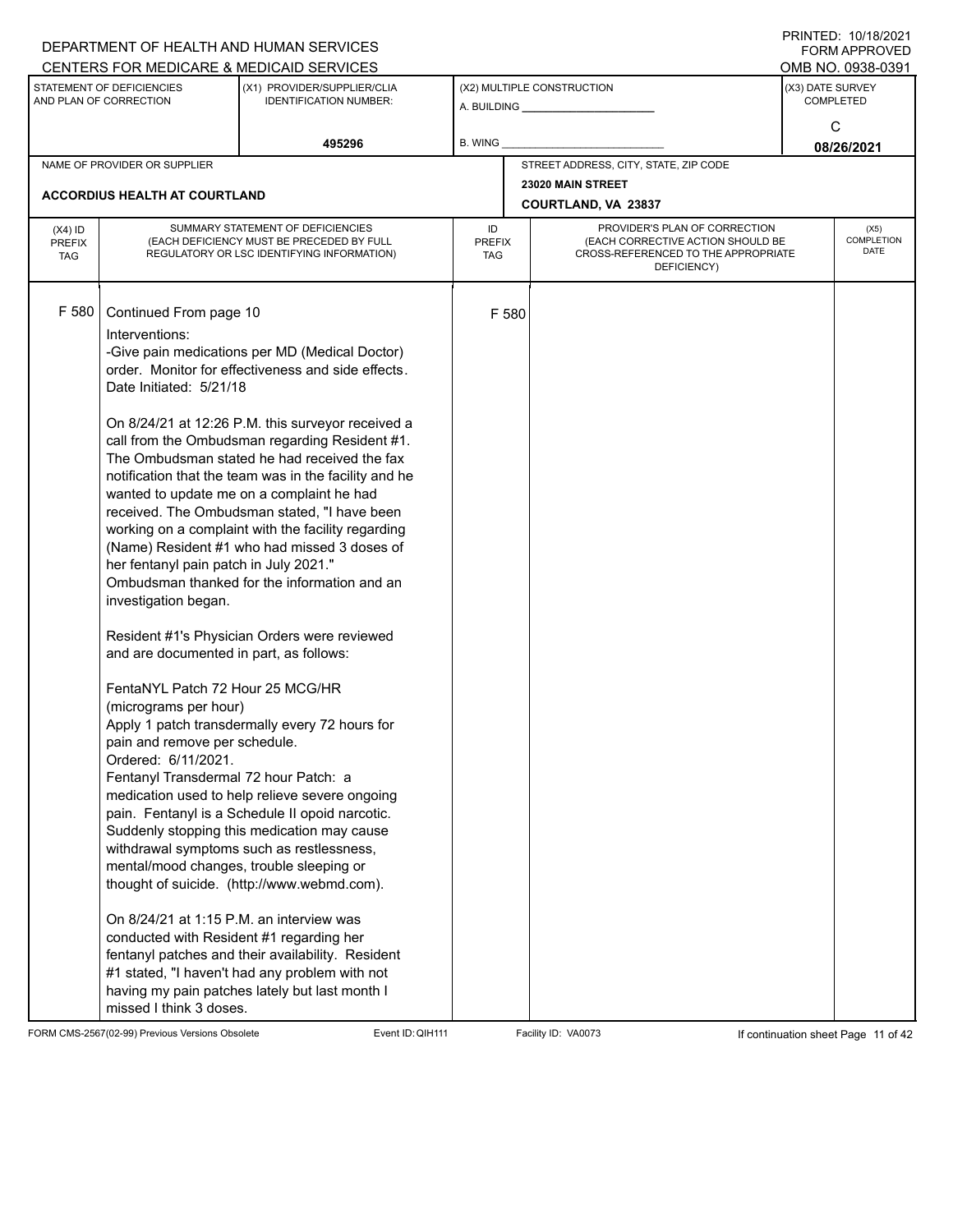|                                          |                                                                                                                                                                          | DEPARTMENT OF HEALTH AND HUMAN SERVICES                                                                                                                                                                                                                                                                                                                                                                  |                            |       |                                                                                                                          | I I \ II \ I L D . I U / I U / L U L I<br>FORM APPROVED |
|------------------------------------------|--------------------------------------------------------------------------------------------------------------------------------------------------------------------------|----------------------------------------------------------------------------------------------------------------------------------------------------------------------------------------------------------------------------------------------------------------------------------------------------------------------------------------------------------------------------------------------------------|----------------------------|-------|--------------------------------------------------------------------------------------------------------------------------|---------------------------------------------------------|
|                                          | STATEMENT OF DEFICIENCIES                                                                                                                                                | CENTERS FOR MEDICARE & MEDICAID SERVICES<br>(X1) PROVIDER/SUPPLIER/CLIA                                                                                                                                                                                                                                                                                                                                  |                            |       | (X2) MULTIPLE CONSTRUCTION                                                                                               | OMB NO. 0938-0391<br>(X3) DATE SURVEY                   |
|                                          | AND PLAN OF CORRECTION                                                                                                                                                   | <b>IDENTIFICATION NUMBER:</b>                                                                                                                                                                                                                                                                                                                                                                            |                            |       | A. BUILDING <b>A.</b> BUILDING                                                                                           | <b>COMPLETED</b>                                        |
|                                          |                                                                                                                                                                          | 495296                                                                                                                                                                                                                                                                                                                                                                                                   | B. WING                    |       |                                                                                                                          | C<br>08/26/2021                                         |
|                                          | NAME OF PROVIDER OR SUPPLIER                                                                                                                                             |                                                                                                                                                                                                                                                                                                                                                                                                          |                            |       | STREET ADDRESS, CITY, STATE, ZIP CODE                                                                                    |                                                         |
|                                          | ACCORDIUS HEALTH AT COURTLAND                                                                                                                                            |                                                                                                                                                                                                                                                                                                                                                                                                          |                            |       | 23020 MAIN STREET<br>COURTLAND, VA 23837                                                                                 |                                                         |
| $(X4)$ ID<br><b>PREFIX</b><br><b>TAG</b> |                                                                                                                                                                          | SUMMARY STATEMENT OF DEFICIENCIES<br>(EACH DEFICIENCY MUST BE PRECEDED BY FULL<br>REGULATORY OR LSC IDENTIFYING INFORMATION)                                                                                                                                                                                                                                                                             | ID<br><b>PREFIX</b><br>TAG |       | PROVIDER'S PLAN OF CORRECTION<br>(EACH CORRECTIVE ACTION SHOULD BE<br>CROSS-REFERENCED TO THE APPROPRIATE<br>DEFICIENCY) | (X5)<br><b>COMPLETION</b><br>DATE                       |
| F 580                                    | Continued From page 11                                                                                                                                                   |                                                                                                                                                                                                                                                                                                                                                                                                          |                            | F 580 |                                                                                                                          |                                                         |
|                                          | Resident #1's July 2021 Medication<br>is documented in part, as follows:                                                                                                 | Administration Record (MAR) was reviewed and                                                                                                                                                                                                                                                                                                                                                             |                            |       |                                                                                                                          |                                                         |
|                                          | FentaNYL Patch 72 Hour 25 MCG/HR<br>pain and remove per schedule.<br>Start date: 6/11/2021<br>Remove 0859; Apply 0900.                                                   | Apply 1 patch transdermally every 72 hours for                                                                                                                                                                                                                                                                                                                                                           |                            |       |                                                                                                                          |                                                         |
|                                          | with the Code 9. According to the Chart<br>Other/See Nurses Note. The last dose of<br>Fentanyl Resident #1 was administered<br>a total of 9 days with no patch in place. | On 7/5/21, 7/8/21 and 7/11/21 the FentaNYL<br>Patch 72 Hour 25 MCG/HR order was signed off<br>Codes/Follow Up Codes box on the MAR #9 =<br>according the July MAR was 7/2/21 and was not<br>administered again until 7/14/21. All other entries<br>for this medication had a check which indicates it<br>was administered. Based on the MAR Resident<br>#1 missed 3 doses of her fentanyl patch and went |                            |       |                                                                                                                          |                                                         |
|                                          | in part, as follows:                                                                                                                                                     | Resident #1's Progress Notes were reviewed for<br>7/5/21, 7/8/21 and 7/11/21 and are documented                                                                                                                                                                                                                                                                                                          |                            |       |                                                                                                                          |                                                         |
|                                          | pain and remove per schedule<br>Awaiting refill.                                                                                                                         | 7/5/2021 15:36 eMar - Medication Administration<br>Note: fentaNYL Patch 72 Hour 25 MCG/HR<br>Apply 1 patch transdermally every 72 hours for                                                                                                                                                                                                                                                              |                            |       |                                                                                                                          |                                                         |
|                                          | pain and remove per schedule<br>not on.                                                                                                                                  | 7/8/2021 09:36 eMar - Medication Administration<br>Note: fentaNYL Patch 72 Hour 25 MCG/HR<br>Apply 1 patch transdermally every 72 hours for                                                                                                                                                                                                                                                              |                            |       |                                                                                                                          |                                                         |

FORM CMS-2567(02-99) Previous Versions Obsolete Event ID:QIH111 Facility ID: VA0073 If continuation sheet Page 12 of 42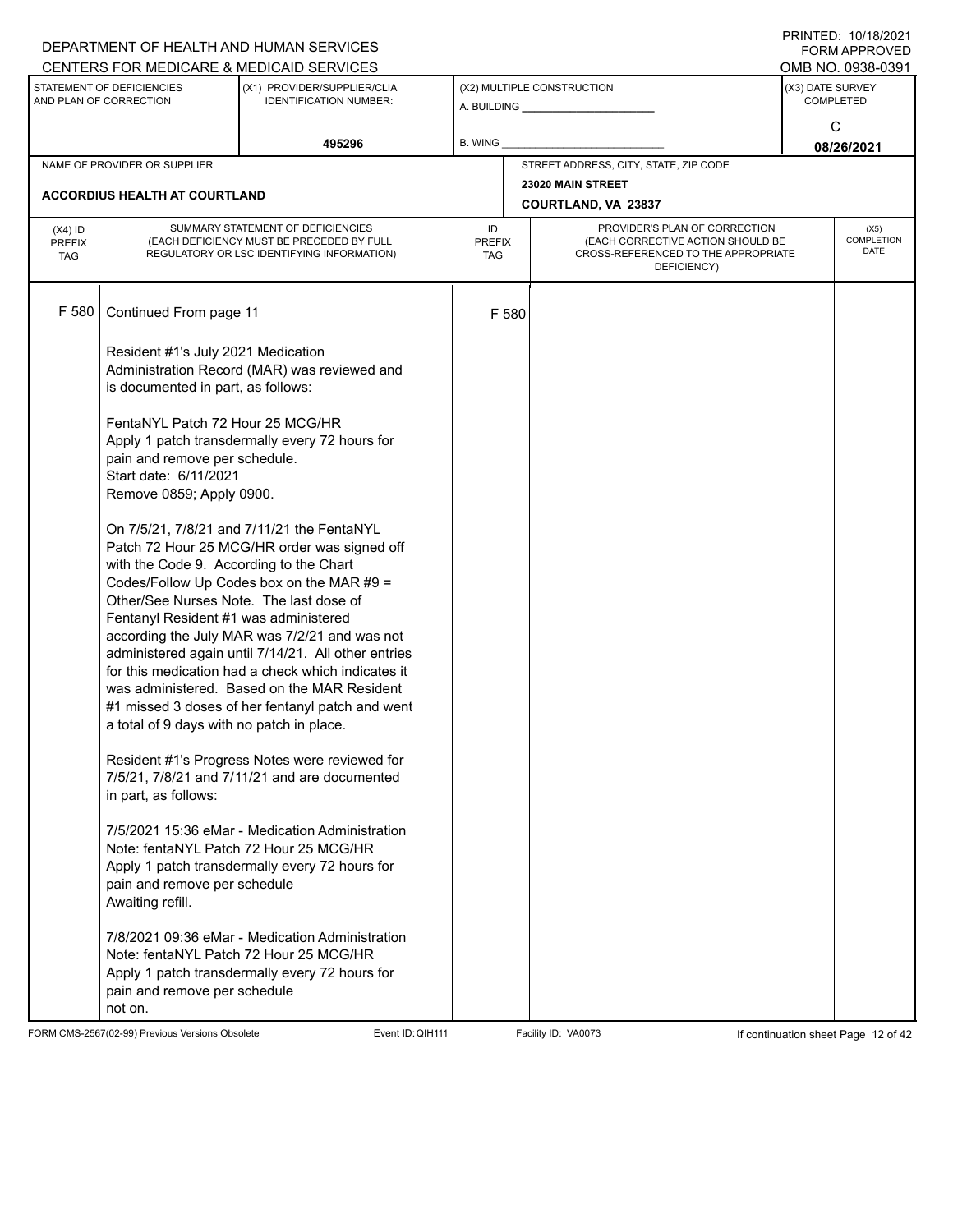|                                          |                                                                                                                                    | DEPARTMENT OF HEALTH AND HUMAN SERVICES<br>CENTERS FOR MEDICARE & MEDICAID SERVICES                                                                                                                                                                                                                                                                                                                                                                                                                                                                                                                                                                                                                                                                                                                                                                                                                                                                            |                                   |                                                                                                                                        |                                       |                  | FININILU. IVIIVIZUZI<br><b>FORM APPROVED</b><br>OMB NO. 0938-0391 |  |
|------------------------------------------|------------------------------------------------------------------------------------------------------------------------------------|----------------------------------------------------------------------------------------------------------------------------------------------------------------------------------------------------------------------------------------------------------------------------------------------------------------------------------------------------------------------------------------------------------------------------------------------------------------------------------------------------------------------------------------------------------------------------------------------------------------------------------------------------------------------------------------------------------------------------------------------------------------------------------------------------------------------------------------------------------------------------------------------------------------------------------------------------------------|-----------------------------------|----------------------------------------------------------------------------------------------------------------------------------------|---------------------------------------|------------------|-------------------------------------------------------------------|--|
|                                          | STATEMENT OF DEFICIENCIES<br>AND PLAN OF CORRECTION                                                                                | (X1) PROVIDER/SUPPLIER/CLIA<br><b>IDENTIFICATION NUMBER:</b>                                                                                                                                                                                                                                                                                                                                                                                                                                                                                                                                                                                                                                                                                                                                                                                                                                                                                                   |                                   |                                                                                                                                        | (X2) MULTIPLE CONSTRUCTION            | (X3) DATE SURVEY | <b>COMPLETED</b>                                                  |  |
|                                          |                                                                                                                                    | 495296                                                                                                                                                                                                                                                                                                                                                                                                                                                                                                                                                                                                                                                                                                                                                                                                                                                                                                                                                         | B. WING                           |                                                                                                                                        |                                       |                  | C<br>08/26/2021                                                   |  |
|                                          | NAME OF PROVIDER OR SUPPLIER                                                                                                       |                                                                                                                                                                                                                                                                                                                                                                                                                                                                                                                                                                                                                                                                                                                                                                                                                                                                                                                                                                |                                   |                                                                                                                                        | STREET ADDRESS, CITY, STATE, ZIP CODE |                  |                                                                   |  |
|                                          |                                                                                                                                    |                                                                                                                                                                                                                                                                                                                                                                                                                                                                                                                                                                                                                                                                                                                                                                                                                                                                                                                                                                |                                   |                                                                                                                                        | 23020 MAIN STREET                     |                  |                                                                   |  |
|                                          | <b>ACCORDIUS HEALTH AT COURTLAND</b>                                                                                               |                                                                                                                                                                                                                                                                                                                                                                                                                                                                                                                                                                                                                                                                                                                                                                                                                                                                                                                                                                |                                   |                                                                                                                                        | COURTLAND, VA 23837                   |                  |                                                                   |  |
| $(X4)$ ID<br><b>PREFIX</b><br><b>TAG</b> |                                                                                                                                    | SUMMARY STATEMENT OF DEFICIENCIES<br>(EACH DEFICIENCY MUST BE PRECEDED BY FULL<br>REGULATORY OR LSC IDENTIFYING INFORMATION)                                                                                                                                                                                                                                                                                                                                                                                                                                                                                                                                                                                                                                                                                                                                                                                                                                   | ID<br><b>PREFIX</b><br><b>TAG</b> | PROVIDER'S PLAN OF CORRECTION<br>COMPLETION<br>(EACH CORRECTIVE ACTION SHOULD BE<br>CROSS-REFERENCED TO THE APPROPRIATE<br>DEFICIENCY) |                                       |                  |                                                                   |  |
| F 580                                    | Continued From page 12                                                                                                             |                                                                                                                                                                                                                                                                                                                                                                                                                                                                                                                                                                                                                                                                                                                                                                                                                                                                                                                                                                |                                   | F 580                                                                                                                                  |                                       |                  |                                                                   |  |
|                                          | pain and remove per schedule<br>awaiting pharmacy.                                                                                 | 7/8/2021 09:37 eMar - Medication Administration<br>Note: fentaNYL Patch 72 Hour 25 MCG/HR<br>Apply 1 patch transdermally every 72 hours for                                                                                                                                                                                                                                                                                                                                                                                                                                                                                                                                                                                                                                                                                                                                                                                                                    |                                   |                                                                                                                                        |                                       |                  |                                                                   |  |
|                                          | pain and remove per schedule<br>med enroute from pharmacy.                                                                         | 7/11/2021 10:02 eMar - Medication Administration<br>Note: fentaNYL Patch 72 Hour 25 MCG/HR<br>Apply 1 patch transdermally every 72 hours for                                                                                                                                                                                                                                                                                                                                                                                                                                                                                                                                                                                                                                                                                                                                                                                                                   |                                   |                                                                                                                                        |                                       |                  |                                                                   |  |
|                                          | pain and remove per schedule.                                                                                                      | 7/11/2021 10:03 eMar - Medication Administration<br>Note: fentaNYL Patch 72 Hour 25 MCG/HR<br>Apply 1 patch transdermally every 72 hours for                                                                                                                                                                                                                                                                                                                                                                                                                                                                                                                                                                                                                                                                                                                                                                                                                   |                                   |                                                                                                                                        |                                       |                  |                                                                   |  |
|                                          | On 8/25/21 at 1:56 P.M. an interview was<br>#2. LPN #2 was asked to explain why she<br>(electronic script) to the pharmacy for the | conducted with Licensed Practical Nurse (LPN)<br>documented on 7/5/21 that Resident #1's fentanyl<br>patch was not available and what she did to<br>resolve the medication issue. LPN #2 stated, "I<br>went to give her her fentanyl that morning and it<br>wasn't there, she was out of the medication. So I<br>called (Name) answering service for the oncall<br>provider and asked them to send an escript<br>medication. I'm not sure if I left a message or<br>they picked up. They were supposed to send it. I<br>then left it alone and waited for it to come in."<br>LPN #2 was asked what was facility procedure for<br>obtaining narcotic refills for the residents. LPN #2<br>stated, "When I see that the resident has less<br>than a seven day supply left I print off the script<br>and leave it in the doctor's book so she can sign<br>it. Then after it has been signed I fax the script to<br>the pharmacy to be filled. We should never run |                                   |                                                                                                                                        |                                       |                  |                                                                   |  |

FORM CMS-2567(02-99) Previous Versions Obsolete Event ID:QIH111 Facility ID: VA0073 If continuation sheet Page 13 of 42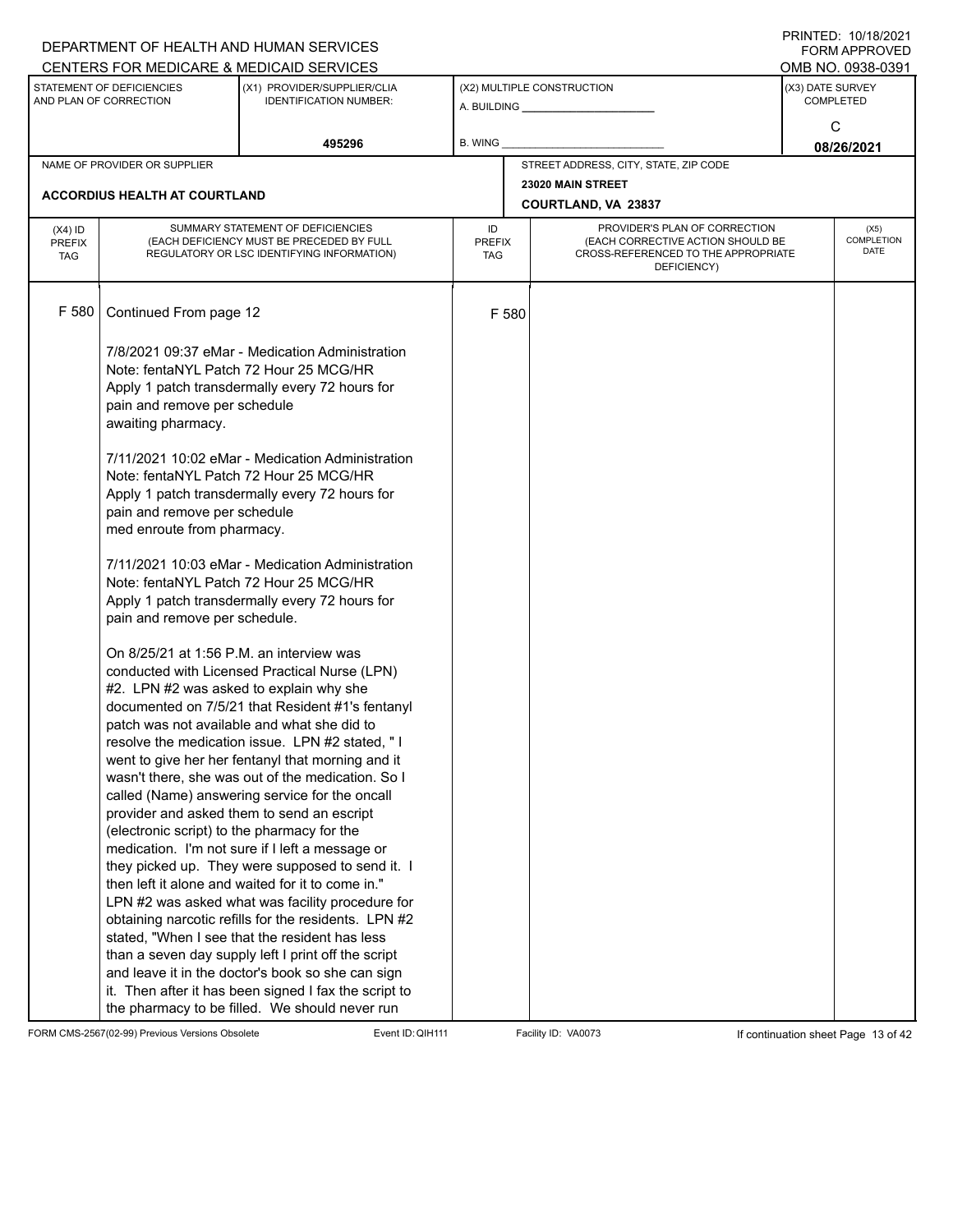|                                          |                                                                                                                                                                                                                                                                                        | DEPARTMENT OF HEALTH AND HUMAN SERVICES<br>CENTERS FOR MEDICARE & MEDICAID SERVICES                                                                                                                                                                                                                                                                                                                                                                                                                                                                                                                                                                                                                                                                                                                                                                                                                                                                                                                                                                                                                                                                                                                                                                                                                                                                |                            |       |                                                                                                                          |  | FININILU. IVIIVIZUZI<br><b>FORM APPROVED</b><br>OMB NO. 0938-0391 |  |  |
|------------------------------------------|----------------------------------------------------------------------------------------------------------------------------------------------------------------------------------------------------------------------------------------------------------------------------------------|----------------------------------------------------------------------------------------------------------------------------------------------------------------------------------------------------------------------------------------------------------------------------------------------------------------------------------------------------------------------------------------------------------------------------------------------------------------------------------------------------------------------------------------------------------------------------------------------------------------------------------------------------------------------------------------------------------------------------------------------------------------------------------------------------------------------------------------------------------------------------------------------------------------------------------------------------------------------------------------------------------------------------------------------------------------------------------------------------------------------------------------------------------------------------------------------------------------------------------------------------------------------------------------------------------------------------------------------------|----------------------------|-------|--------------------------------------------------------------------------------------------------------------------------|--|-------------------------------------------------------------------|--|--|
|                                          | STATEMENT OF DEFICIENCIES<br>AND PLAN OF CORRECTION                                                                                                                                                                                                                                    | (X1) PROVIDER/SUPPLIER/CLIA<br><b>IDENTIFICATION NUMBER:</b>                                                                                                                                                                                                                                                                                                                                                                                                                                                                                                                                                                                                                                                                                                                                                                                                                                                                                                                                                                                                                                                                                                                                                                                                                                                                                       |                            |       | (X2) MULTIPLE CONSTRUCTION                                                                                               |  | (X3) DATE SURVEY<br><b>COMPLETED</b><br>C                         |  |  |
|                                          |                                                                                                                                                                                                                                                                                        | 495296                                                                                                                                                                                                                                                                                                                                                                                                                                                                                                                                                                                                                                                                                                                                                                                                                                                                                                                                                                                                                                                                                                                                                                                                                                                                                                                                             | <b>B. WING</b>             |       |                                                                                                                          |  | 08/26/2021                                                        |  |  |
|                                          | NAME OF PROVIDER OR SUPPLIER                                                                                                                                                                                                                                                           |                                                                                                                                                                                                                                                                                                                                                                                                                                                                                                                                                                                                                                                                                                                                                                                                                                                                                                                                                                                                                                                                                                                                                                                                                                                                                                                                                    |                            |       | STREET ADDRESS, CITY, STATE, ZIP CODE                                                                                    |  |                                                                   |  |  |
|                                          | <b>ACCORDIUS HEALTH AT COURTLAND</b>                                                                                                                                                                                                                                                   |                                                                                                                                                                                                                                                                                                                                                                                                                                                                                                                                                                                                                                                                                                                                                                                                                                                                                                                                                                                                                                                                                                                                                                                                                                                                                                                                                    |                            |       | 23020 MAIN STREET<br>COURTLAND, VA 23837                                                                                 |  |                                                                   |  |  |
| $(X4)$ ID<br><b>PREFIX</b><br><b>TAG</b> |                                                                                                                                                                                                                                                                                        | SUMMARY STATEMENT OF DEFICIENCIES<br>(EACH DEFICIENCY MUST BE PRECEDED BY FULL<br>REGULATORY OR LSC IDENTIFYING INFORMATION)                                                                                                                                                                                                                                                                                                                                                                                                                                                                                                                                                                                                                                                                                                                                                                                                                                                                                                                                                                                                                                                                                                                                                                                                                       | ID<br><b>PREFIX</b><br>TAG |       | PROVIDER'S PLAN OF CORRECTION<br>(EACH CORRECTIVE ACTION SHOULD BE<br>CROSS-REFERENCED TO THE APPROPRIATE<br>DEFICIENCY) |  | (X5)<br>COMPLETION<br><b>DATE</b>                                 |  |  |
| F 580                                    | Continued From page 13<br>out of narcotics."<br>facility on 7/5/21 to alert the provider that<br>received from the facility on 7/5/21 about a<br>Resident #1"<br>was disconnected.<br>Attempted to call and left a message for<br>returned.<br>On 8/25/21at 3:00 P.M. an interview was | On 8/24/21 at 3:30 P.M. a phone interview was<br>conducted with LPN #9, who was the oncall<br>service receiving calls on 7/5/21 for providers<br>from the facility. LPN #9 was asked if calls are<br>logged and if so was there any calls from the<br>Resident #1 needed a new prescription for her<br>fentanyl patch. LPN #9 stated, "All calls that<br>come in Monday through Friday from 8 am to 5<br>pm are placed on the log for that day. Also all of<br>our calls are recorded. There were no calls<br>fentanyl prescription that was needed for (Name)<br>Attempted to call LPN #8 on 8/25/21 at 3:20 P.M.;<br>who charted Resident #1's fentanyl patch was not<br>available on 7/8/21 for an interview but phone<br>Registered Nurse (RN) #4 on 8/26/21 at 9:42<br>A.M., who charted Resident #1's fentanyl was<br>enroute on 7/11/21, however call was never<br>conducted with the Nurse Practitioner regarding<br>Resident #1's 3 missing doses and 9 days with<br>her fentanyl Patch. The Nurse Practitioner was<br>asked if she had been called by the facility from<br>7/5/21 upto 7/12/21 when she signed a new hard<br>script for Resident #1's fentanyl patches making<br>her aware that the resident was out. The Nurse<br>Practitioner stated, "No, I did not receive a call. If<br>I had been called I could have sent over an |                            | F 580 |                                                                                                                          |  |                                                                   |  |  |
|                                          |                                                                                                                                                                                                                                                                                        | emergency script to the pharmacy to hold the                                                                                                                                                                                                                                                                                                                                                                                                                                                                                                                                                                                                                                                                                                                                                                                                                                                                                                                                                                                                                                                                                                                                                                                                                                                                                                       |                            |       |                                                                                                                          |  |                                                                   |  |  |

FORM CMS-2567(02-99) Previous Versions Obsolete Event ID: QIH111 Facility ID: VA0073 If continuation sheet Page 14 of 42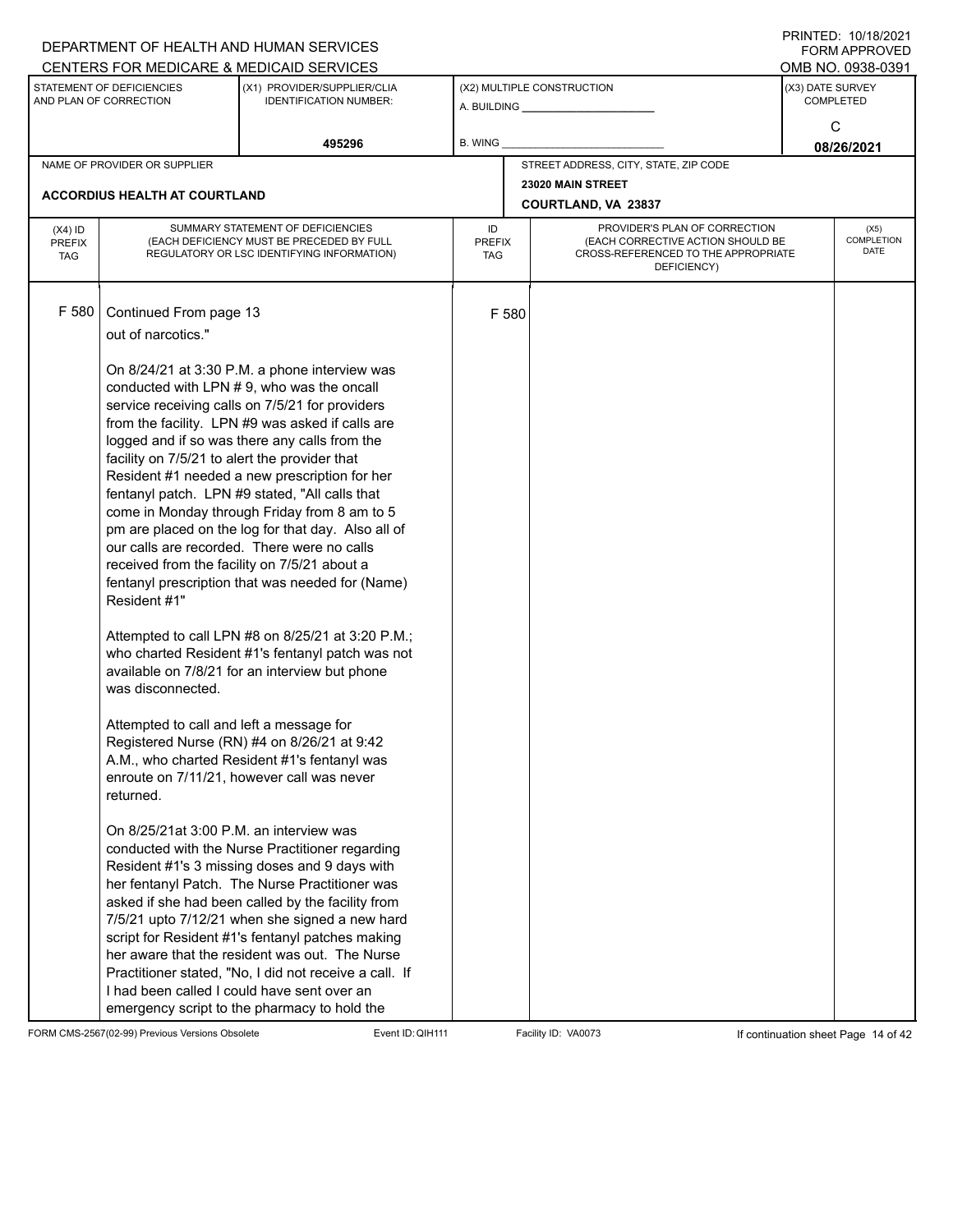|                                          |                                                                                                                                                                                                                                                                                                                                                                       | DEPARTMENT OF HEALTH AND HUMAN SERVICES<br>CENTERS FOR MEDICARE & MEDICAID SERVICES                                                                                                                                                                                                                                                                                                                                                                                                                                                                                                                                                                                                                                                                                                                                                                                                                                                                                                                                                                                                                                                                                                                                                                                                                                                                                                                                         |                                   |                                       |                                                                                                                          |  | FININILD. IVIIVIZVZI<br><b>FORM APPROVED</b><br>OMB NO. 0938-0391 |
|------------------------------------------|-----------------------------------------------------------------------------------------------------------------------------------------------------------------------------------------------------------------------------------------------------------------------------------------------------------------------------------------------------------------------|-----------------------------------------------------------------------------------------------------------------------------------------------------------------------------------------------------------------------------------------------------------------------------------------------------------------------------------------------------------------------------------------------------------------------------------------------------------------------------------------------------------------------------------------------------------------------------------------------------------------------------------------------------------------------------------------------------------------------------------------------------------------------------------------------------------------------------------------------------------------------------------------------------------------------------------------------------------------------------------------------------------------------------------------------------------------------------------------------------------------------------------------------------------------------------------------------------------------------------------------------------------------------------------------------------------------------------------------------------------------------------------------------------------------------------|-----------------------------------|---------------------------------------|--------------------------------------------------------------------------------------------------------------------------|--|-------------------------------------------------------------------|
|                                          | STATEMENT OF DEFICIENCIES<br>AND PLAN OF CORRECTION                                                                                                                                                                                                                                                                                                                   | (X1) PROVIDER/SUPPLIER/CLIA<br><b>IDENTIFICATION NUMBER:</b>                                                                                                                                                                                                                                                                                                                                                                                                                                                                                                                                                                                                                                                                                                                                                                                                                                                                                                                                                                                                                                                                                                                                                                                                                                                                                                                                                                |                                   |                                       | (X2) MULTIPLE CONSTRUCTION                                                                                               |  | (X3) DATE SURVEY<br><b>COMPLETED</b>                              |
|                                          |                                                                                                                                                                                                                                                                                                                                                                       | 495296                                                                                                                                                                                                                                                                                                                                                                                                                                                                                                                                                                                                                                                                                                                                                                                                                                                                                                                                                                                                                                                                                                                                                                                                                                                                                                                                                                                                                      | B. WING                           |                                       |                                                                                                                          |  | C<br>08/26/2021                                                   |
|                                          | NAME OF PROVIDER OR SUPPLIER                                                                                                                                                                                                                                                                                                                                          |                                                                                                                                                                                                                                                                                                                                                                                                                                                                                                                                                                                                                                                                                                                                                                                                                                                                                                                                                                                                                                                                                                                                                                                                                                                                                                                                                                                                                             |                                   | STREET ADDRESS, CITY, STATE, ZIP CODE |                                                                                                                          |  |                                                                   |
|                                          | <b>ACCORDIUS HEALTH AT COURTLAND</b>                                                                                                                                                                                                                                                                                                                                  |                                                                                                                                                                                                                                                                                                                                                                                                                                                                                                                                                                                                                                                                                                                                                                                                                                                                                                                                                                                                                                                                                                                                                                                                                                                                                                                                                                                                                             |                                   |                                       | 23020 MAIN STREET<br>COURTLAND, VA 23837                                                                                 |  |                                                                   |
| $(X4)$ ID<br><b>PREFIX</b><br><b>TAG</b> |                                                                                                                                                                                                                                                                                                                                                                       | SUMMARY STATEMENT OF DEFICIENCIES<br>(EACH DEFICIENCY MUST BE PRECEDED BY FULL<br>REGULATORY OR LSC IDENTIFYING INFORMATION)                                                                                                                                                                                                                                                                                                                                                                                                                                                                                                                                                                                                                                                                                                                                                                                                                                                                                                                                                                                                                                                                                                                                                                                                                                                                                                | ID<br><b>PREFIX</b><br><b>TAG</b> |                                       | PROVIDER'S PLAN OF CORRECTION<br>(EACH CORRECTIVE ACTION SHOULD BE<br>CROSS-REFERENCED TO THE APPROPRIATE<br>DEFICIENCY) |  | (X5)<br><b>COMPLETION</b><br><b>DATE</b>                          |
| F 580                                    | Continued From page 14<br>the first thing I do."<br>had missed this many doses."<br>Resident #1's Fentanyl Pain Patches. The<br>then."<br>On 8/26/21 at 10:00 A.M. an interview was<br>"We ran out of the hard script and it was<br>July 12 and sent it to the pharmacy." The<br>Director of Nursing was asked if she had<br>completed an investigation regarding how | resident for 3 days until I could get into the facility<br>to write one. I'm in the building 3 to 4 days a<br>week and the nurses usually print the narcotic<br>orders that need to be refilled and place the order<br>in my book and I sign it for them. I look at that<br>book every day I come to the facility. It's usually<br>On 8/25/21 at 4:15 P.M. a phone interview was<br>conducted with the Medical Director regarding<br>Resident #1 missing 3 doses of fentanyl which<br>equaled 9 days without her ordered medication.<br>The Medical Director stated, "I was not aware she<br>On 8/26/21 at 9:45 A.M. a phone interview was<br>conducted with the Pharmacist #7 regarding<br>Pharmacist stated, "We sent 10 patches to the<br>facility and they arrived on 7/13/21. Before they<br>were delivered on 7/13/21 around 1:00 A.M., the<br>last time we sent the facility fentanyl patches for<br>her was on 6/10/21 and 5 patches were sent<br>conducted with Director of Nursing regarding the<br>above findings. The Director of Nursing stated,<br>documented that we were waiting for the order.<br>She missed 9 days of the medication. There was<br>a breakdown between the provider and the<br>facility. She missed 3 doses of the fentanyl. We<br>got a new medication script for the fentanyl on<br>Resident #1' had missed 3 fentanyl medication<br>doses and why there was no facility follow-up with |                                   | F 580                                 |                                                                                                                          |  |                                                                   |

FORM CMS-2567(02-99) Previous Versions Obsolete Event ID:QIH111 Facility ID: VA0073 If continuation sheet Page 15 of 42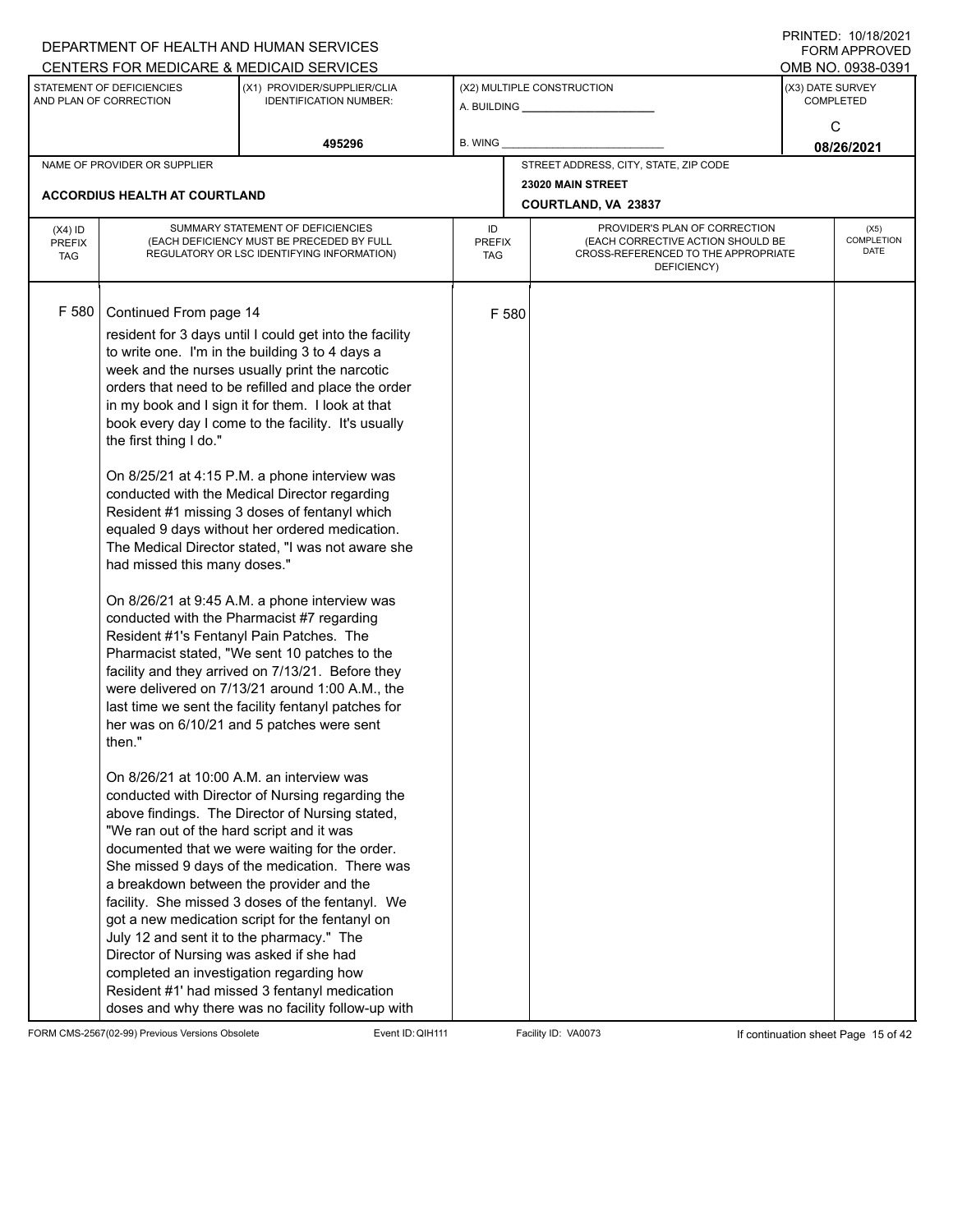|                                          |                                                                                                                                                                                                                                                                                                                                                                                                                                                                                    | DEPARTMENT OF HEALTH AND HUMAN SERVICES<br>CENTERS FOR MEDICARE & MEDICAID SERVICES                                                                                                                                                                                                                                                                                                                                                                                                                                                                                                                                                                                                                                                                                                                                                                                                                                                                                                                                                                                                                                                                                                   |                                   |                |                                                                                                                          |                  | FININILU. IVIIVIZVZI<br><b>FORM APPROVED</b><br>OMB NO. 0938-0391 |
|------------------------------------------|------------------------------------------------------------------------------------------------------------------------------------------------------------------------------------------------------------------------------------------------------------------------------------------------------------------------------------------------------------------------------------------------------------------------------------------------------------------------------------|---------------------------------------------------------------------------------------------------------------------------------------------------------------------------------------------------------------------------------------------------------------------------------------------------------------------------------------------------------------------------------------------------------------------------------------------------------------------------------------------------------------------------------------------------------------------------------------------------------------------------------------------------------------------------------------------------------------------------------------------------------------------------------------------------------------------------------------------------------------------------------------------------------------------------------------------------------------------------------------------------------------------------------------------------------------------------------------------------------------------------------------------------------------------------------------|-----------------------------------|----------------|--------------------------------------------------------------------------------------------------------------------------|------------------|-------------------------------------------------------------------|
|                                          | STATEMENT OF DEFICIENCIES<br>AND PLAN OF CORRECTION                                                                                                                                                                                                                                                                                                                                                                                                                                | (X1) PROVIDER/SUPPLIER/CLIA<br><b>IDENTIFICATION NUMBER:</b>                                                                                                                                                                                                                                                                                                                                                                                                                                                                                                                                                                                                                                                                                                                                                                                                                                                                                                                                                                                                                                                                                                                          |                                   |                | (X2) MULTIPLE CONSTRUCTION<br>A. BUILDING A. BUILDING                                                                    | (X3) DATE SURVEY | <b>COMPLETED</b><br>C                                             |
|                                          |                                                                                                                                                                                                                                                                                                                                                                                                                                                                                    | 495296                                                                                                                                                                                                                                                                                                                                                                                                                                                                                                                                                                                                                                                                                                                                                                                                                                                                                                                                                                                                                                                                                                                                                                                | <b>B. WING</b>                    |                |                                                                                                                          |                  | 08/26/2021                                                        |
|                                          | NAME OF PROVIDER OR SUPPLIER                                                                                                                                                                                                                                                                                                                                                                                                                                                       |                                                                                                                                                                                                                                                                                                                                                                                                                                                                                                                                                                                                                                                                                                                                                                                                                                                                                                                                                                                                                                                                                                                                                                                       |                                   |                | STREET ADDRESS, CITY, STATE, ZIP CODE                                                                                    |                  |                                                                   |
|                                          | <b>ACCORDIUS HEALTH AT COURTLAND</b>                                                                                                                                                                                                                                                                                                                                                                                                                                               |                                                                                                                                                                                                                                                                                                                                                                                                                                                                                                                                                                                                                                                                                                                                                                                                                                                                                                                                                                                                                                                                                                                                                                                       |                                   |                | 23020 MAIN STREET<br>COURTLAND, VA 23837                                                                                 |                  |                                                                   |
| $(X4)$ ID<br><b>PREFIX</b><br><b>TAG</b> |                                                                                                                                                                                                                                                                                                                                                                                                                                                                                    | SUMMARY STATEMENT OF DEFICIENCIES<br>(EACH DEFICIENCY MUST BE PRECEDED BY FULL<br>REGULATORY OR LSC IDENTIFYING INFORMATION)                                                                                                                                                                                                                                                                                                                                                                                                                                                                                                                                                                                                                                                                                                                                                                                                                                                                                                                                                                                                                                                          | ID<br><b>PREFIX</b><br><b>TAG</b> |                | PROVIDER'S PLAN OF CORRECTION<br>(EACH CORRECTIVE ACTION SHOULD BE<br>CROSS-REFERENCED TO THE APPROPRIATE<br>DEFICIENCY) |                  | (X5)<br>COMPLETION<br><b>DATE</b>                                 |
| F 580<br>$SS = G$                        | Continued From page 15<br>so I can make sure it is reordered in time."<br>exit no further information was shared.<br><b>COMPLAINT DEFICIENCY</b><br>F 690   Bowel/Bladder Incontinence, Catheter, UTI<br>$CFR(s): 483.25(e)(1)-(3)$<br>§483.25(e) Incontinence.<br>§483.25(e)(1) The facility must ensure that<br>not possible to maintain.<br>§483.25(e)(2)For a resident with urinary<br>incontinence, based on the resident's<br>ensure that-<br>catheterization was necessary; | the provider after 7/5/21. The Director of Nursing<br>stated, "I did not do an investigation because I<br>was just made aware of it last week but I can now<br>see in Point Click Care daily when a resident has<br>less that a six day supply of a narcotic available<br>On 8/26/21 at 1:28 P.M. a pre-exit debriefing was<br>conducted with the Administrator, the Director of<br>Nursing and the Regional Director of Operations,<br>where the above information was shared. Prior to<br>resident who is continent of bladder and bowel on<br>admission receives services and assistance to<br>maintain continence unless his or her clinical<br>condition is or becomes such that continence is<br>comprehensive assessment, the facility must<br>(i) A resident who enters the facility without an<br>indwelling catheter is not catheterized unless the<br>resident's clinical condition demonstrates that<br>(ii) A resident who enters the facility with an<br>indwelling catheter or subsequently receives one<br>is assessed for removal of the catheter as soon<br>as possible unless the resident's clinical condition<br>demonstrates that catheterization is necessary; |                                   | F 580<br>F 690 |                                                                                                                          |                  |                                                                   |
|                                          |                                                                                                                                                                                                                                                                                                                                                                                                                                                                                    |                                                                                                                                                                                                                                                                                                                                                                                                                                                                                                                                                                                                                                                                                                                                                                                                                                                                                                                                                                                                                                                                                                                                                                                       |                                   |                |                                                                                                                          |                  |                                                                   |

FORM CMS-2567(02-99) Previous Versions Obsolete Event ID:QIH111 Facility ID: VA0073 If continuation sheet Page 16 of 42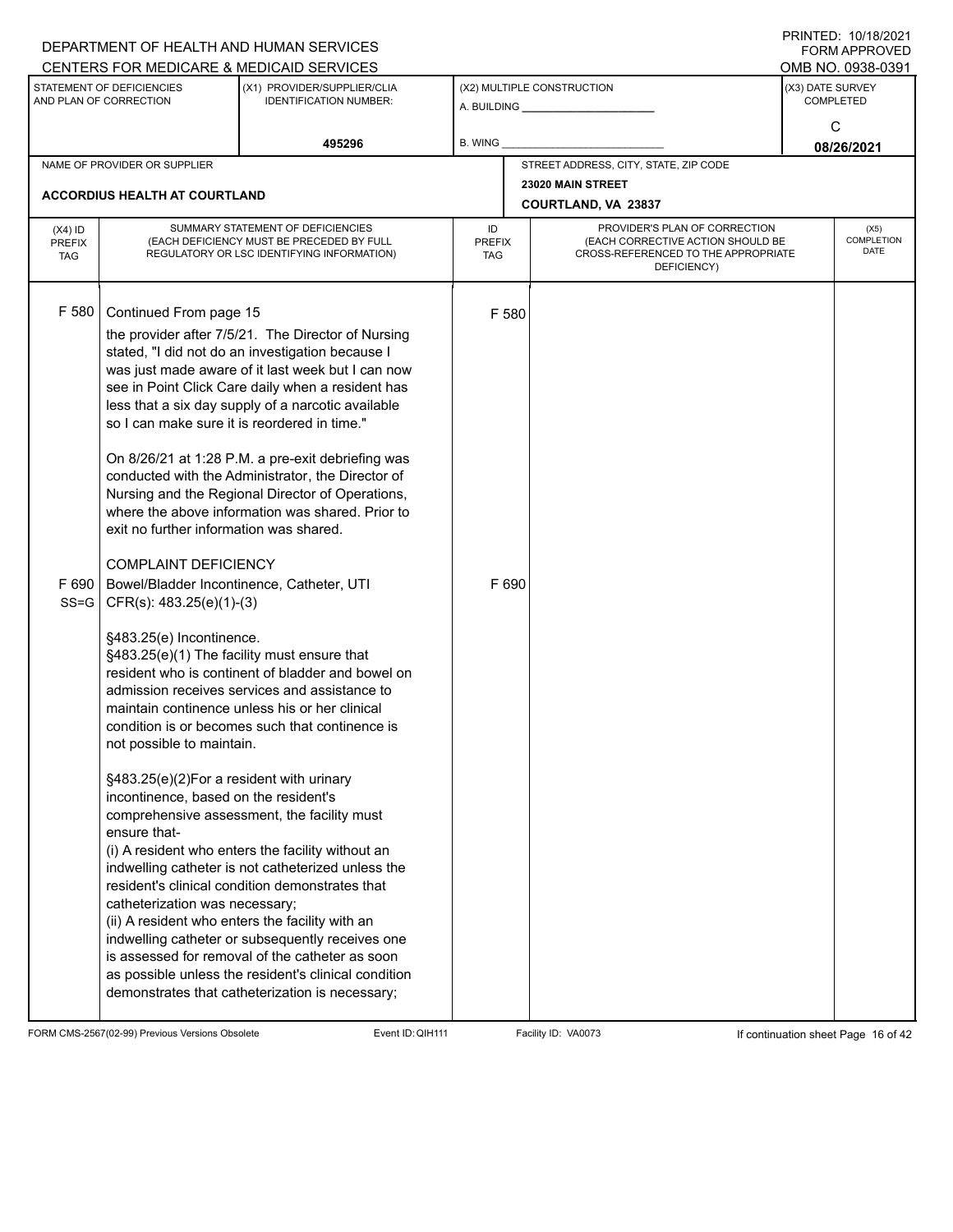|                                          |                                                                                                                                                                                                                                                                                                                                                                                                                            | DEPARTMENT OF HEALTH AND HUMAN SERVICES<br>CENTERS FOR MEDICARE & MEDICAID SERVICES                                                                                                                                                                                                                                                                                                                                                                                                                                                                                                                                                                                                                                                                                                                                                                                                                                                                                                                                                                                                                                                                                                                                                                          |                                   |       |                                                                                                                          |                  | FININTLU. TV/TO/ZVZT<br>FORM APPROVED<br>OMB NO. 0938-0391 |  |  |
|------------------------------------------|----------------------------------------------------------------------------------------------------------------------------------------------------------------------------------------------------------------------------------------------------------------------------------------------------------------------------------------------------------------------------------------------------------------------------|--------------------------------------------------------------------------------------------------------------------------------------------------------------------------------------------------------------------------------------------------------------------------------------------------------------------------------------------------------------------------------------------------------------------------------------------------------------------------------------------------------------------------------------------------------------------------------------------------------------------------------------------------------------------------------------------------------------------------------------------------------------------------------------------------------------------------------------------------------------------------------------------------------------------------------------------------------------------------------------------------------------------------------------------------------------------------------------------------------------------------------------------------------------------------------------------------------------------------------------------------------------|-----------------------------------|-------|--------------------------------------------------------------------------------------------------------------------------|------------------|------------------------------------------------------------|--|--|
|                                          | STATEMENT OF DEFICIENCIES<br>AND PLAN OF CORRECTION                                                                                                                                                                                                                                                                                                                                                                        | (X1) PROVIDER/SUPPLIER/CLIA<br><b>IDENTIFICATION NUMBER:</b>                                                                                                                                                                                                                                                                                                                                                                                                                                                                                                                                                                                                                                                                                                                                                                                                                                                                                                                                                                                                                                                                                                                                                                                                 |                                   |       | (X2) MULTIPLE CONSTRUCTION                                                                                               | (X3) DATE SURVEY | <b>COMPLETED</b>                                           |  |  |
|                                          |                                                                                                                                                                                                                                                                                                                                                                                                                            | 495296                                                                                                                                                                                                                                                                                                                                                                                                                                                                                                                                                                                                                                                                                                                                                                                                                                                                                                                                                                                                                                                                                                                                                                                                                                                       | <b>B. WING</b>                    |       |                                                                                                                          |                  | C<br>08/26/2021                                            |  |  |
|                                          | NAME OF PROVIDER OR SUPPLIER                                                                                                                                                                                                                                                                                                                                                                                               |                                                                                                                                                                                                                                                                                                                                                                                                                                                                                                                                                                                                                                                                                                                                                                                                                                                                                                                                                                                                                                                                                                                                                                                                                                                              |                                   |       | STREET ADDRESS, CITY, STATE, ZIP CODE                                                                                    |                  |                                                            |  |  |
|                                          | <b>ACCORDIUS HEALTH AT COURTLAND</b>                                                                                                                                                                                                                                                                                                                                                                                       |                                                                                                                                                                                                                                                                                                                                                                                                                                                                                                                                                                                                                                                                                                                                                                                                                                                                                                                                                                                                                                                                                                                                                                                                                                                              |                                   |       | 23020 MAIN STREET<br>COURTLAND, VA 23837                                                                                 |                  |                                                            |  |  |
| $(X4)$ ID<br><b>PREFIX</b><br><b>TAG</b> |                                                                                                                                                                                                                                                                                                                                                                                                                            | SUMMARY STATEMENT OF DEFICIENCIES<br>(EACH DEFICIENCY MUST BE PRECEDED BY FULL<br>REGULATORY OR LSC IDENTIFYING INFORMATION)                                                                                                                                                                                                                                                                                                                                                                                                                                                                                                                                                                                                                                                                                                                                                                                                                                                                                                                                                                                                                                                                                                                                 | ID<br><b>PREFIX</b><br><b>TAG</b> |       | PROVIDER'S PLAN OF CORRECTION<br>(EACH CORRECTIVE ACTION SHOULD BE<br>CROSS-REFERENCED TO THE APPROPRIATE<br>DEFICIENCY) |                  | (X5)<br>COMPLETION<br><b>DATE</b>                          |  |  |
| F 690                                    | Continued From page 16<br>and<br>continence to the extent possible.<br>§483.25(e)(3) For a resident with fecal<br>incontinence, based on the resident's<br>restore as much normal bowel function as<br>possible.<br>by:<br>Based on complaint investigation, staff<br>and Acute Renal Failure (ARF).<br>The findings included:<br>return to the nursing facility. Diagnosis for<br>Resident #6 included but not limited to | (iii) A resident who is incontinent of bladder<br>receives appropriate treatment and services to<br>prevent urinary tract infections and to restore<br>comprehensive assessment, the facility must<br>ensure that a resident who is incontinent of bowel<br>receives appropriate treatment and services to<br>This REQUIREMENT is not met as evidenced<br>interviews, clinical record review and facility<br>documentation, the facility staff failed to provide<br>the necessary care and services to prevent<br>complications of a urinary tract infection for 1 of 8<br>residents (Resident #6) in the survey sample. The<br>facility staff failed to recognize early signs and<br>symptoms of sepsis to include altered mental<br>status, decrease in intake and output, fever, pain<br>and decreased blood pressure, as well as a<br>failure to follow physician's STAT orders for<br>urinalysis and culture and sensitivity that would<br>have determined further treatment. The resident<br>was discharged and admitted to the hospital on<br>06/03/20 with a diagnosis of sepsis with shock<br>Resident #6 was originally admitted the nursing<br>facility on 01/01/20. The resident was discharged<br>to the local hospital on 06/03/20 and did not |                                   | F 690 |                                                                                                                          |                  |                                                            |  |  |

FORM CMS-2567(02-99) Previous Versions Obsolete Event ID:QIH111 Facility ID: VA0073 If continuation sheet Page 17 of 42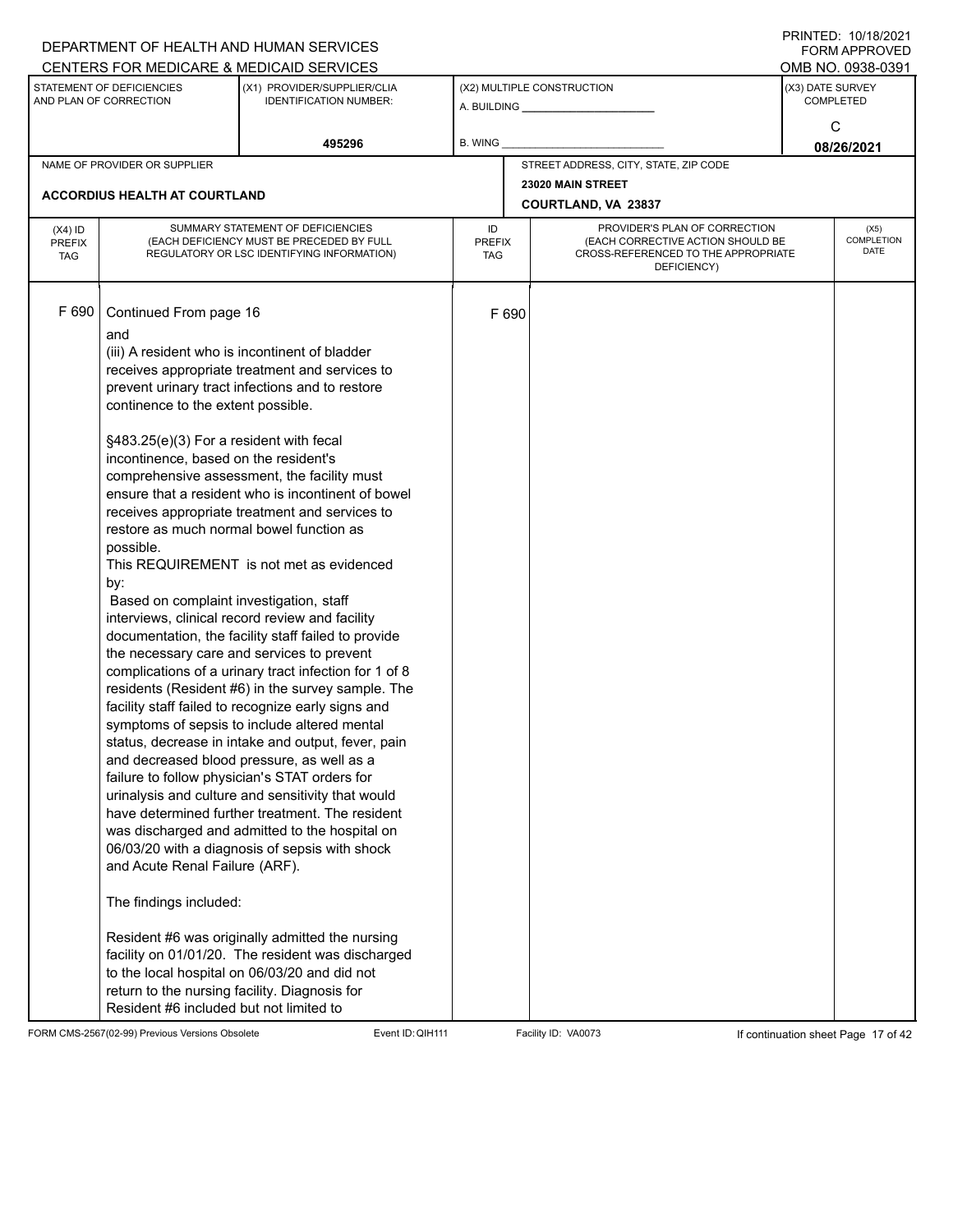|               |                                                     | DEPARTMENT OF HEALTH AND HUMAN SERVICES                                                           |                      |       |                                                                          |                  | $1 \times 1 \times 1 = 1$ . $1 \times 1 \times 1 = 1$<br><b>FORM APPROVED</b> |  |  |
|---------------|-----------------------------------------------------|---------------------------------------------------------------------------------------------------|----------------------|-------|--------------------------------------------------------------------------|------------------|-------------------------------------------------------------------------------|--|--|
|               |                                                     | CENTERS FOR MEDICARE & MEDICAID SERVICES                                                          |                      |       |                                                                          |                  | OMB NO. 0938-0391                                                             |  |  |
|               | STATEMENT OF DEFICIENCIES<br>AND PLAN OF CORRECTION | (X1) PROVIDER/SUPPLIER/CLIA<br><b>IDENTIFICATION NUMBER:</b>                                      |                      |       | (X2) MULTIPLE CONSTRUCTION                                               | (X3) DATE SURVEY | <b>COMPLETED</b>                                                              |  |  |
|               |                                                     |                                                                                                   |                      |       |                                                                          |                  | C                                                                             |  |  |
|               |                                                     | 495296                                                                                            | <b>B. WING</b>       |       |                                                                          |                  | 08/26/2021                                                                    |  |  |
|               | NAME OF PROVIDER OR SUPPLIER                        |                                                                                                   |                      |       | STREET ADDRESS, CITY, STATE, ZIP CODE                                    |                  |                                                                               |  |  |
|               |                                                     |                                                                                                   |                      |       | 23020 MAIN STREET                                                        |                  |                                                                               |  |  |
|               | ACCORDIUS HEALTH AT COURTLAND                       |                                                                                                   |                      |       | COURTLAND, VA 23837                                                      |                  |                                                                               |  |  |
| $(X4)$ ID     |                                                     | SUMMARY STATEMENT OF DEFICIENCIES                                                                 | ID                   |       | PROVIDER'S PLAN OF CORRECTION                                            | (X5)             |                                                                               |  |  |
| <b>PREFIX</b> |                                                     | (EACH DEFICIENCY MUST BE PRECEDED BY FULL<br>REGULATORY OR LSC IDENTIFYING INFORMATION)           | <b>PREFIX</b><br>TAG |       | (EACH CORRECTIVE ACTION SHOULD BE<br>CROSS-REFERENCED TO THE APPROPRIATE |                  | COMPLETION<br>DATE                                                            |  |  |
| <b>TAG</b>    |                                                     |                                                                                                   |                      |       | DEFICIENCY)                                                              |                  |                                                                               |  |  |
|               |                                                     |                                                                                                   |                      |       |                                                                          |                  |                                                                               |  |  |
| F 690         | Continued From page 17                              |                                                                                                   |                      | F 690 |                                                                          |                  |                                                                               |  |  |
|               |                                                     | Alzheimer's disease. Resident #6's Minimum                                                        |                      |       |                                                                          |                  |                                                                               |  |  |
|               |                                                     | Data Set (MDS-an assessment protocol) a                                                           |                      |       |                                                                          |                  |                                                                               |  |  |
|               |                                                     | quarterly assessment with an Assessment                                                           |                      |       |                                                                          |                  |                                                                               |  |  |
|               |                                                     | Reference Date of 05/25/20 coded Resident #6                                                      |                      |       |                                                                          |                  |                                                                               |  |  |
|               |                                                     | with short and long-term memory problems and                                                      |                      |       |                                                                          |                  |                                                                               |  |  |
|               |                                                     | cognitive skills severely impaired-never/rarely                                                   |                      |       |                                                                          |                  |                                                                               |  |  |
|               |                                                     | made decisions. The MDS coded Resident #6<br>total dependence of one with dressing, toilet use,   |                      |       |                                                                          |                  |                                                                               |  |  |
|               | personal hygiene and bathing, extensive             |                                                                                                   |                      |       |                                                                          |                  |                                                                               |  |  |
|               |                                                     | assistance of two with transfer and extensive                                                     |                      |       |                                                                          |                  |                                                                               |  |  |
|               |                                                     | assistance of one with bed mobility for Activities                                                |                      |       |                                                                          |                  |                                                                               |  |  |
|               |                                                     | of Daily Living care. Under section H - (Bladder                                                  |                      |       |                                                                          |                  |                                                                               |  |  |
|               |                                                     | and Bowel) was coded for always incontinent of                                                    |                      |       |                                                                          |                  |                                                                               |  |  |
|               | bladder and bowel.                                  |                                                                                                   |                      |       |                                                                          |                  |                                                                               |  |  |
|               |                                                     | The care plan with a created date of 01/10/20                                                     |                      |       |                                                                          |                  |                                                                               |  |  |
|               |                                                     | identified Resident #6 with bladder incontinence.                                                 |                      |       |                                                                          |                  |                                                                               |  |  |
|               |                                                     | The goal set for the resident by the staff was that                                               |                      |       |                                                                          |                  |                                                                               |  |  |
|               |                                                     | the resident will remain free from skin breakdown                                                 |                      |       |                                                                          |                  |                                                                               |  |  |
|               |                                                     | due to incontinence and brief use. One of the                                                     |                      |       |                                                                          |                  |                                                                               |  |  |
|               |                                                     | interventions/approaches the staff would use to                                                   |                      |       |                                                                          |                  |                                                                               |  |  |
|               | accomplish this goal is to                          | monitor/document/report any signs/symptoms of                                                     |                      |       |                                                                          |                  |                                                                               |  |  |
|               | a UTI.                                              |                                                                                                   |                      |       |                                                                          |                  |                                                                               |  |  |
|               |                                                     |                                                                                                   |                      |       |                                                                          |                  |                                                                               |  |  |
|               |                                                     | Resident #6's nurse's note written on 05/04/20 at                                                 |                      |       |                                                                          |                  |                                                                               |  |  |
|               |                                                     | approximately 12:20 p.m., by the Unit Manager,                                                    |                      |       |                                                                          |                  |                                                                               |  |  |
|               |                                                     | Registered Nurse #1 (RN) indicated the Resident                                                   |                      |       |                                                                          |                  |                                                                               |  |  |
|               |                                                     | #6 had a "low grade" temperature but the actual<br>temperature was not recorded. The nurse's      |                      |       |                                                                          |                  |                                                                               |  |  |
|               |                                                     | notes indicated Nurse Practitioner (NP) #2 was                                                    |                      |       |                                                                          |                  |                                                                               |  |  |
|               |                                                     | made aware that resident had a fever with new                                                     |                      |       |                                                                          |                  |                                                                               |  |  |
|               |                                                     | orders written for urine culture and sensitivity,                                                 |                      |       |                                                                          |                  |                                                                               |  |  |
|               |                                                     | chest x-ray, Complete Blood Count (CBC) and                                                       |                      |       |                                                                          |                  |                                                                               |  |  |
|               | Basic Metabolic Panel (BMP).                        |                                                                                                   |                      |       |                                                                          |                  |                                                                               |  |  |
|               |                                                     |                                                                                                   |                      |       |                                                                          |                  |                                                                               |  |  |
|               |                                                     | All of the physician ordered labs for 05/04/20<br>were obtained except for the urine culture with |                      |       |                                                                          |                  |                                                                               |  |  |
|               | sensitivity. Review of the May 2020 Lab             |                                                                                                   |                      |       |                                                                          |                  |                                                                               |  |  |

FORM CMS-2567(02-99) Previous Versions Obsolete Event ID: QIH111 Facility ID: VA0073 If continuation sheet Page 18 of 42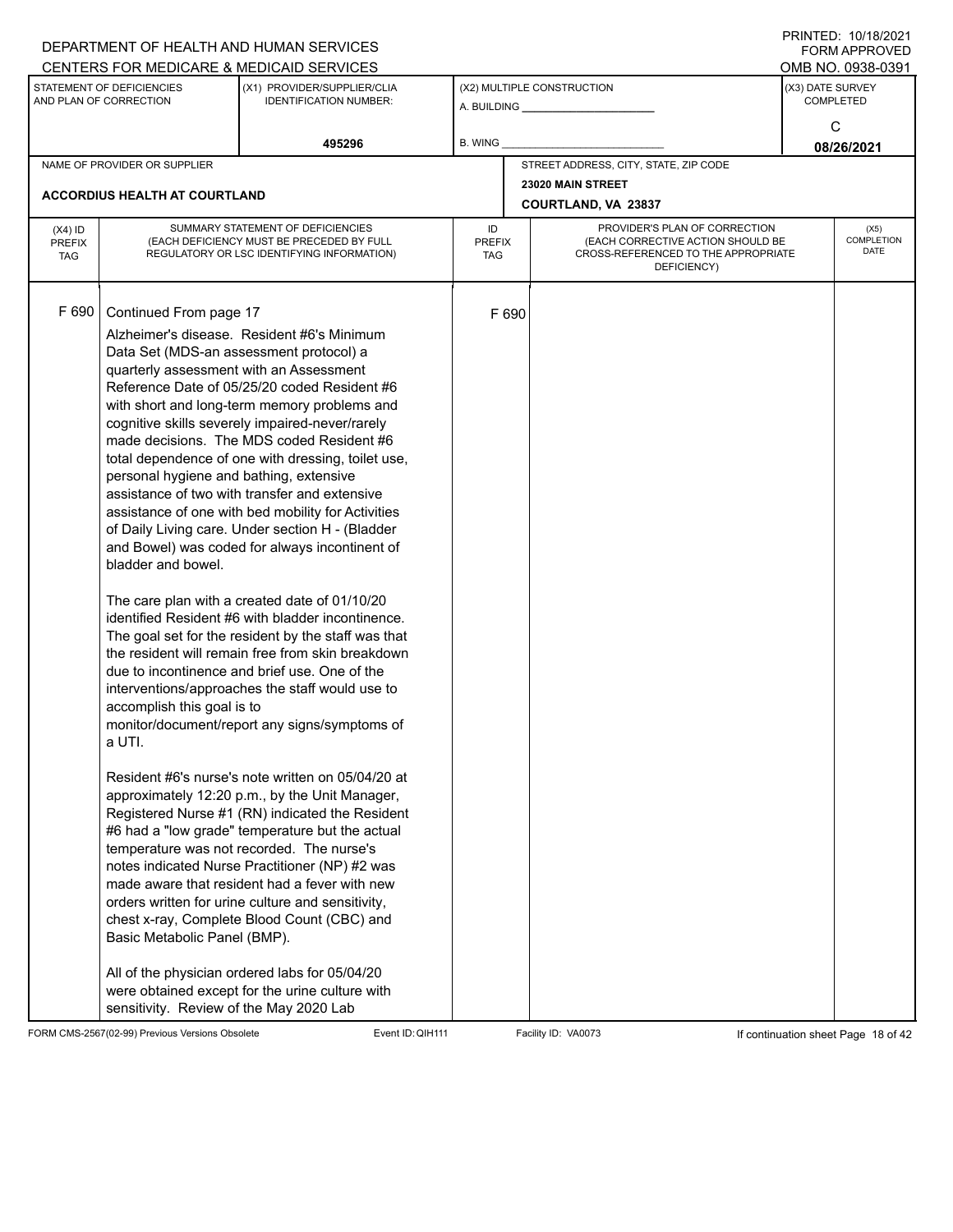|                                          |                                                                                                                                                                                                                                                                 | DEPARTMENT OF HEALTH AND HUMAN SERVICES                                                                                                                                                                                                                                                                                                                                                                                                                                                                                                                                                                                                                                                                                                                                                                                                                                                                                                                                                                                                                                                                                                                                                                                                                                                                                                                                                                                                                                                                              |                                   |                                          |                                                                                                                          |  | $\blacksquare$ $\blacksquare$ $\blacksquare$ $\blacksquare$ $\blacksquare$ $\blacksquare$ $\blacksquare$ $\blacksquare$ $\blacksquare$ $\blacksquare$ $\blacksquare$ $\blacksquare$ $\blacksquare$ $\blacksquare$ $\blacksquare$ $\blacksquare$ $\blacksquare$ $\blacksquare$ $\blacksquare$ $\blacksquare$ $\blacksquare$ $\blacksquare$ $\blacksquare$ $\blacksquare$ $\blacksquare$ $\blacksquare$ $\blacksquare$ $\blacksquare$ $\blacksquare$ $\blacksquare$ $\blacksquare$ $\blacks$<br>FORM APPROVED |  |  |  |  |
|------------------------------------------|-----------------------------------------------------------------------------------------------------------------------------------------------------------------------------------------------------------------------------------------------------------------|----------------------------------------------------------------------------------------------------------------------------------------------------------------------------------------------------------------------------------------------------------------------------------------------------------------------------------------------------------------------------------------------------------------------------------------------------------------------------------------------------------------------------------------------------------------------------------------------------------------------------------------------------------------------------------------------------------------------------------------------------------------------------------------------------------------------------------------------------------------------------------------------------------------------------------------------------------------------------------------------------------------------------------------------------------------------------------------------------------------------------------------------------------------------------------------------------------------------------------------------------------------------------------------------------------------------------------------------------------------------------------------------------------------------------------------------------------------------------------------------------------------------|-----------------------------------|------------------------------------------|--------------------------------------------------------------------------------------------------------------------------|--|-------------------------------------------------------------------------------------------------------------------------------------------------------------------------------------------------------------------------------------------------------------------------------------------------------------------------------------------------------------------------------------------------------------------------------------------------------------------------------------------------------------|--|--|--|--|
|                                          |                                                                                                                                                                                                                                                                 | CENTERS FOR MEDICARE & MEDICAID SERVICES                                                                                                                                                                                                                                                                                                                                                                                                                                                                                                                                                                                                                                                                                                                                                                                                                                                                                                                                                                                                                                                                                                                                                                                                                                                                                                                                                                                                                                                                             |                                   |                                          |                                                                                                                          |  | OMB NO. 0938-0391                                                                                                                                                                                                                                                                                                                                                                                                                                                                                           |  |  |  |  |
|                                          | STATEMENT OF DEFICIENCIES<br>AND PLAN OF CORRECTION                                                                                                                                                                                                             | (X1) PROVIDER/SUPPLIER/CLIA<br><b>IDENTIFICATION NUMBER:</b>                                                                                                                                                                                                                                                                                                                                                                                                                                                                                                                                                                                                                                                                                                                                                                                                                                                                                                                                                                                                                                                                                                                                                                                                                                                                                                                                                                                                                                                         |                                   |                                          | (X2) MULTIPLE CONSTRUCTION<br>A. BUILDING <b>A.</b> BUILDING                                                             |  | (X3) DATE SURVEY<br><b>COMPLETED</b>                                                                                                                                                                                                                                                                                                                                                                                                                                                                        |  |  |  |  |
|                                          |                                                                                                                                                                                                                                                                 | 495296                                                                                                                                                                                                                                                                                                                                                                                                                                                                                                                                                                                                                                                                                                                                                                                                                                                                                                                                                                                                                                                                                                                                                                                                                                                                                                                                                                                                                                                                                                               | B. WING                           |                                          |                                                                                                                          |  | C<br>08/26/2021                                                                                                                                                                                                                                                                                                                                                                                                                                                                                             |  |  |  |  |
|                                          | NAME OF PROVIDER OR SUPPLIER                                                                                                                                                                                                                                    |                                                                                                                                                                                                                                                                                                                                                                                                                                                                                                                                                                                                                                                                                                                                                                                                                                                                                                                                                                                                                                                                                                                                                                                                                                                                                                                                                                                                                                                                                                                      |                                   |                                          | STREET ADDRESS, CITY, STATE, ZIP CODE                                                                                    |  |                                                                                                                                                                                                                                                                                                                                                                                                                                                                                                             |  |  |  |  |
|                                          | <b>ACCORDIUS HEALTH AT COURTLAND</b>                                                                                                                                                                                                                            |                                                                                                                                                                                                                                                                                                                                                                                                                                                                                                                                                                                                                                                                                                                                                                                                                                                                                                                                                                                                                                                                                                                                                                                                                                                                                                                                                                                                                                                                                                                      |                                   | 23020 MAIN STREET<br>COURTLAND, VA 23837 |                                                                                                                          |  |                                                                                                                                                                                                                                                                                                                                                                                                                                                                                                             |  |  |  |  |
| $(X4)$ ID<br><b>PREFIX</b><br><b>TAG</b> |                                                                                                                                                                                                                                                                 | SUMMARY STATEMENT OF DEFICIENCIES<br>(EACH DEFICIENCY MUST BE PRECEDED BY FULL<br>REGULATORY OR LSC IDENTIFYING INFORMATION)                                                                                                                                                                                                                                                                                                                                                                                                                                                                                                                                                                                                                                                                                                                                                                                                                                                                                                                                                                                                                                                                                                                                                                                                                                                                                                                                                                                         | ID<br><b>PREFIX</b><br><b>TAG</b> |                                          | PROVIDER'S PLAN OF CORRECTION<br>(EACH CORRECTIVE ACTION SHOULD BE<br>CROSS-REFERENCED TO THE APPROPRIATE<br>DEFICIENCY) |  | (X5)<br><b>COMPLETION</b><br>DATE                                                                                                                                                                                                                                                                                                                                                                                                                                                                           |  |  |  |  |
| F 690                                    | Continued From page 18<br>Nursing (DON) acknowledgment during an<br>could not be located by the DON.<br>call.<br>related to the change that I witnessed with<br>second hospital because they can provide<br>Failure.<br>voiced by Resident #6's Representative: | Administration Record (LAR), revealed two blank<br>spaces on 05/04/20 and 05/05/20 that indicated<br>the UA, C&S was not obtained, per the Director of<br>interview on 08/24/20 at approximately 4:03 p.m.<br>The lab results were not in the clinical chart and<br>A phone call was placed License Practical Nurse<br>(LPN) #7 on 08/26/21 at approximately 1:06 p.m.<br>The LPN was assigned to provide care and<br>services to Resident #6 on 05/04/20 (7a-7p shift).<br>A message was left, the LPN never returned the<br>A phone interview was conducted with Resident<br>#6's Representative on 08/25/21 at approximately<br>10:56 a.m. She stated she had contacted the<br>facility on 05/20/20 (not sure of the exact time)<br>and informed her nurse that Resident #6 was not<br>acting or talking like herself. The Representative<br>said the last time Resident #6 behavior was like<br>this she had a bad UTI. She said the facility<br>ignored me by not addressing my concerns<br>Resident #6. The resident's Representative said,<br>Resident #6 was transferred to (name of hospital)<br>on 06/03/20 but was then transferred her to a<br>immediate onsite dialysis if necessary for Renal<br>A nurse's note entered by LPN #7 on 05/20/20<br>(7a-7p) shift revealed the following concern<br>"Resident #6 was not sounding like her normal<br>self. The family member stated the last time this<br>happen she had a UTI. The family is requesting<br>for the NP to check resident for UTI." The UM |                                   | F 690                                    |                                                                                                                          |  |                                                                                                                                                                                                                                                                                                                                                                                                                                                                                                             |  |  |  |  |

FORM CMS-2567(02-99) Previous Versions Obsolete Event ID:QIH111 Facility ID: VA0073 If continuation sheet Page 19 of 42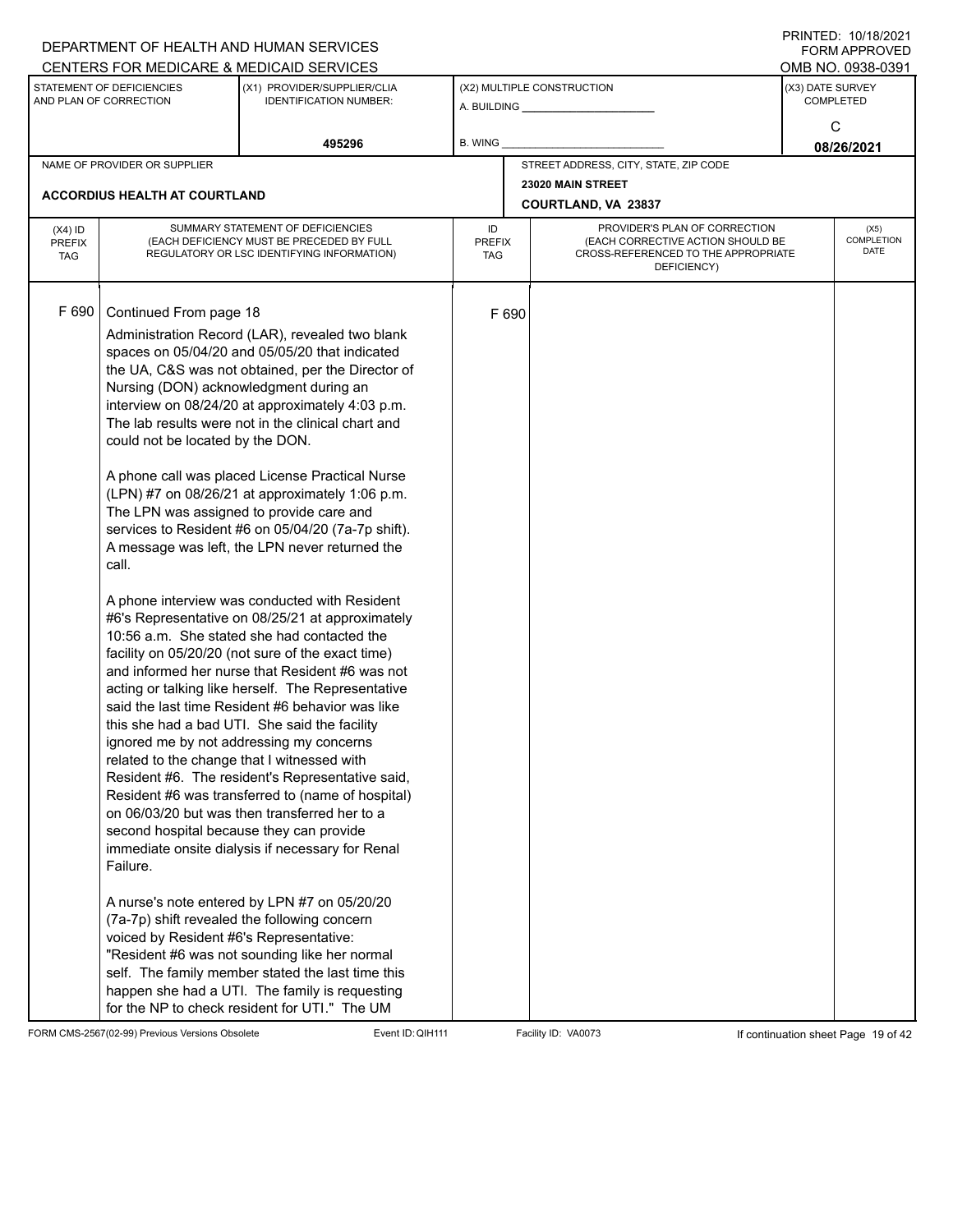|                                          |                                                                                                                                                                                             | DEPARTMENT OF HEALTH AND HUMAN SERVICES                                                                                                                                                                                                                                                                                                                                                                                                                                                                                                                                                                                                                                                                                                                                                                                                                                                                                                                                                                                                                              |                            |       |                                                                                                                          |                  | $1 \times 1 \times 1 = 1$ . $1 \times 1 \times 1 = 1$<br><b>FORM APPROVED</b> |  |
|------------------------------------------|---------------------------------------------------------------------------------------------------------------------------------------------------------------------------------------------|----------------------------------------------------------------------------------------------------------------------------------------------------------------------------------------------------------------------------------------------------------------------------------------------------------------------------------------------------------------------------------------------------------------------------------------------------------------------------------------------------------------------------------------------------------------------------------------------------------------------------------------------------------------------------------------------------------------------------------------------------------------------------------------------------------------------------------------------------------------------------------------------------------------------------------------------------------------------------------------------------------------------------------------------------------------------|----------------------------|-------|--------------------------------------------------------------------------------------------------------------------------|------------------|-------------------------------------------------------------------------------|--|
|                                          |                                                                                                                                                                                             | CENTERS FOR MEDICARE & MEDICAID SERVICES                                                                                                                                                                                                                                                                                                                                                                                                                                                                                                                                                                                                                                                                                                                                                                                                                                                                                                                                                                                                                             |                            |       |                                                                                                                          |                  | OMB NO. 0938-0391                                                             |  |
|                                          | STATEMENT OF DEFICIENCIES<br>AND PLAN OF CORRECTION                                                                                                                                         | (X1) PROVIDER/SUPPLIER/CLIA<br><b>IDENTIFICATION NUMBER:</b>                                                                                                                                                                                                                                                                                                                                                                                                                                                                                                                                                                                                                                                                                                                                                                                                                                                                                                                                                                                                         |                            |       | (X2) MULTIPLE CONSTRUCTION<br>A. BUILDING A. BUILDING                                                                    | (X3) DATE SURVEY | <b>COMPLETED</b>                                                              |  |
|                                          |                                                                                                                                                                                             | 495296                                                                                                                                                                                                                                                                                                                                                                                                                                                                                                                                                                                                                                                                                                                                                                                                                                                                                                                                                                                                                                                               | B. WING                    |       |                                                                                                                          |                  | C<br>08/26/2021                                                               |  |
|                                          | NAME OF PROVIDER OR SUPPLIER                                                                                                                                                                |                                                                                                                                                                                                                                                                                                                                                                                                                                                                                                                                                                                                                                                                                                                                                                                                                                                                                                                                                                                                                                                                      |                            |       | STREET ADDRESS, CITY, STATE, ZIP CODE                                                                                    |                  |                                                                               |  |
|                                          | <b>ACCORDIUS HEALTH AT COURTLAND</b>                                                                                                                                                        |                                                                                                                                                                                                                                                                                                                                                                                                                                                                                                                                                                                                                                                                                                                                                                                                                                                                                                                                                                                                                                                                      |                            |       | 23020 MAIN STREET                                                                                                        |                  |                                                                               |  |
|                                          |                                                                                                                                                                                             |                                                                                                                                                                                                                                                                                                                                                                                                                                                                                                                                                                                                                                                                                                                                                                                                                                                                                                                                                                                                                                                                      |                            |       | COURTLAND, VA 23837                                                                                                      |                  |                                                                               |  |
| $(X4)$ ID<br><b>PREFIX</b><br><b>TAG</b> |                                                                                                                                                                                             | SUMMARY STATEMENT OF DEFICIENCIES<br>(EACH DEFICIENCY MUST BE PRECEDED BY FULL<br>REGULATORY OR LSC IDENTIFYING INFORMATION)                                                                                                                                                                                                                                                                                                                                                                                                                                                                                                                                                                                                                                                                                                                                                                                                                                                                                                                                         | ID<br><b>PREFIX</b><br>TAG |       | PROVIDER'S PLAN OF CORRECTION<br>(EACH CORRECTIVE ACTION SHOULD BE<br>CROSS-REFERENCED TO THE APPROPRIATE<br>DEFICIENCY) |                  | (X5)<br><b>COMPLETION</b><br><b>DATE</b>                                      |  |
| F 690                                    | Continued From page 19<br>and NP were notified on 05/20/20 at<br>a UTI.<br>the orders by NP #2.<br>Review of the May 2020 LAR, revealed<br>C&S was not obtained, per the DON<br>by the DON. | approximately 2:51 p.m. Resident #6's nurse<br>note from 05/20/20 - 05/29/20 failed to provide<br>evidence that Resident #6 was ever assessed for<br>NP #2's progress note dated 05/29/20 revealed<br>the following information; "Resident #6 is being<br>seen today via telemedicine with the assistance<br>of UM for decline in condition. Per nursing,<br>Resident #6 has had a decrease in oral intake<br>and sleeping more frequently." The NP wrote an<br>order was for a STAT UA C&S for suspected UTI<br>along with a STAT (immediate) CBC and BMP<br>with any abnormal results called to the on-call<br>team. The UA, C&S, BMP and CBC was written<br>as a one-time order instead of a STAT order,<br>which meant the UA C&S could have been<br>obtained at any time. This was not keeping with<br>evidenced of two blank spaces on 05/29/20 and<br>05/30/20 for UA, C&S which indicated the UA,<br>acknowledgment during an interview on 08/25/21<br>at approximately 3:45 p.m. The lab results were<br>not in the clinical chart and could not be located |                            | F 690 |                                                                                                                          |                  |                                                                               |  |
|                                          | within 2 hours. A standard order which a                                                                                                                                                    | An interview was conducted with the DON on<br>08/24/21 at approximately 4:30 p.m. The DON<br>stated, "The order was given as a STAT order for<br>a reason." The DON stated a STAT order is done<br>one-time order could be obtained at any time." It<br>is the floor nurse's responsibility to make sure all<br>labs are obtained as ordered by the physician.<br>The DON stated all physician ordered labs are to                                                                                                                                                                                                                                                                                                                                                                                                                                                                                                                                                                                                                                                   |                            |       |                                                                                                                          |                  |                                                                               |  |

FORM CMS-2567(02-99) Previous Versions Obsolete Event ID: QIH111 Facility ID: VA0073 If continuation sheet Page 20 of 42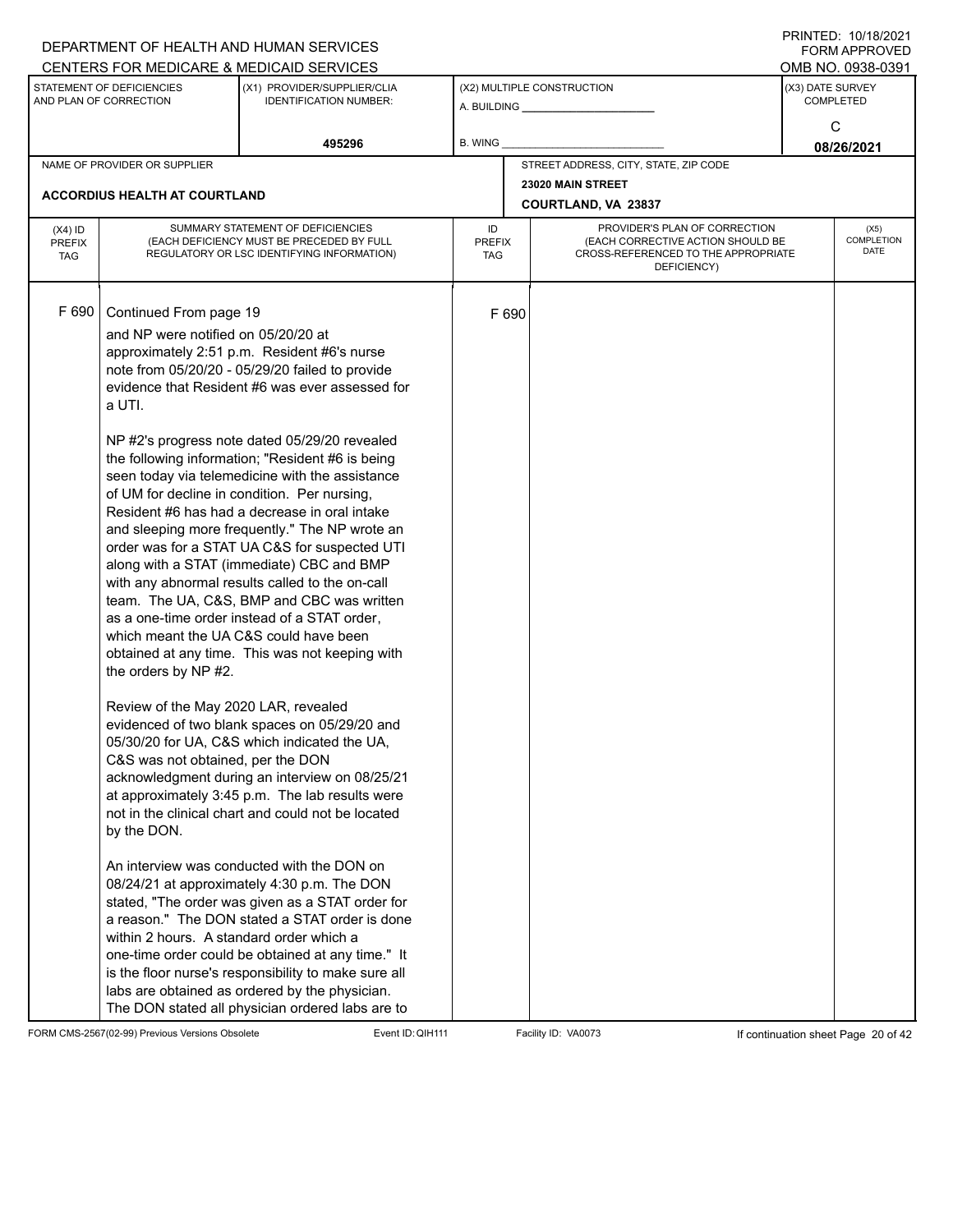|                                          |                                                                                                                                                                                                                | DEPARTMENT OF HEALTH AND HUMAN SERVICES                                                                                                                                                                                                                                                                                                                                                                                                                                                                                                                                                                                                                                                                                                                                                                                                                                                                                                                                                                                                                                                                                                                                                                |                            |       |                                                                                                                          |  | FORM APPROVED                        |
|------------------------------------------|----------------------------------------------------------------------------------------------------------------------------------------------------------------------------------------------------------------|--------------------------------------------------------------------------------------------------------------------------------------------------------------------------------------------------------------------------------------------------------------------------------------------------------------------------------------------------------------------------------------------------------------------------------------------------------------------------------------------------------------------------------------------------------------------------------------------------------------------------------------------------------------------------------------------------------------------------------------------------------------------------------------------------------------------------------------------------------------------------------------------------------------------------------------------------------------------------------------------------------------------------------------------------------------------------------------------------------------------------------------------------------------------------------------------------------|----------------------------|-------|--------------------------------------------------------------------------------------------------------------------------|--|--------------------------------------|
|                                          |                                                                                                                                                                                                                | CENTERS FOR MEDICARE & MEDICAID SERVICES                                                                                                                                                                                                                                                                                                                                                                                                                                                                                                                                                                                                                                                                                                                                                                                                                                                                                                                                                                                                                                                                                                                                                               |                            |       |                                                                                                                          |  | OMB NO. 0938-0391                    |
|                                          | STATEMENT OF DEFICIENCIES<br>AND PLAN OF CORRECTION                                                                                                                                                            | (X1) PROVIDER/SUPPLIER/CLIA<br><b>IDENTIFICATION NUMBER:</b>                                                                                                                                                                                                                                                                                                                                                                                                                                                                                                                                                                                                                                                                                                                                                                                                                                                                                                                                                                                                                                                                                                                                           |                            |       | (X2) MULTIPLE CONSTRUCTION                                                                                               |  | (X3) DATE SURVEY<br><b>COMPLETED</b> |
|                                          |                                                                                                                                                                                                                | 495296                                                                                                                                                                                                                                                                                                                                                                                                                                                                                                                                                                                                                                                                                                                                                                                                                                                                                                                                                                                                                                                                                                                                                                                                 | B. WING                    |       |                                                                                                                          |  | C<br>08/26/2021                      |
|                                          | NAME OF PROVIDER OR SUPPLIER                                                                                                                                                                                   |                                                                                                                                                                                                                                                                                                                                                                                                                                                                                                                                                                                                                                                                                                                                                                                                                                                                                                                                                                                                                                                                                                                                                                                                        |                            |       | STREET ADDRESS, CITY, STATE, ZIP CODE                                                                                    |  |                                      |
|                                          |                                                                                                                                                                                                                |                                                                                                                                                                                                                                                                                                                                                                                                                                                                                                                                                                                                                                                                                                                                                                                                                                                                                                                                                                                                                                                                                                                                                                                                        |                            |       | 23020 MAIN STREET                                                                                                        |  |                                      |
|                                          | ACCORDIUS HEALTH AT COURTLAND                                                                                                                                                                                  |                                                                                                                                                                                                                                                                                                                                                                                                                                                                                                                                                                                                                                                                                                                                                                                                                                                                                                                                                                                                                                                                                                                                                                                                        |                            |       | COURTLAND, VA 23837                                                                                                      |  |                                      |
| $(X4)$ ID<br><b>PREFIX</b><br><b>TAG</b> |                                                                                                                                                                                                                | SUMMARY STATEMENT OF DEFICIENCIES<br>(EACH DEFICIENCY MUST BE PRECEDED BY FULL<br>REGULATORY OR LSC IDENTIFYING INFORMATION)                                                                                                                                                                                                                                                                                                                                                                                                                                                                                                                                                                                                                                                                                                                                                                                                                                                                                                                                                                                                                                                                           | ID<br><b>PREFIX</b><br>TAG |       | PROVIDER'S PLAN OF CORRECTION<br>(EACH CORRECTIVE ACTION SHOULD BE<br>CROSS-REFERENCED TO THE APPROPRIATE<br>DEFICIENCY) |  | (X5)<br>COMPLETION<br>DATE           |
| F 690                                    | Continued From page 20<br>call.<br>discomfort.<br>the DON during the time<br>2:25 p.m., entered by LPN #6 included the<br>following information: "Resident #6's meal<br>than 50% of lunch". On the same day at | be obtained and followed up with their results.<br>On 08/25/21 at approximately 2:36 p.m., a call<br>was placed to LPN #5 who was assigned to<br>provide care and services to Resident #6 on<br>05/29/20 (7p-7a) shift; she never returned the<br>This LPN documented in the resident's nurses<br>note on 05/30/20 at 6:09 a.m., that she was not<br>able obtain the UA, C&S as ordered due to<br>resident discomfort. The progress note did not<br>indicate the NP or physician was made aware the<br>UA, C&S was not obtain due to the resident's<br>On 08/25/21 at approximately 3:45 p.m., an<br>interview was conducted with the DON and<br>Corporate nurse. The DON stated she was not<br>Resident #6 resided in the facility. The DON<br>stated due to Resident #6's pain and discomfort,<br>she should have been sent out as an emergency<br>to a higher level of care. The DON said, "She<br>should have been sent out to acute care because<br>obviously, Resident #6 needed more help than<br>what was being offered here in the facility".<br>The nurse's notes on 06/02/20 at approximately<br>consumption for breakfast was 0% with 30 ml of<br>meal replacement shake and consumed less |                            | F 690 |                                                                                                                          |  |                                      |
|                                          | approximately 6:41 p.m., the nurse's note<br>and the NP #2 was notified via phone and                                                                                                                          | indicated the resident is not eating or drinking,<br>informed of the resident's change in condition.<br>Orders were given again, for a UA/C&S, CBC<br>with diff and BMP. The nurse's note indicated the                                                                                                                                                                                                                                                                                                                                                                                                                                                                                                                                                                                                                                                                                                                                                                                                                                                                                                                                                                                                |                            |       |                                                                                                                          |  |                                      |

FORM CMS-2567(02-99) Previous Versions Obsolete Event ID: QIH111 Facility ID: VA0073 If continuation sheet Page 21 of 42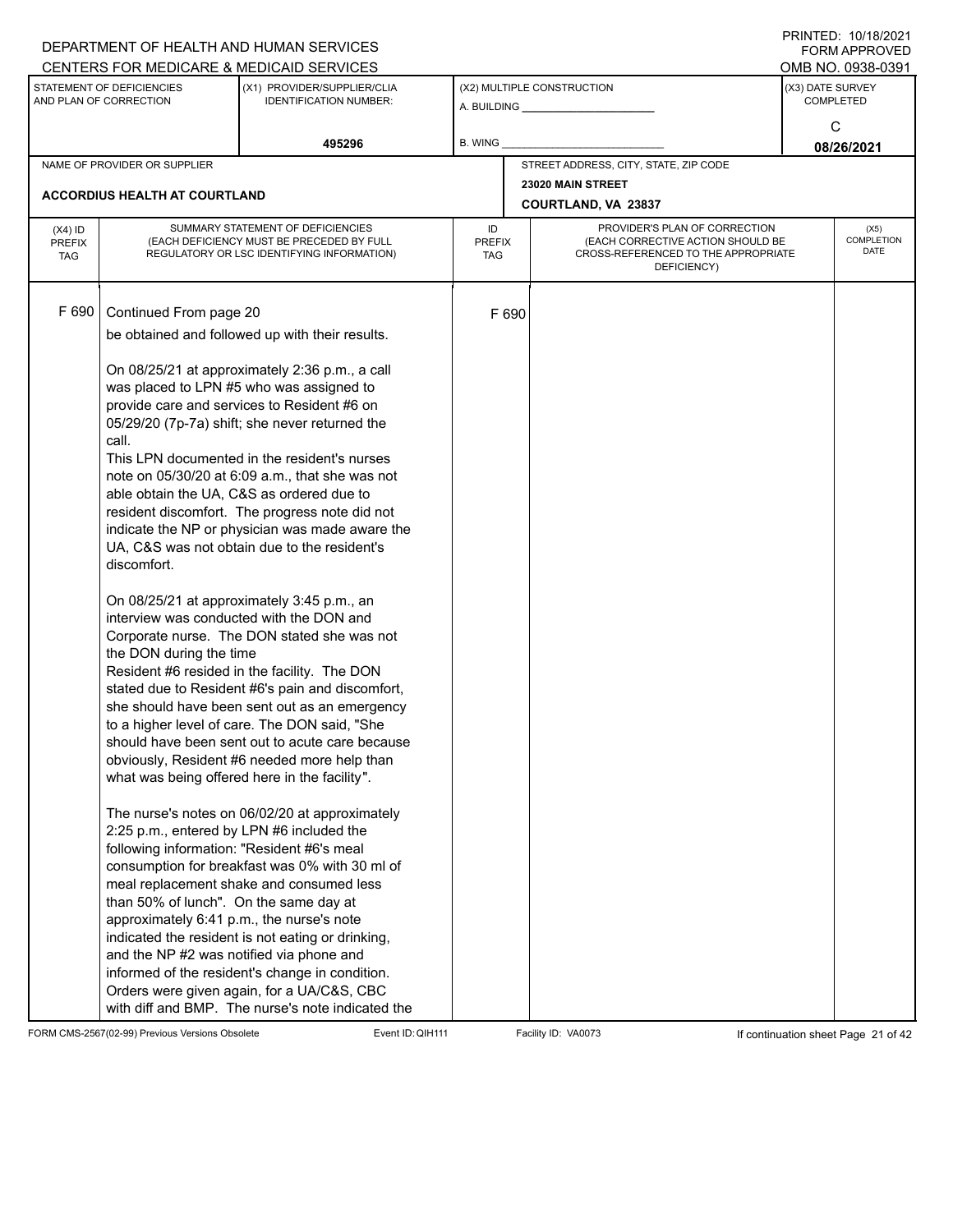|                                          |                                                                                                                                                                                                                                                                                                                          | DEPARTMENT OF HEALTH AND HUMAN SERVICES                                                                                                                                                                                                                                                                                                                                                                                                                                                                                                                                                                                                                                                                                                                                                                                                                                                                                                                                                                                                                                                                                                                                                                                                                                                                                                                                                                                                                                                                                              |                     |       |                                                                                                                          |                  | $1 \times 1 \times 1 = 1$ . $1 \times 1 \times 1 = 1$<br><b>FORM APPROVED</b> |  |  |
|------------------------------------------|--------------------------------------------------------------------------------------------------------------------------------------------------------------------------------------------------------------------------------------------------------------------------------------------------------------------------|--------------------------------------------------------------------------------------------------------------------------------------------------------------------------------------------------------------------------------------------------------------------------------------------------------------------------------------------------------------------------------------------------------------------------------------------------------------------------------------------------------------------------------------------------------------------------------------------------------------------------------------------------------------------------------------------------------------------------------------------------------------------------------------------------------------------------------------------------------------------------------------------------------------------------------------------------------------------------------------------------------------------------------------------------------------------------------------------------------------------------------------------------------------------------------------------------------------------------------------------------------------------------------------------------------------------------------------------------------------------------------------------------------------------------------------------------------------------------------------------------------------------------------------|---------------------|-------|--------------------------------------------------------------------------------------------------------------------------|------------------|-------------------------------------------------------------------------------|--|--|
|                                          |                                                                                                                                                                                                                                                                                                                          | CENTERS FOR MEDICARE & MEDICAID SERVICES                                                                                                                                                                                                                                                                                                                                                                                                                                                                                                                                                                                                                                                                                                                                                                                                                                                                                                                                                                                                                                                                                                                                                                                                                                                                                                                                                                                                                                                                                             |                     |       |                                                                                                                          |                  | OMB NO. 0938-0391                                                             |  |  |
|                                          | STATEMENT OF DEFICIENCIES<br>AND PLAN OF CORRECTION                                                                                                                                                                                                                                                                      | (X1) PROVIDER/SUPPLIER/CLIA<br><b>IDENTIFICATION NUMBER:</b>                                                                                                                                                                                                                                                                                                                                                                                                                                                                                                                                                                                                                                                                                                                                                                                                                                                                                                                                                                                                                                                                                                                                                                                                                                                                                                                                                                                                                                                                         |                     |       | (X2) MULTIPLE CONSTRUCTION                                                                                               | (X3) DATE SURVEY | <b>COMPLETED</b>                                                              |  |  |
|                                          |                                                                                                                                                                                                                                                                                                                          | 495296                                                                                                                                                                                                                                                                                                                                                                                                                                                                                                                                                                                                                                                                                                                                                                                                                                                                                                                                                                                                                                                                                                                                                                                                                                                                                                                                                                                                                                                                                                                               | B. WING             |       |                                                                                                                          |                  | C<br>08/26/2021                                                               |  |  |
|                                          | NAME OF PROVIDER OR SUPPLIER                                                                                                                                                                                                                                                                                             |                                                                                                                                                                                                                                                                                                                                                                                                                                                                                                                                                                                                                                                                                                                                                                                                                                                                                                                                                                                                                                                                                                                                                                                                                                                                                                                                                                                                                                                                                                                                      |                     |       | STREET ADDRESS, CITY, STATE, ZIP CODE                                                                                    |                  |                                                                               |  |  |
|                                          |                                                                                                                                                                                                                                                                                                                          |                                                                                                                                                                                                                                                                                                                                                                                                                                                                                                                                                                                                                                                                                                                                                                                                                                                                                                                                                                                                                                                                                                                                                                                                                                                                                                                                                                                                                                                                                                                                      |                     |       | 23020 MAIN STREET                                                                                                        |                  |                                                                               |  |  |
|                                          | ACCORDIUS HEALTH AT COURTLAND                                                                                                                                                                                                                                                                                            |                                                                                                                                                                                                                                                                                                                                                                                                                                                                                                                                                                                                                                                                                                                                                                                                                                                                                                                                                                                                                                                                                                                                                                                                                                                                                                                                                                                                                                                                                                                                      |                     |       | COURTLAND, VA 23837                                                                                                      |                  |                                                                               |  |  |
| $(X4)$ ID<br><b>PREFIX</b><br><b>TAG</b> |                                                                                                                                                                                                                                                                                                                          | SUMMARY STATEMENT OF DEFICIENCIES<br>(EACH DEFICIENCY MUST BE PRECEDED BY FULL<br>REGULATORY OR LSC IDENTIFYING INFORMATION)                                                                                                                                                                                                                                                                                                                                                                                                                                                                                                                                                                                                                                                                                                                                                                                                                                                                                                                                                                                                                                                                                                                                                                                                                                                                                                                                                                                                         | ID<br>PREFIX<br>TAG |       | PROVIDER'S PLAN OF CORRECTION<br>(EACH CORRECTIVE ACTION SHOULD BE<br>CROSS-REFERENCED TO THE APPROPRIATE<br>DEFICIENCY) |                  | (X5)<br><b>COMPLETION</b><br>DATE                                             |  |  |
| F 690                                    | Continued From page 21<br>level at 91% on oxygen at 2 liters via<br>nasal/cannula (oxygen saturation levels<br>further testing. The nurse's note indicated<br>different organisms; please submit a new<br>the time of these results.<br>06/03/20 as a transfer from the originated<br>of filtering waste from your blood | vital signs were but not limited to the following:<br>(BP) 88/51 - (hypotension) and oxygen saturation<br>96%-100% is considered normal on room air)<br>(https://www.ncbi.nlm.nih.gov). The on call NP<br>was notified via phone of change in condition and<br>waiting on a call back for further instruction.<br>On 06/03/20, a nurse's note entered at 1:08 a.m.,<br>included an order to send Resident #6 out for<br>Resident #6 was hospitalized due to scant urine.<br>Resident #6 did not return to the nursing facility.<br>Review of Resident #6 clinical record revealed<br>the nursing staff was able to collect UA, C&S that<br>was ordered by the NP on 06/02/20, which the<br>results were received by facility on 06/03/20 at<br>1:54 a.m. The urine culture included the following:<br>greater than 100,000 colonies, more than 2<br>specimen but by the time the urine culture was<br>received to the facility. Resident #6 had already<br>been discharged and admitted to the hospital at<br>Review of the hospital records revealed Resident<br>#6 presented in the Emergency Room (ER) on<br>hospital's ER for further evaluation due to Altered<br>Mental Status (AMS). On the evaluation work-up<br>at (name of transferring hospital), the resident<br>was diagnosed with Acute Renal Failure (ARF)<br>with a blood creatinine above 19 (0.59-1.04 =<br>normal range). A creatinine blood level measures<br>of how well your kidneys as performing their job<br>(www.mayoclinic.org). The resident's potassium |                     | F 690 |                                                                                                                          |                  |                                                                               |  |  |

FORM CMS-2567(02-99) Previous Versions Obsolete Event ID: QIH111 Facility ID: VA0073 If continuation sheet Page 22 of 42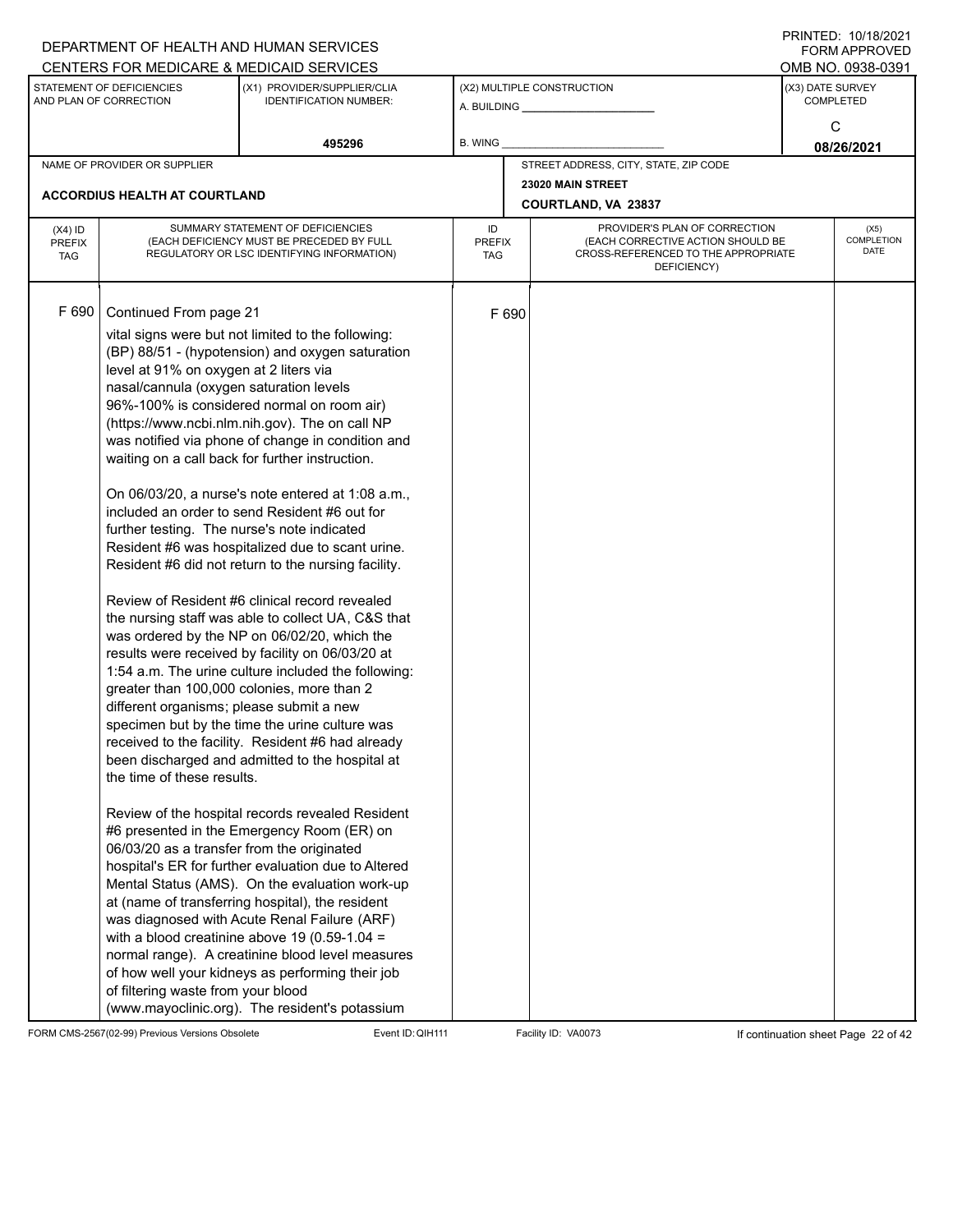|                                          |                                                                                                                                                                                                                                                                                                                                                                                                                                                                                | DEPARTMENT OF HEALTH AND HUMAN SERVICES<br>CENTERS FOR MEDICARE & MEDICAID SERVICES                                                                                                                                                                                                                                                                                                                                                                                                                                                                                                                                                                                                                                                                                                                                                                                                                                                                                                                                                                                                                                                                                                          |                                   |                                       |                                                                                                                          |                  | FININTLU. TV/TO/ZVZT<br><b>FORM APPROVED</b><br>OMB NO. 0938-0391 |
|------------------------------------------|--------------------------------------------------------------------------------------------------------------------------------------------------------------------------------------------------------------------------------------------------------------------------------------------------------------------------------------------------------------------------------------------------------------------------------------------------------------------------------|----------------------------------------------------------------------------------------------------------------------------------------------------------------------------------------------------------------------------------------------------------------------------------------------------------------------------------------------------------------------------------------------------------------------------------------------------------------------------------------------------------------------------------------------------------------------------------------------------------------------------------------------------------------------------------------------------------------------------------------------------------------------------------------------------------------------------------------------------------------------------------------------------------------------------------------------------------------------------------------------------------------------------------------------------------------------------------------------------------------------------------------------------------------------------------------------|-----------------------------------|---------------------------------------|--------------------------------------------------------------------------------------------------------------------------|------------------|-------------------------------------------------------------------|
|                                          | STATEMENT OF DEFICIENCIES<br>AND PLAN OF CORRECTION                                                                                                                                                                                                                                                                                                                                                                                                                            | (X1) PROVIDER/SUPPLIER/CLIA<br><b>IDENTIFICATION NUMBER:</b>                                                                                                                                                                                                                                                                                                                                                                                                                                                                                                                                                                                                                                                                                                                                                                                                                                                                                                                                                                                                                                                                                                                                 |                                   |                                       | (X2) MULTIPLE CONSTRUCTION                                                                                               | (X3) DATE SURVEY | <b>COMPLETED</b><br>C                                             |
|                                          |                                                                                                                                                                                                                                                                                                                                                                                                                                                                                | 495296                                                                                                                                                                                                                                                                                                                                                                                                                                                                                                                                                                                                                                                                                                                                                                                                                                                                                                                                                                                                                                                                                                                                                                                       | <b>B. WING</b>                    |                                       |                                                                                                                          |                  | 08/26/2021                                                        |
|                                          | NAME OF PROVIDER OR SUPPLIER                                                                                                                                                                                                                                                                                                                                                                                                                                                   |                                                                                                                                                                                                                                                                                                                                                                                                                                                                                                                                                                                                                                                                                                                                                                                                                                                                                                                                                                                                                                                                                                                                                                                              |                                   | STREET ADDRESS, CITY, STATE, ZIP CODE |                                                                                                                          |                  |                                                                   |
|                                          | <b>ACCORDIUS HEALTH AT COURTLAND</b>                                                                                                                                                                                                                                                                                                                                                                                                                                           |                                                                                                                                                                                                                                                                                                                                                                                                                                                                                                                                                                                                                                                                                                                                                                                                                                                                                                                                                                                                                                                                                                                                                                                              |                                   |                                       | 23020 MAIN STREET<br><b>COURTLAND, VA 23837</b>                                                                          |                  |                                                                   |
| $(X4)$ ID<br><b>PREFIX</b><br><b>TAG</b> |                                                                                                                                                                                                                                                                                                                                                                                                                                                                                | SUMMARY STATEMENT OF DEFICIENCIES<br>(EACH DEFICIENCY MUST BE PRECEDED BY FULL<br>REGULATORY OR LSC IDENTIFYING INFORMATION)                                                                                                                                                                                                                                                                                                                                                                                                                                                                                                                                                                                                                                                                                                                                                                                                                                                                                                                                                                                                                                                                 | ID<br><b>PREFIX</b><br><b>TAG</b> |                                       | PROVIDER'S PLAN OF CORRECTION<br>(EACH CORRECTIVE ACTION SHOULD BE<br>CROSS-REFERENCED TO THE APPROPRIATE<br>DEFICIENCY) |                  | (X5)<br>COMPLETION<br><b>DATE</b>                                 |
| F 690                                    | Continued From page 22<br>High potassium levels (hyperkalemia) are<br>apparent in the late stages of sepsis, these<br>in the shock period<br>cells.)<br>when your body loses heat faster than can<br>98.6. Hypothermia occurs as your body<br>(https://www.mayoclinic.org).<br>*Bair hugger system is a temperature<br>center to maintain a patient's core body<br>temperature (https://www.bairhugger.com).<br>On 08/26/21 at approximately 1:30 p.m., a<br>was forth coming. | level was $6.2$ (H) (3.6 to $5.2$ = normal range).<br>alterations can reach statistically significant levels<br>(https://pubmed.ncbi.nlm.nih.gov/7094219/).<br>Upon arrival to the hospital, the ER records<br>indicated Resident #6's body temperature was<br>94.6 F(*hypothermia - low body temperature),<br>with a *Bair Hugger placed on the resident along<br>with five warming blankets. The ER records<br>indicated the resident was septic with shock<br>requiring Intensive Care Unit (ICU) admission.<br>Intravenous Fluids (IV), IV antibiotic (Zosyn and<br>Vancomycin) was started as well as an urgent<br>central line for possible dialysis. The laboratory<br>data revealed sepsis due to a renal source as her<br>urinalysis has too numerous to count (white<br>*Hypothermia is a medical emergency that occurs<br>produce heat, causing a dangerously low body<br>temperature. Normal body temperature is around<br>temperature falls below 95 degrees Fahrenheit<br>management system used in a hospital or survey<br>pre-exit meeting was held with the Administrator,<br>DON and Corporate, the Resident #6's issues<br>was presented again. No additional information |                                   | F 690                                 |                                                                                                                          |                  |                                                                   |

FORM CMS-2567(02-99) Previous Versions Obsolete Event ID: QIH111 Facility ID: VA0073 If continuation sheet Page 23 of 42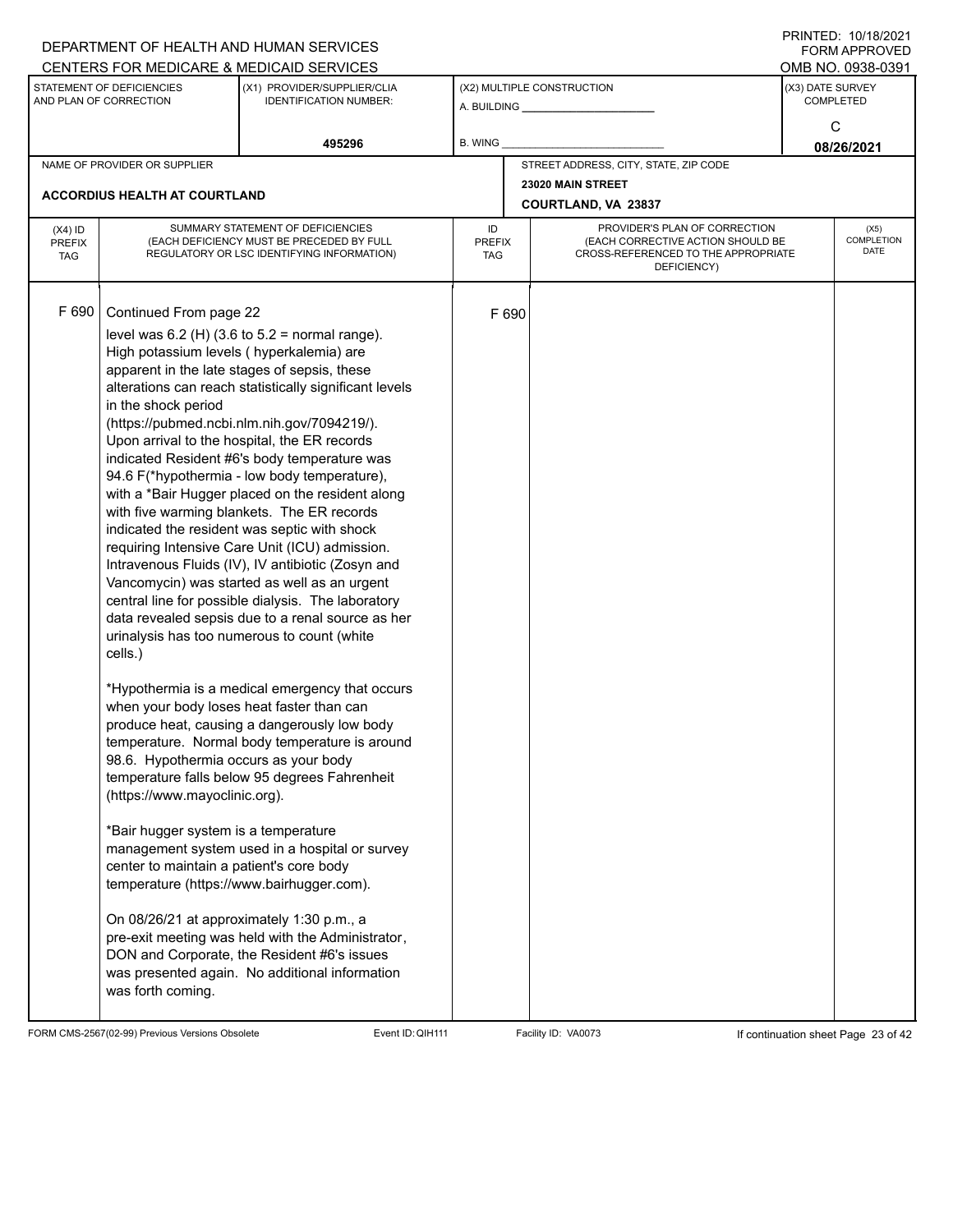|                                          |                                                                                                                   | DEPARTMENT OF HEALTH AND HUMAN SERVICES                                                                                                                                                                                                                                                                                                                                                                                                                                                                                                                                                                                                                                                                                                                                                                                                                                                                                                                                                                                                                                                                                                                                                                                                                      |                                   |       |                                                                                                                          | <b>FORM APPROVED</b>                     |
|------------------------------------------|-------------------------------------------------------------------------------------------------------------------|--------------------------------------------------------------------------------------------------------------------------------------------------------------------------------------------------------------------------------------------------------------------------------------------------------------------------------------------------------------------------------------------------------------------------------------------------------------------------------------------------------------------------------------------------------------------------------------------------------------------------------------------------------------------------------------------------------------------------------------------------------------------------------------------------------------------------------------------------------------------------------------------------------------------------------------------------------------------------------------------------------------------------------------------------------------------------------------------------------------------------------------------------------------------------------------------------------------------------------------------------------------|-----------------------------------|-------|--------------------------------------------------------------------------------------------------------------------------|------------------------------------------|
|                                          |                                                                                                                   | CENTERS FOR MEDICARE & MEDICAID SERVICES                                                                                                                                                                                                                                                                                                                                                                                                                                                                                                                                                                                                                                                                                                                                                                                                                                                                                                                                                                                                                                                                                                                                                                                                                     |                                   |       |                                                                                                                          | OMB NO. 0938-0391                        |
|                                          | STATEMENT OF DEFICIENCIES<br>AND PLAN OF CORRECTION                                                               | (X1) PROVIDER/SUPPLIER/CLIA<br><b>IDENTIFICATION NUMBER:</b>                                                                                                                                                                                                                                                                                                                                                                                                                                                                                                                                                                                                                                                                                                                                                                                                                                                                                                                                                                                                                                                                                                                                                                                                 |                                   |       | (X2) MULTIPLE CONSTRUCTION<br>A. BUILDING A. BUILDING                                                                    | (X3) DATE SURVEY<br><b>COMPLETED</b>     |
|                                          |                                                                                                                   | 495296                                                                                                                                                                                                                                                                                                                                                                                                                                                                                                                                                                                                                                                                                                                                                                                                                                                                                                                                                                                                                                                                                                                                                                                                                                                       | B. WING                           |       |                                                                                                                          | C<br>08/26/2021                          |
|                                          | NAME OF PROVIDER OR SUPPLIER                                                                                      |                                                                                                                                                                                                                                                                                                                                                                                                                                                                                                                                                                                                                                                                                                                                                                                                                                                                                                                                                                                                                                                                                                                                                                                                                                                              |                                   |       | STREET ADDRESS, CITY, STATE, ZIP CODE                                                                                    |                                          |
|                                          |                                                                                                                   |                                                                                                                                                                                                                                                                                                                                                                                                                                                                                                                                                                                                                                                                                                                                                                                                                                                                                                                                                                                                                                                                                                                                                                                                                                                              |                                   |       | 23020 MAIN STREET                                                                                                        |                                          |
|                                          | <b>ACCORDIUS HEALTH AT COURTLAND</b>                                                                              |                                                                                                                                                                                                                                                                                                                                                                                                                                                                                                                                                                                                                                                                                                                                                                                                                                                                                                                                                                                                                                                                                                                                                                                                                                                              |                                   |       | COURTLAND, VA 23837                                                                                                      |                                          |
| $(X4)$ ID<br><b>PREFIX</b><br><b>TAG</b> |                                                                                                                   | SUMMARY STATEMENT OF DEFICIENCIES<br>(EACH DEFICIENCY MUST BE PRECEDED BY FULL<br>REGULATORY OR LSC IDENTIFYING INFORMATION)                                                                                                                                                                                                                                                                                                                                                                                                                                                                                                                                                                                                                                                                                                                                                                                                                                                                                                                                                                                                                                                                                                                                 | ID<br><b>PREFIX</b><br><b>TAG</b> |       | PROVIDER'S PLAN OF CORRECTION<br>(EACH CORRECTIVE ACTION SHOULD BE<br>CROSS-REFERENCED TO THE APPROPRIATE<br>DEFICIENCY) | (X5)<br><b>COMPLETION</b><br><b>DATE</b> |
| F 690                                    | Continued From page 23<br>Definitions:<br>(https://www.ncbi.nlm.nih.gov).<br>toward septic shock<br>/Sepsis.pdf). | 1. Urinary tract infection occurs when there is<br>compromise of host defense mechanisms and a<br>virulent microbe adheres, multiplies, and persists<br>in a portion of the urinary tract. Most commonly,<br>UTI is caused by bacteria, but fungi and viruses<br>are possible. Urine culture and sensitivity are the<br>gold standards for diagnosis of bacterial UTI<br>2. Sepsis is a serious medical condition. It's<br>caused by an overwhelming immune response to<br>infection. The body releases immune chemicals<br>into the blood to combat the infection. Those<br>chemicals trigger widespread inflammation, which<br>leads to blood clots and leaky blood vessels. As a<br>result, blood flow is impaired, and that deprives<br>organs of nutrients and oxygen and leads to<br>organ damage. In severe cases, one or more<br>organs fail. In the worst cases, blood pressure<br>drops, the heart weakens, and the patient spirals<br>(https://www.nigms.nih.gov/education/Documents<br>3. Severe sepsis symptoms may include but not<br>limited to organ failure, such as kidney (renal<br>dysfunction resulting in less urine) low platelet<br>count and change in mental status, pain in the<br>lower abdomen and blood in the urine. Systolic |                                   | F 690 |                                                                                                                          |                                          |
|                                          |                                                                                                                   | pressure is equal to or less than 100 millimeters<br>of mercury (mmhg) and abnormal white blood cell<br>count (either too high or too low). In some cases,<br>sepsis may turn into septic shock, which is a<br>drastic drop in blood pressure that can increase<br>the risk of death. Signs of septic shock include<br>but not limited to: needing medication to maintain<br>systolic blood pressure equal to or greater than                                                                                                                                                                                                                                                                                                                                                                                                                                                                                                                                                                                                                                                                                                                                                                                                                                |                                   |       |                                                                                                                          |                                          |

FORM CMS-2567(02-99) Previous Versions Obsolete Event ID:QIH111 Facility ID: VA0073 If continuation sheet Page 24 of 42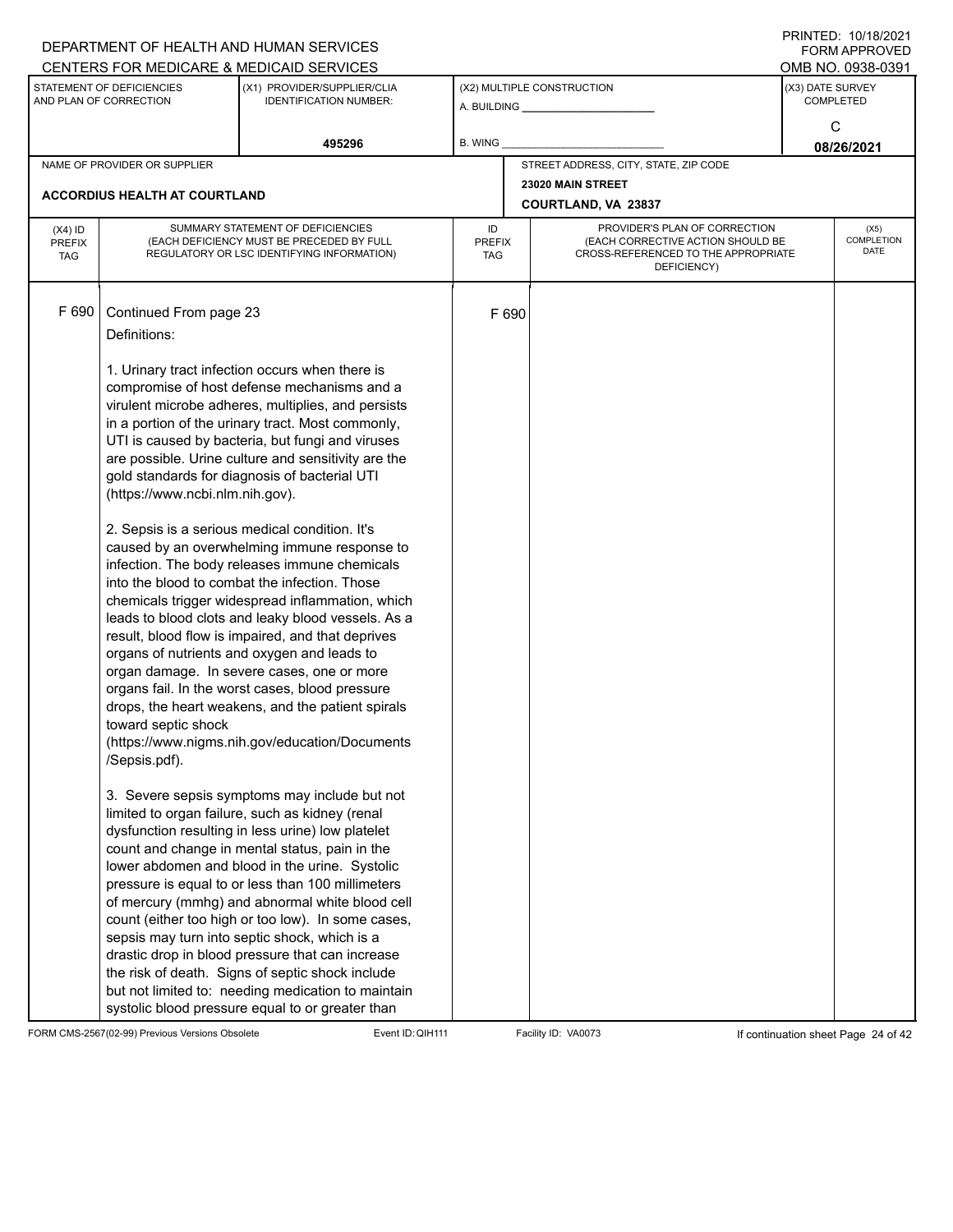| STATEMENT OF DEFICIENCIES                              |                                                                                                           | CENTERS FOR MEDICARE & MEDICAID SERVICES                                                                                                                                                                                                                                                                                                                                                                                                                                                                                                                                                                                                                                                                                                                                                                                                                                                                                                                                                                                                                                                                                                                                                                                                                                                                                  |                                   |       |                                                                                                                          |                  |                                     |
|--------------------------------------------------------|-----------------------------------------------------------------------------------------------------------|---------------------------------------------------------------------------------------------------------------------------------------------------------------------------------------------------------------------------------------------------------------------------------------------------------------------------------------------------------------------------------------------------------------------------------------------------------------------------------------------------------------------------------------------------------------------------------------------------------------------------------------------------------------------------------------------------------------------------------------------------------------------------------------------------------------------------------------------------------------------------------------------------------------------------------------------------------------------------------------------------------------------------------------------------------------------------------------------------------------------------------------------------------------------------------------------------------------------------------------------------------------------------------------------------------------------------|-----------------------------------|-------|--------------------------------------------------------------------------------------------------------------------------|------------------|-------------------------------------|
|                                                        |                                                                                                           |                                                                                                                                                                                                                                                                                                                                                                                                                                                                                                                                                                                                                                                                                                                                                                                                                                                                                                                                                                                                                                                                                                                                                                                                                                                                                                                           |                                   |       |                                                                                                                          |                  | OMB NO. 0938-0391                   |
| AND PLAN OF CORRECTION                                 |                                                                                                           | (X1) PROVIDER/SUPPLIER/CLIA<br><b>IDENTIFICATION NUMBER:</b>                                                                                                                                                                                                                                                                                                                                                                                                                                                                                                                                                                                                                                                                                                                                                                                                                                                                                                                                                                                                                                                                                                                                                                                                                                                              |                                   |       | (X2) MULTIPLE CONSTRUCTION                                                                                               | (X3) DATE SURVEY | <b>COMPLETED</b>                    |
|                                                        |                                                                                                           | 495296                                                                                                                                                                                                                                                                                                                                                                                                                                                                                                                                                                                                                                                                                                                                                                                                                                                                                                                                                                                                                                                                                                                                                                                                                                                                                                                    | <b>B. WING</b>                    |       |                                                                                                                          |                  | C<br>08/26/2021                     |
| NAME OF PROVIDER OR SUPPLIER                           |                                                                                                           |                                                                                                                                                                                                                                                                                                                                                                                                                                                                                                                                                                                                                                                                                                                                                                                                                                                                                                                                                                                                                                                                                                                                                                                                                                                                                                                           |                                   |       | STREET ADDRESS, CITY, STATE, ZIP CODE                                                                                    |                  |                                     |
| <b>ACCORDIUS HEALTH AT COURTLAND</b>                   |                                                                                                           |                                                                                                                                                                                                                                                                                                                                                                                                                                                                                                                                                                                                                                                                                                                                                                                                                                                                                                                                                                                                                                                                                                                                                                                                                                                                                                                           |                                   |       | 23020 MAIN STREET                                                                                                        |                  |                                     |
|                                                        |                                                                                                           |                                                                                                                                                                                                                                                                                                                                                                                                                                                                                                                                                                                                                                                                                                                                                                                                                                                                                                                                                                                                                                                                                                                                                                                                                                                                                                                           |                                   |       | COURTLAND, VA 23837                                                                                                      |                  |                                     |
| $(X4)$ ID<br><b>PREFIX</b><br><b>TAG</b>               |                                                                                                           | SUMMARY STATEMENT OF DEFICIENCIES<br>(EACH DEFICIENCY MUST BE PRECEDED BY FULL<br>REGULATORY OR LSC IDENTIFYING INFORMATION)                                                                                                                                                                                                                                                                                                                                                                                                                                                                                                                                                                                                                                                                                                                                                                                                                                                                                                                                                                                                                                                                                                                                                                                              | ID<br><b>PREFIX</b><br><b>TAG</b> |       | PROVIDER'S PLAN OF CORRECTION<br>(EACH CORRECTIVE ACTION SHOULD BE<br>CROSS-REFERENCED TO THE APPROPRIATE<br>DEFICIENCY) |                  | (X5)<br>COMPLETION<br><b>DATE</b>   |
| F 690<br>cause a UTI<br>e).<br>testing<br>e).<br>F 760 | Continued From page 24<br>(https://webmd.com).<br>body (https://medlineplus.gov).<br>Complaint deficiency | 64 mmHG and high levels of lactic acid in your<br>blood, which means your cells aren't using<br>oxygen in the right way. To prevent urosepsis,<br>get treated as soon as possible. The longer you<br>delay treating UTI, the more likely to develop<br>urosepsis, septic shock, renal failure and death<br>4. Acute Renal Failure is the rapid (less than 2<br>days) loss of your kidneys' ability to remove waste<br>and help balance fluids and electrolytes in your<br>5. Urine Analysis (UA) is a test to find germs<br>(such as bacteria) in the urine that can cause an<br>infection. Urine in the bladder. This means it does<br>not contain any bacteria or other organisms (such<br>as fungi) but bacteria can enter the urethra and<br>(http://www.webmd.com/a-to-z-guides/urine-cultur<br>6. Culture and Sensitivity (C&S) is sample of<br>urine is added to a substance that promotes the<br>growth of germs. If no germs grow, the culture is<br>negative. If germs grow, the culture is positive.<br>The type of germ may be identified using a<br>microscope or chemical tests. Sometimes other<br>tests are done to find the right medicine for<br>treating the infection. This is called sensitivity<br>(http://www.webmd.com/a-to-z-guides/urine-cultur<br>Residents are Free of Significant Med Errors | F 690                             | F 760 |                                                                                                                          |                  |                                     |
| $SS = E$                                               | CFR(s): 483.45(f)(2)                                                                                      |                                                                                                                                                                                                                                                                                                                                                                                                                                                                                                                                                                                                                                                                                                                                                                                                                                                                                                                                                                                                                                                                                                                                                                                                                                                                                                                           |                                   |       |                                                                                                                          |                  |                                     |
| FORM CMS-2567(02-99) Previous Versions Obsolete        |                                                                                                           | Event ID: QIH111                                                                                                                                                                                                                                                                                                                                                                                                                                                                                                                                                                                                                                                                                                                                                                                                                                                                                                                                                                                                                                                                                                                                                                                                                                                                                                          |                                   |       | Facility ID: VA0073                                                                                                      |                  | If continuation sheet Page 25 of 42 |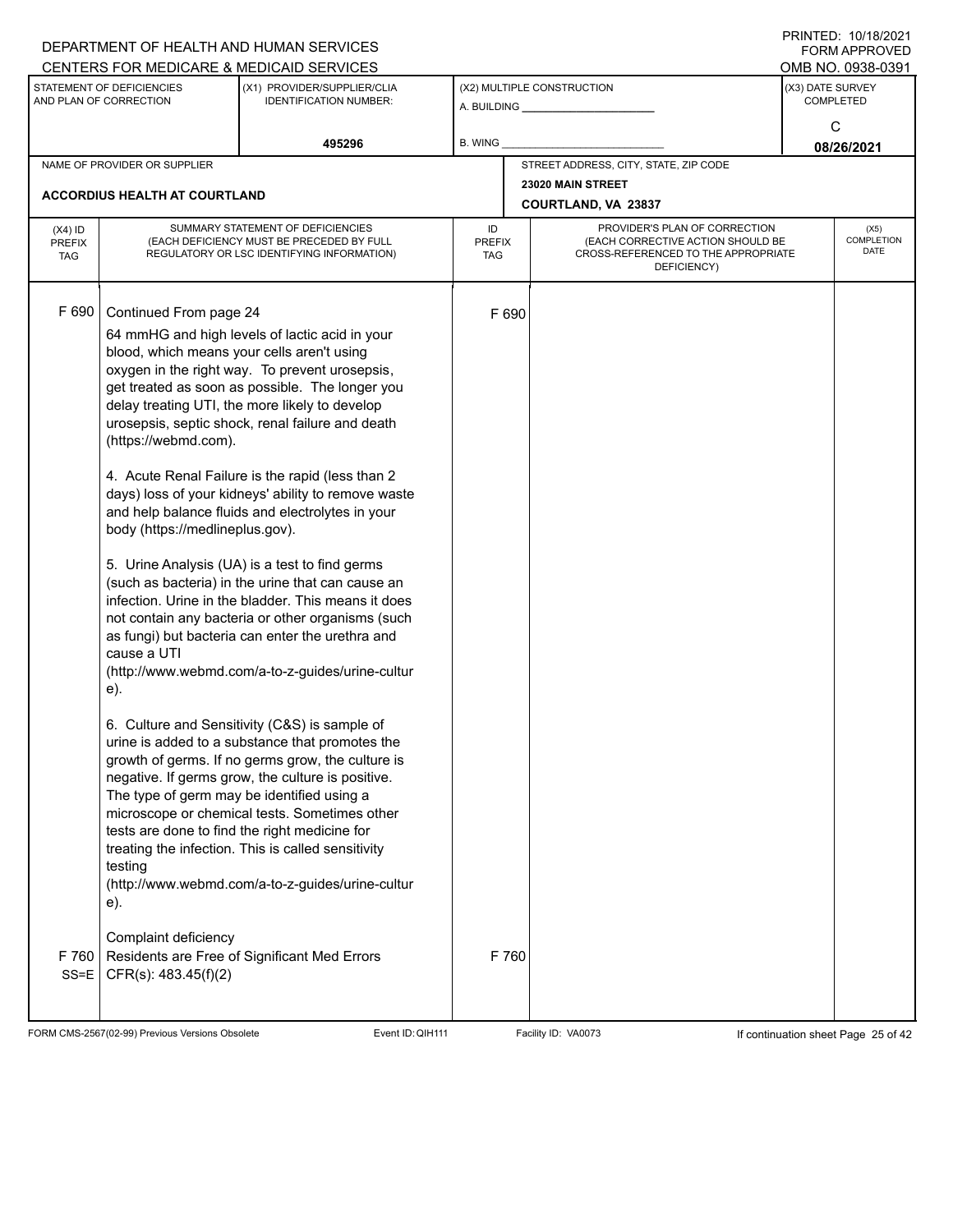|                                          |                                                                                                                                                                                                                                                                                                                                                                                                                                  | DEPARTMENT OF HEALTH AND HUMAN SERVICES<br>CENTERS FOR MEDICARE & MEDICAID SERVICES                                                                                                                                                                                                                                                                                                                                                                                                                                                                                                                                                                                                                                                                                                                                                                                                                                                                                                                                                                                                                                                                                                                                                                       |                                   |       |                                                                                                                          |                  | FININILD. IVIIVIZVZI<br><b>FORM APPROVED</b><br>OMB NO. 0938-0391 |
|------------------------------------------|----------------------------------------------------------------------------------------------------------------------------------------------------------------------------------------------------------------------------------------------------------------------------------------------------------------------------------------------------------------------------------------------------------------------------------|-----------------------------------------------------------------------------------------------------------------------------------------------------------------------------------------------------------------------------------------------------------------------------------------------------------------------------------------------------------------------------------------------------------------------------------------------------------------------------------------------------------------------------------------------------------------------------------------------------------------------------------------------------------------------------------------------------------------------------------------------------------------------------------------------------------------------------------------------------------------------------------------------------------------------------------------------------------------------------------------------------------------------------------------------------------------------------------------------------------------------------------------------------------------------------------------------------------------------------------------------------------|-----------------------------------|-------|--------------------------------------------------------------------------------------------------------------------------|------------------|-------------------------------------------------------------------|
|                                          | STATEMENT OF DEFICIENCIES<br>AND PLAN OF CORRECTION                                                                                                                                                                                                                                                                                                                                                                              | (X1) PROVIDER/SUPPLIER/CLIA<br><b>IDENTIFICATION NUMBER:</b>                                                                                                                                                                                                                                                                                                                                                                                                                                                                                                                                                                                                                                                                                                                                                                                                                                                                                                                                                                                                                                                                                                                                                                                              |                                   |       | (X2) MULTIPLE CONSTRUCTION                                                                                               | (X3) DATE SURVEY | <b>COMPLETED</b>                                                  |
|                                          |                                                                                                                                                                                                                                                                                                                                                                                                                                  | 495296                                                                                                                                                                                                                                                                                                                                                                                                                                                                                                                                                                                                                                                                                                                                                                                                                                                                                                                                                                                                                                                                                                                                                                                                                                                    | B. WING                           |       |                                                                                                                          |                  | C<br>08/26/2021                                                   |
|                                          | NAME OF PROVIDER OR SUPPLIER                                                                                                                                                                                                                                                                                                                                                                                                     |                                                                                                                                                                                                                                                                                                                                                                                                                                                                                                                                                                                                                                                                                                                                                                                                                                                                                                                                                                                                                                                                                                                                                                                                                                                           |                                   |       | STREET ADDRESS, CITY, STATE, ZIP CODE                                                                                    |                  |                                                                   |
|                                          |                                                                                                                                                                                                                                                                                                                                                                                                                                  |                                                                                                                                                                                                                                                                                                                                                                                                                                                                                                                                                                                                                                                                                                                                                                                                                                                                                                                                                                                                                                                                                                                                                                                                                                                           |                                   |       | 23020 MAIN STREET                                                                                                        |                  |                                                                   |
|                                          | ACCORDIUS HEALTH AT COURTLAND                                                                                                                                                                                                                                                                                                                                                                                                    |                                                                                                                                                                                                                                                                                                                                                                                                                                                                                                                                                                                                                                                                                                                                                                                                                                                                                                                                                                                                                                                                                                                                                                                                                                                           |                                   |       | COURTLAND, VA 23837                                                                                                      |                  |                                                                   |
| $(X4)$ ID<br><b>PREFIX</b><br><b>TAG</b> |                                                                                                                                                                                                                                                                                                                                                                                                                                  | SUMMARY STATEMENT OF DEFICIENCIES<br>(EACH DEFICIENCY MUST BE PRECEDED BY FULL<br>REGULATORY OR LSC IDENTIFYING INFORMATION)                                                                                                                                                                                                                                                                                                                                                                                                                                                                                                                                                                                                                                                                                                                                                                                                                                                                                                                                                                                                                                                                                                                              | ID<br><b>PREFIX</b><br><b>TAG</b> |       | PROVIDER'S PLAN OF CORRECTION<br>(EACH CORRECTIVE ACTION SHOULD BE<br>CROSS-REFERENCED TO THE APPROPRIATE<br>DEFICIENCY) |                  | (X5)<br>COMPLETION<br><b>DATE</b>                                 |
| F 760                                    | Continued From page 25<br>The facility must ensure that its-<br>medication errors.<br>by:<br>survey sample was free from a significant<br>no pain patch in place.<br>The findings included:<br>on 8/22/14 and readmitted on 8/5/21 with<br>diagnoses to include but not limited to<br>Rheumatoid Arthritis, Peripheral Vascular<br>Pain.<br>(BIMS) was code a 13 out of a possible 15<br>Intensity, Resident #1 was coded as a 2 | §483.45(f)(2) Residents are free of any significant<br>This REQUIREMENT is not met as evidenced<br>Based on a complaint investigation, clinical<br>record review, resident interview, staff interviews<br>and facility document review the facility failed to<br>ensure that 1 of 8 residents (Resident #1) in the<br>medication error as evidenced by 3 missed doses<br>of a fentanyl patch equaling a total of 9 days with<br>Resident #1 was originally admitted to the facility<br>Disease, Status Post Left Leg above the Knee<br>Amputation and Phantom Limb Syndrome with<br>Resident #1's most recent Minimum Data Set<br>(MDS) Assessment was a Scheduled 5 Day with<br>an Assessment Reference Date (ARD) of 8/9/21.<br>Resident #1's Brief Interview for Mental Status<br>indicating the resident was cognitively intact and<br>capable of daily decision making. Under J0300<br>Pain Presence, Resident #1 was coded as a 1<br>(Yes) for having has pain or hurting at any time in<br>the last 5 days. Under J0400 Pain Frequency,<br>Resident #1 was coded as a 3 (Occasionally) for<br>how much time have you experienced pain or<br>hurting over the last 5 days. Under J0600 Pain<br>(Moderate) for intensity of worst pain over the last |                                   | F 760 |                                                                                                                          |                  |                                                                   |

FORM CMS-2567(02-99) Previous Versions Obsolete Event ID: QIH111 Facility ID: VA0073 If continuation sheet Page 26 of 42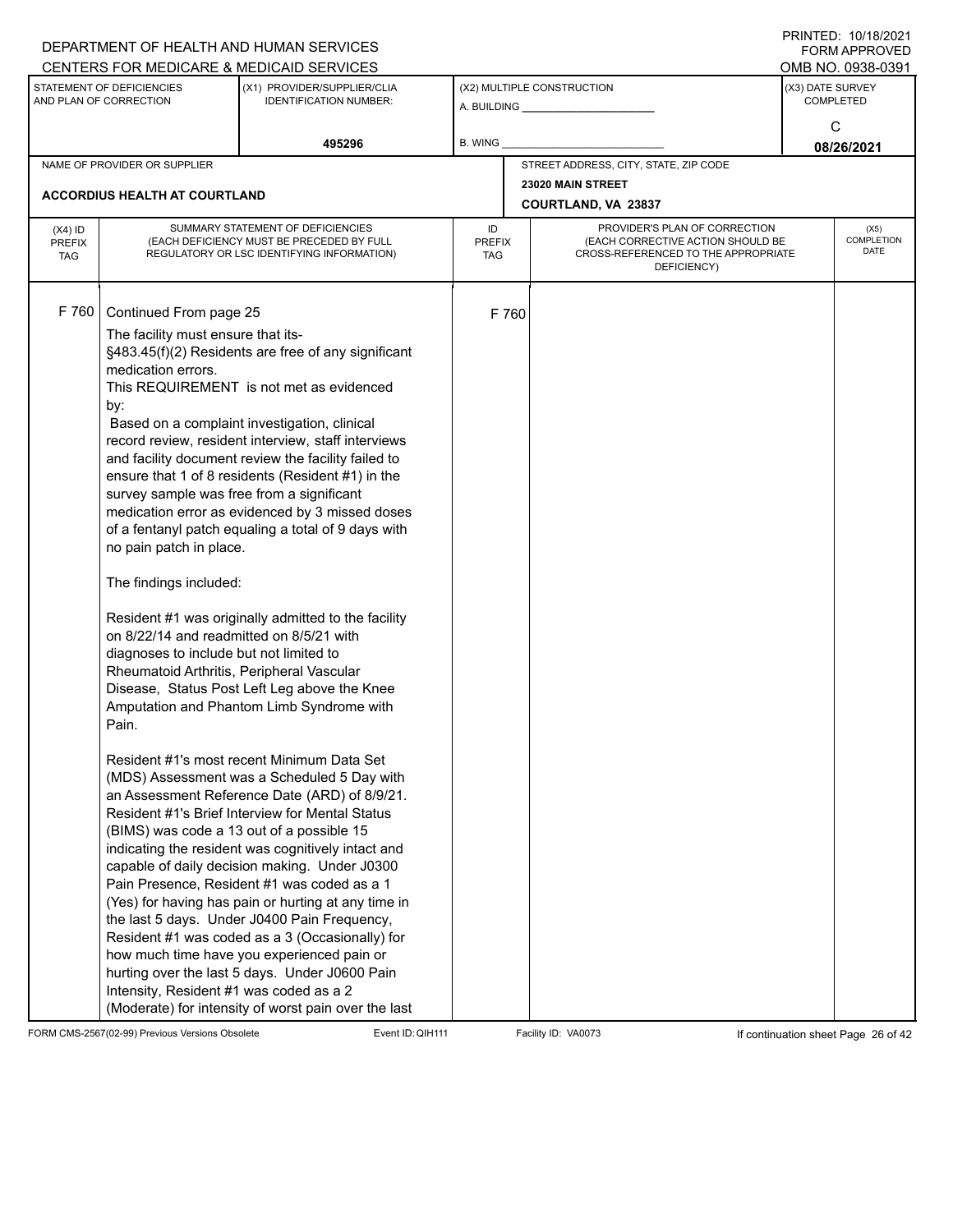|                                          |                                                                                                                                                                                         | DEPARTMENT OF HEALTH AND HUMAN SERVICES<br>CENTERS FOR MEDICARE & MEDICAID SERVICES                                                                                                                                                                                                                                                                                                                                                                                                                                                                                                                                                                                                                                                                                            |                                   |       |                                                                                                                          |                  | FININTLU. TV/TO/ZVZT<br><b>FORM APPROVED</b><br>OMB NO. 0938-0391 |
|------------------------------------------|-----------------------------------------------------------------------------------------------------------------------------------------------------------------------------------------|--------------------------------------------------------------------------------------------------------------------------------------------------------------------------------------------------------------------------------------------------------------------------------------------------------------------------------------------------------------------------------------------------------------------------------------------------------------------------------------------------------------------------------------------------------------------------------------------------------------------------------------------------------------------------------------------------------------------------------------------------------------------------------|-----------------------------------|-------|--------------------------------------------------------------------------------------------------------------------------|------------------|-------------------------------------------------------------------|
|                                          | STATEMENT OF DEFICIENCIES<br>AND PLAN OF CORRECTION                                                                                                                                     | (X1) PROVIDER/SUPPLIER/CLIA<br><b>IDENTIFICATION NUMBER:</b>                                                                                                                                                                                                                                                                                                                                                                                                                                                                                                                                                                                                                                                                                                                   |                                   |       | (X2) MULTIPLE CONSTRUCTION                                                                                               | (X3) DATE SURVEY | <b>COMPLETED</b>                                                  |
|                                          |                                                                                                                                                                                         | 495296                                                                                                                                                                                                                                                                                                                                                                                                                                                                                                                                                                                                                                                                                                                                                                         | <b>B. WING</b>                    |       |                                                                                                                          |                  | C<br>08/26/2021                                                   |
|                                          | NAME OF PROVIDER OR SUPPLIER                                                                                                                                                            |                                                                                                                                                                                                                                                                                                                                                                                                                                                                                                                                                                                                                                                                                                                                                                                |                                   |       | STREET ADDRESS, CITY, STATE, ZIP CODE                                                                                    |                  |                                                                   |
|                                          | <b>ACCORDIUS HEALTH AT COURTLAND</b>                                                                                                                                                    |                                                                                                                                                                                                                                                                                                                                                                                                                                                                                                                                                                                                                                                                                                                                                                                |                                   |       | 23020 MAIN STREET<br><b>COURTLAND, VA 23837</b>                                                                          |                  |                                                                   |
| $(X4)$ ID<br><b>PREFIX</b><br><b>TAG</b> |                                                                                                                                                                                         | SUMMARY STATEMENT OF DEFICIENCIES<br>(EACH DEFICIENCY MUST BE PRECEDED BY FULL<br>REGULATORY OR LSC IDENTIFYING INFORMATION)                                                                                                                                                                                                                                                                                                                                                                                                                                                                                                                                                                                                                                                   | ID<br><b>PREFIX</b><br><b>TAG</b> |       | PROVIDER'S PLAN OF CORRECTION<br>(EACH CORRECTIVE ACTION SHOULD BE<br>CROSS-REFERENCED TO THE APPROPRIATE<br>DEFICIENCY) |                  | (X5)<br>COMPLETION<br><b>DATE</b>                                 |
| F 760                                    | Continued From page 26<br>5 days.<br>in part, as follows:<br>amputation. Date Initiated: 5/21/18<br>Interventions:<br>Date Initiated: 5/21/18<br>her fentanyl pain patch in July 2021." | Resident #1's Comprehensive Care Plan last<br>revised 9/16/21 was reviewed and is documented<br>Focus: The resident has chronic pain related to<br>Rheumatoid Arthritis, previous pelvic fracture,<br>restless leg syndrome and left above the knee<br>-Give pain medications per MD (Medical Doctor)<br>order. Monitor for effectiveness and side effects.<br>On 8/24/21 at 12:26 P.M. this surveyor received a<br>call from the Ombudsman regarding Resident #1.<br>The Ombudsman stated he had received the fax<br>notification that the team was in the facility and he<br>wanted to update me on a complaint he had<br>received. The Ombudsman stated, "I have been<br>working on a complaint with the facility regarding<br>(Name) Resident #1 who had missed 3 doses of |                                   | F 760 |                                                                                                                          |                  |                                                                   |
|                                          | investigation began.<br>and are documented in part, as follows:                                                                                                                         | Ombudsman thanked for the information and an<br>Resident #1's Physician Orders were reviewed                                                                                                                                                                                                                                                                                                                                                                                                                                                                                                                                                                                                                                                                                   |                                   |       |                                                                                                                          |                  |                                                                   |
|                                          | FentaNYL Patch 72 Hour 25 MCG/HR<br>(micrograms per hour)<br>pain and remove per schedule.<br>Ordered: 6/11/2021.<br>Fentanly Transdermal 72 hour Patch: a                              | Apply 1 patch transdermally every 72 hours for<br>medication used to help relieve severe ongoing<br>pain. Fentanyl is a Schedule II opoid narcotic.                                                                                                                                                                                                                                                                                                                                                                                                                                                                                                                                                                                                                            |                                   |       |                                                                                                                          |                  |                                                                   |

FORM CMS-2567(02-99) Previous Versions Obsolete Event ID:QIH111 Facility ID: VA0073 If continuation sheet Page 27 of 42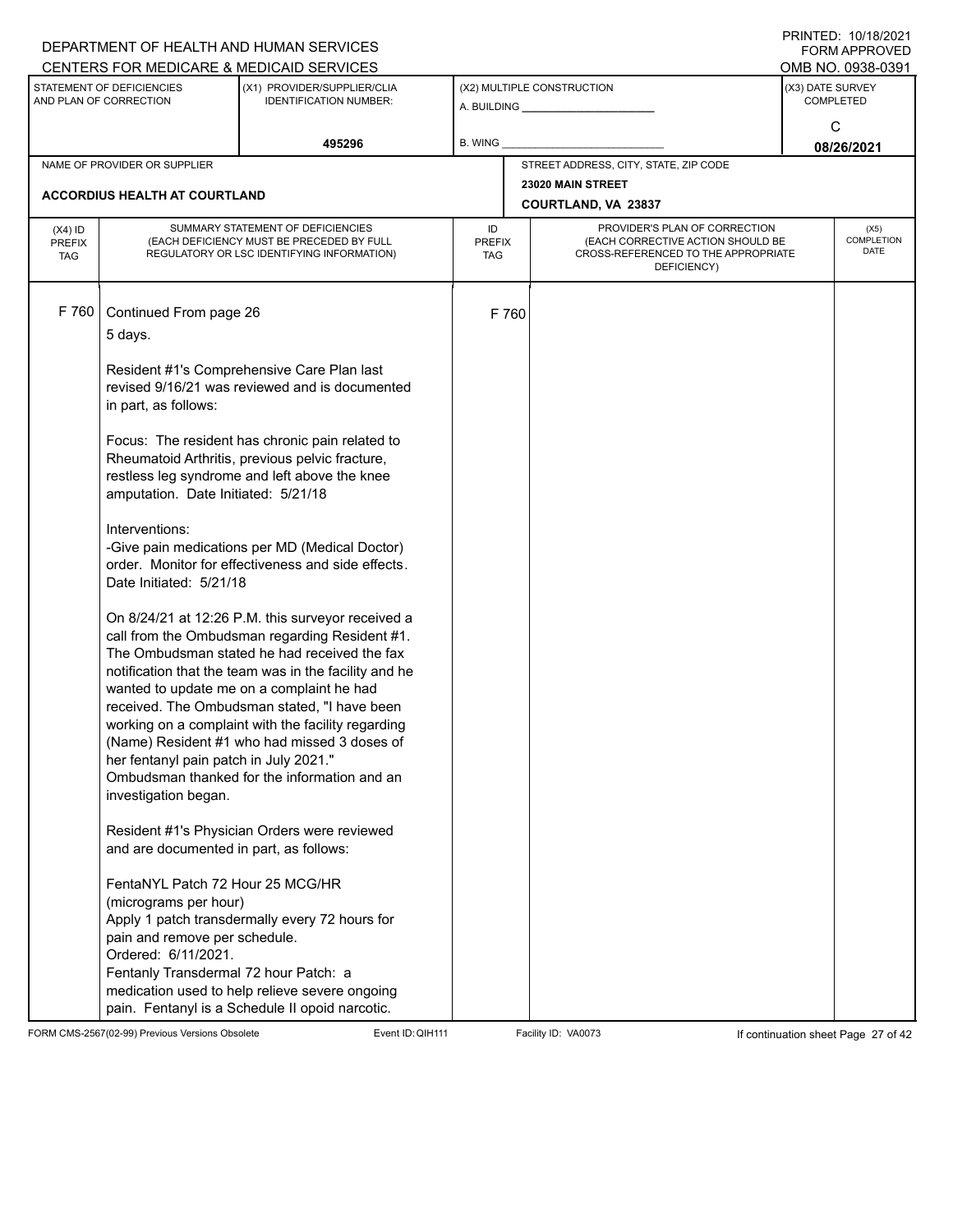|                                          |                                                                                                                                                                                                                                                                                                                                                                                                                                                                                                                                                 | DEPARTMENT OF HEALTH AND HUMAN SERVICES<br>CENTERS FOR MEDICARE & MEDICAID SERVICES                                                                                                                                                                                                                                                                                                                                                                                                                                                                                                                                                                                                                                                                                                                                                                                                                                                                                                                   |                                   |       |                                                                                                                          | FININTLU. TV/TO/ZVZT<br><b>FORM APPROVED</b><br>OMB NO. 0938-0391 |
|------------------------------------------|-------------------------------------------------------------------------------------------------------------------------------------------------------------------------------------------------------------------------------------------------------------------------------------------------------------------------------------------------------------------------------------------------------------------------------------------------------------------------------------------------------------------------------------------------|-------------------------------------------------------------------------------------------------------------------------------------------------------------------------------------------------------------------------------------------------------------------------------------------------------------------------------------------------------------------------------------------------------------------------------------------------------------------------------------------------------------------------------------------------------------------------------------------------------------------------------------------------------------------------------------------------------------------------------------------------------------------------------------------------------------------------------------------------------------------------------------------------------------------------------------------------------------------------------------------------------|-----------------------------------|-------|--------------------------------------------------------------------------------------------------------------------------|-------------------------------------------------------------------|
|                                          | STATEMENT OF DEFICIENCIES<br>AND PLAN OF CORRECTION                                                                                                                                                                                                                                                                                                                                                                                                                                                                                             | (X1) PROVIDER/SUPPLIER/CLIA<br><b>IDENTIFICATION NUMBER:</b>                                                                                                                                                                                                                                                                                                                                                                                                                                                                                                                                                                                                                                                                                                                                                                                                                                                                                                                                          |                                   |       | (X2) MULTIPLE CONSTRUCTION                                                                                               | (X3) DATE SURVEY<br><b>COMPLETED</b><br>C                         |
|                                          |                                                                                                                                                                                                                                                                                                                                                                                                                                                                                                                                                 | 495296                                                                                                                                                                                                                                                                                                                                                                                                                                                                                                                                                                                                                                                                                                                                                                                                                                                                                                                                                                                                | <b>B. WING</b>                    |       |                                                                                                                          | 08/26/2021                                                        |
|                                          | NAME OF PROVIDER OR SUPPLIER                                                                                                                                                                                                                                                                                                                                                                                                                                                                                                                    |                                                                                                                                                                                                                                                                                                                                                                                                                                                                                                                                                                                                                                                                                                                                                                                                                                                                                                                                                                                                       |                                   |       | STREET ADDRESS, CITY, STATE, ZIP CODE                                                                                    |                                                                   |
|                                          | ACCORDIUS HEALTH AT COURTLAND                                                                                                                                                                                                                                                                                                                                                                                                                                                                                                                   |                                                                                                                                                                                                                                                                                                                                                                                                                                                                                                                                                                                                                                                                                                                                                                                                                                                                                                                                                                                                       |                                   |       | 23020 MAIN STREET<br>COURTLAND, VA 23837                                                                                 |                                                                   |
| $(X4)$ ID<br><b>PREFIX</b><br><b>TAG</b> |                                                                                                                                                                                                                                                                                                                                                                                                                                                                                                                                                 | SUMMARY STATEMENT OF DEFICIENCIES<br>(EACH DEFICIENCY MUST BE PRECEDED BY FULL<br>REGULATORY OR LSC IDENTIFYING INFORMATION)                                                                                                                                                                                                                                                                                                                                                                                                                                                                                                                                                                                                                                                                                                                                                                                                                                                                          | ID<br><b>PREFIX</b><br><b>TAG</b> |       | PROVIDER'S PLAN OF CORRECTION<br>(EACH CORRECTIVE ACTION SHOULD BE<br>CROSS-REFERENCED TO THE APPROPRIATE<br>DEFICIENCY) | (X5)<br>COMPLETION<br><b>DATE</b>                                 |
| F 760                                    | Continued From page 27<br>mental/mood changes, trouble sleeping or<br>On 8/24/21 at 1:15 P.M. an interview was<br>conducted with Resident #1 regarding her<br>the patches to come in." Resident #1 was<br>right arm.<br>Resident #1's July 2021 Medication<br>is documented in part, as follows:<br>hours as needed for pain.<br>Start date: 6/9/2021<br>#1 received 7 doses of the as needed<br>relief for each dose administered on the<br>medication administration record.<br>(http://www.webmd.com).<br>Resident #1's July 2021 Medication | Suddenly stopping this medication may cause<br>withdrawal symptoms such as restlessness,<br>thought of suicide. (http://www.webmd.com).<br>fentanyl patches and their availability. Resident<br>#1 stated, "I haven't had any problem with not<br>having my pain patches lately but last month I<br>missed I think 3 doses. They did give me my<br>other pain medicine while they were waiting for<br>observed with her current fentanyl patch on her<br>Administration Record (MAR) was reviewed and<br>Hydrocodone-Acetaminophen Tablet 5-325<br>MG(milligrams) Give 1 tablet by mouth every 8<br>From July 5, 2021 through July 13. 2021 Resident<br>Hydrocodone with documented effective pain<br>Hydrocodone-Acetaminophen: A combination<br>drug used to relieve moderate to severe pain, It<br>contains an opoid pain reliever (hydrocodone)<br>and a non-opoid pain reliever (acetaminophen).<br>Hydrocodone is a Schedule II opoid narcotic.<br>Administration Record (MAR) was reviewed and |                                   | F 760 |                                                                                                                          |                                                                   |

FORM CMS-2567(02-99) Previous Versions Obsolete Event ID: QIH111 Facility ID: VA0073 If continuation sheet Page 28 of 42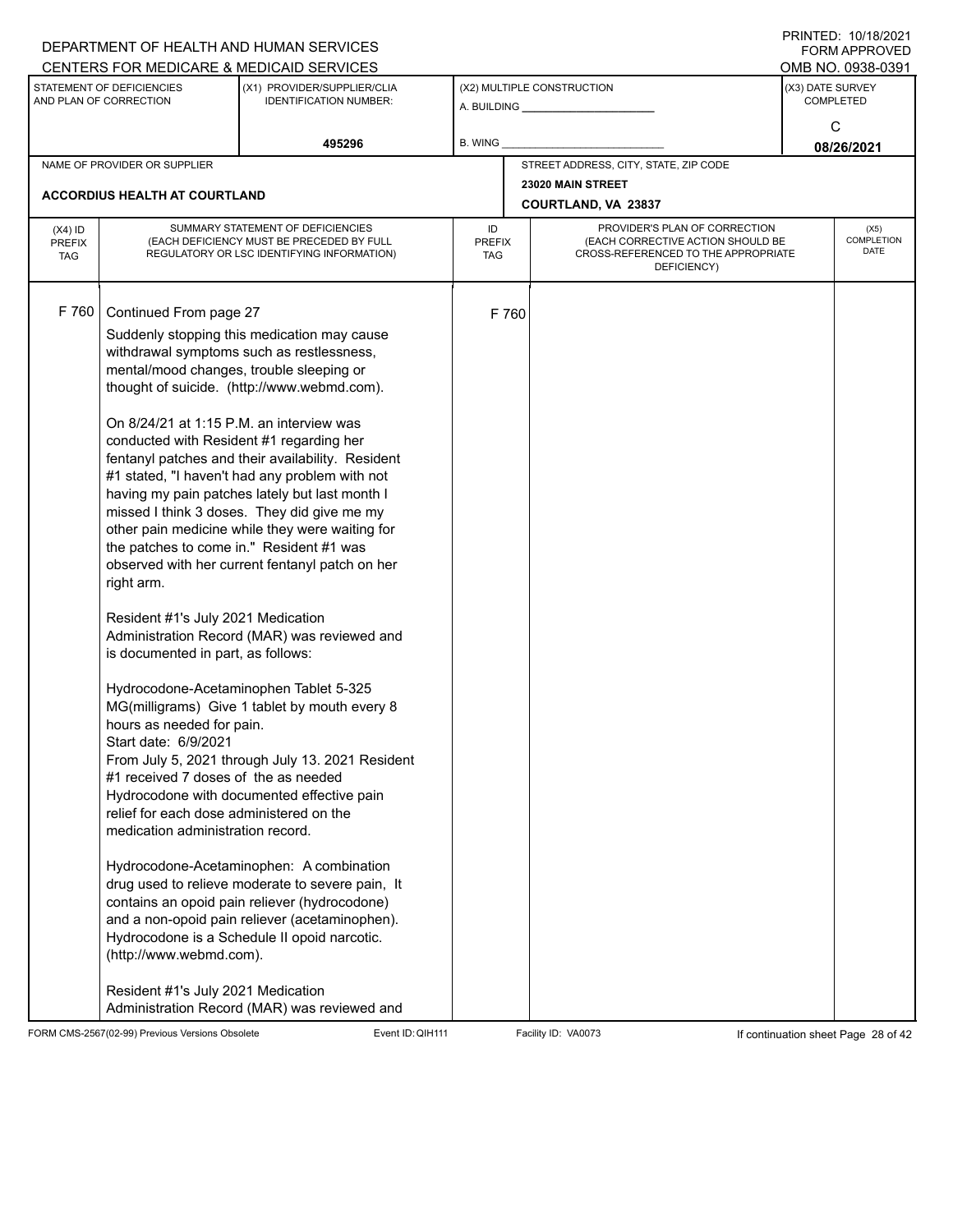|                                          |                                                                                                                                                                                                                                                                                                                                                                                                                                                | DEPARTMENT OF HEALTH AND HUMAN SERVICES                                                                                                                                                                                                                                                                                                                                                                                                                                                                                                                                                                                                                                                                                                                                                                                                                     |                            |       |                                                                                                                          | I ININTED. IVIIVIZVET<br>FORM APPROVED                    |
|------------------------------------------|------------------------------------------------------------------------------------------------------------------------------------------------------------------------------------------------------------------------------------------------------------------------------------------------------------------------------------------------------------------------------------------------------------------------------------------------|-------------------------------------------------------------------------------------------------------------------------------------------------------------------------------------------------------------------------------------------------------------------------------------------------------------------------------------------------------------------------------------------------------------------------------------------------------------------------------------------------------------------------------------------------------------------------------------------------------------------------------------------------------------------------------------------------------------------------------------------------------------------------------------------------------------------------------------------------------------|----------------------------|-------|--------------------------------------------------------------------------------------------------------------------------|-----------------------------------------------------------|
|                                          | STATEMENT OF DEFICIENCIES<br>AND PLAN OF CORRECTION                                                                                                                                                                                                                                                                                                                                                                                            | CENTERS FOR MEDICARE & MEDICAID SERVICES<br>(X1) PROVIDER/SUPPLIER/CLIA<br><b>IDENTIFICATION NUMBER:</b>                                                                                                                                                                                                                                                                                                                                                                                                                                                                                                                                                                                                                                                                                                                                                    |                            |       | (X2) MULTIPLE CONSTRUCTION<br>A. BUILDING A. BUILDING                                                                    | OMB NO. 0938-0391<br>(X3) DATE SURVEY<br><b>COMPLETED</b> |
|                                          |                                                                                                                                                                                                                                                                                                                                                                                                                                                | 495296                                                                                                                                                                                                                                                                                                                                                                                                                                                                                                                                                                                                                                                                                                                                                                                                                                                      | B. WING                    |       |                                                                                                                          | C<br>08/26/2021                                           |
|                                          | NAME OF PROVIDER OR SUPPLIER                                                                                                                                                                                                                                                                                                                                                                                                                   |                                                                                                                                                                                                                                                                                                                                                                                                                                                                                                                                                                                                                                                                                                                                                                                                                                                             |                            |       | STREET ADDRESS, CITY, STATE, ZIP CODE                                                                                    |                                                           |
|                                          | <b>ACCORDIUS HEALTH AT COURTLAND</b>                                                                                                                                                                                                                                                                                                                                                                                                           |                                                                                                                                                                                                                                                                                                                                                                                                                                                                                                                                                                                                                                                                                                                                                                                                                                                             |                            |       | 23020 MAIN STREET<br>COURTLAND, VA 23837                                                                                 |                                                           |
| $(X4)$ ID<br><b>PREFIX</b><br><b>TAG</b> |                                                                                                                                                                                                                                                                                                                                                                                                                                                | SUMMARY STATEMENT OF DEFICIENCIES<br>(EACH DEFICIENCY MUST BE PRECEDED BY FULL<br>REGULATORY OR LSC IDENTIFYING INFORMATION)                                                                                                                                                                                                                                                                                                                                                                                                                                                                                                                                                                                                                                                                                                                                | ID<br><b>PREFIX</b><br>TAG |       | PROVIDER'S PLAN OF CORRECTION<br>(EACH CORRECTIVE ACTION SHOULD BE<br>CROSS-REFERENCED TO THE APPROPRIATE<br>DEFICIENCY) | (X5)<br><b>COMPLETION</b><br><b>DATE</b>                  |
| F 760                                    | Continued From page 28<br>is documented in part, as follows:<br>FentaNYL Patch 72 Hour 25 MCG/HR<br>pain and remove per schedule.<br>Start date: 6/11/2021<br>Remove 0859; Apply 0900.<br>with the Code 9. According to the Chart<br>Other/See Nurses Note. The last dose of<br>Fentanyl Resident #1 was administered<br>a total of 9 days with no patch in place.<br>in part, as follows:<br>pain and remove per schedule<br>Awaiting refill. | Apply 1 patch transdermally every 72 hours for<br>On 7/5/21, 7/8/21 and 7/11/21 the FentaNYL<br>Patch 72 Hour 25 MCG/HR order was signed off<br>Codes/Follow Up Codes box on the MAR #9 =<br>according the July MAR was 7/2/21 and was not<br>administered again until 7/14/21. All other entries<br>for this medication had a check which indicates it<br>was administered. Based on the MAR Resident<br>#1 missed 3 doses of her fentanyl patch and went<br>Resident #1's Progress Notes were reviewed for<br>7/5/21, 7/8/21 and 7/11/21 and are documented<br>7/5/2021 15:36 eMar - Medication Administration<br>Note: fentaNYL Patch 72 Hour 25 MCG/HR<br>Apply 1 patch transdermally every 72 hours for<br>7/8/2021 09:36 eMar - Medication Administration<br>Note: fentaNYL Patch 72 Hour 25 MCG/HR<br>Apply 1 patch transdermally every 72 hours for |                            | F 760 |                                                                                                                          |                                                           |
|                                          | pain and remove per schedule<br>not on.                                                                                                                                                                                                                                                                                                                                                                                                        | 7/8/2021 09:37 eMar - Medication Administration<br>Note: fentaNYL Patch 72 Hour 25 MCG/HR                                                                                                                                                                                                                                                                                                                                                                                                                                                                                                                                                                                                                                                                                                                                                                   |                            |       |                                                                                                                          |                                                           |

FORM CMS-2567(02-99) Previous Versions Obsolete Event ID: QIH111 Facility ID: VA0073 If continuation sheet Page 29 of 42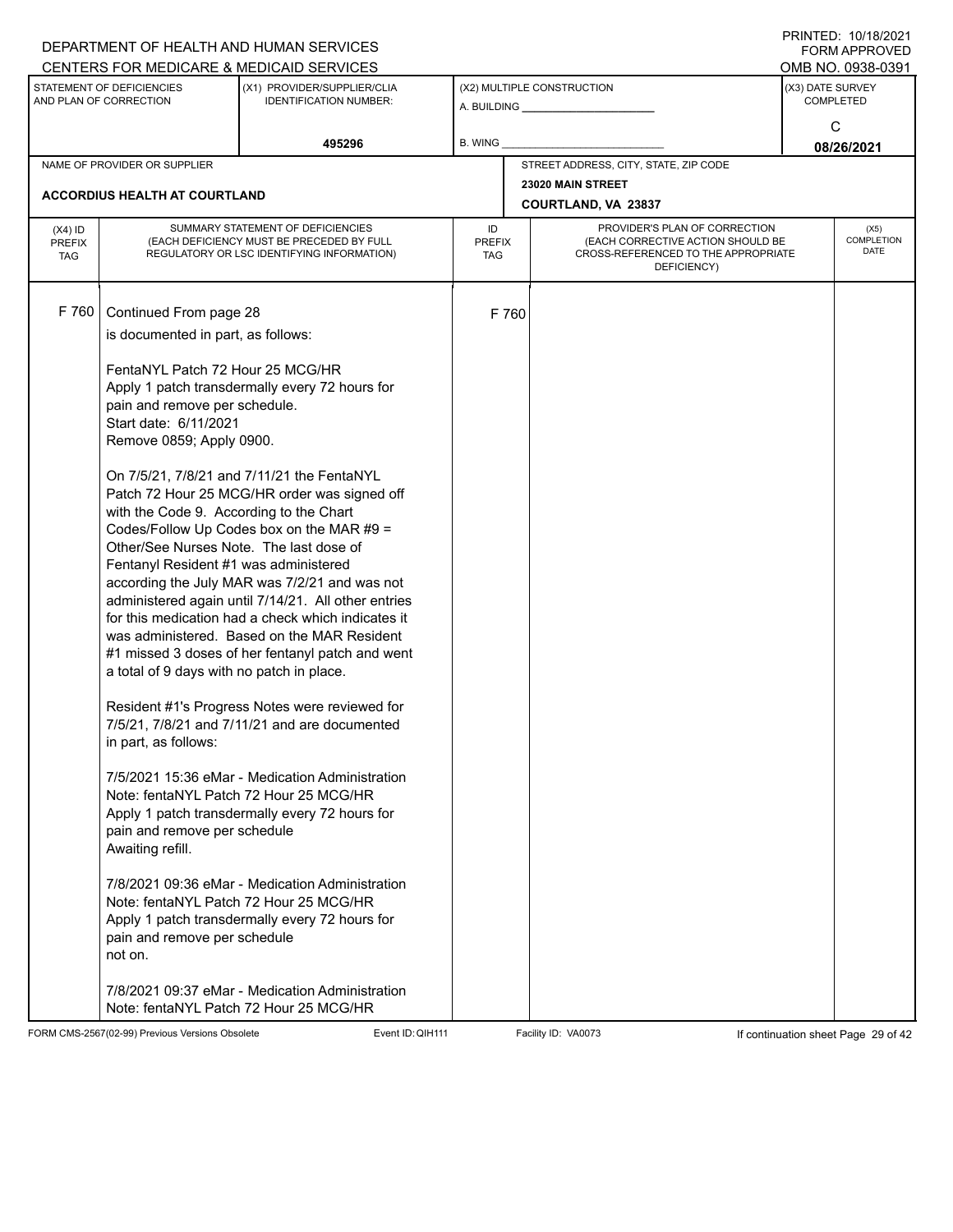| DEPARTMENT OF HEALTH AND HUMAN SERVICES                                                                                                                                                                                                                                                                                                                                                                                                                                                                                                                                                                                                                                                                                                                                                                                                                                                             |                                                                                                                                                                                                                                                                                                                                                                                                                                                                                                                                                                                                                                                                                                                                                               |                                   |                                                                                                                          | <b>FORM APPROVED</b>                     |
|-----------------------------------------------------------------------------------------------------------------------------------------------------------------------------------------------------------------------------------------------------------------------------------------------------------------------------------------------------------------------------------------------------------------------------------------------------------------------------------------------------------------------------------------------------------------------------------------------------------------------------------------------------------------------------------------------------------------------------------------------------------------------------------------------------------------------------------------------------------------------------------------------------|---------------------------------------------------------------------------------------------------------------------------------------------------------------------------------------------------------------------------------------------------------------------------------------------------------------------------------------------------------------------------------------------------------------------------------------------------------------------------------------------------------------------------------------------------------------------------------------------------------------------------------------------------------------------------------------------------------------------------------------------------------------|-----------------------------------|--------------------------------------------------------------------------------------------------------------------------|------------------------------------------|
| CENTERS FOR MEDICARE & MEDICAID SERVICES                                                                                                                                                                                                                                                                                                                                                                                                                                                                                                                                                                                                                                                                                                                                                                                                                                                            |                                                                                                                                                                                                                                                                                                                                                                                                                                                                                                                                                                                                                                                                                                                                                               |                                   |                                                                                                                          | OMB NO. 0938-0391                        |
| STATEMENT OF DEFICIENCIES<br>AND PLAN OF CORRECTION                                                                                                                                                                                                                                                                                                                                                                                                                                                                                                                                                                                                                                                                                                                                                                                                                                                 | (X1) PROVIDER/SUPPLIER/CLIA<br><b>IDENTIFICATION NUMBER:</b>                                                                                                                                                                                                                                                                                                                                                                                                                                                                                                                                                                                                                                                                                                  |                                   | (X2) MULTIPLE CONSTRUCTION                                                                                               | (X3) DATE SURVEY<br><b>COMPLETED</b>     |
|                                                                                                                                                                                                                                                                                                                                                                                                                                                                                                                                                                                                                                                                                                                                                                                                                                                                                                     | 495296                                                                                                                                                                                                                                                                                                                                                                                                                                                                                                                                                                                                                                                                                                                                                        | B. WING                           |                                                                                                                          | C<br>08/26/2021                          |
| NAME OF PROVIDER OR SUPPLIER                                                                                                                                                                                                                                                                                                                                                                                                                                                                                                                                                                                                                                                                                                                                                                                                                                                                        |                                                                                                                                                                                                                                                                                                                                                                                                                                                                                                                                                                                                                                                                                                                                                               |                                   | STREET ADDRESS, CITY, STATE, ZIP CODE                                                                                    |                                          |
|                                                                                                                                                                                                                                                                                                                                                                                                                                                                                                                                                                                                                                                                                                                                                                                                                                                                                                     |                                                                                                                                                                                                                                                                                                                                                                                                                                                                                                                                                                                                                                                                                                                                                               |                                   | 23020 MAIN STREET                                                                                                        |                                          |
| <b>ACCORDIUS HEALTH AT COURTLAND</b>                                                                                                                                                                                                                                                                                                                                                                                                                                                                                                                                                                                                                                                                                                                                                                                                                                                                |                                                                                                                                                                                                                                                                                                                                                                                                                                                                                                                                                                                                                                                                                                                                                               |                                   | <b>COURTLAND, VA 23837</b>                                                                                               |                                          |
| $(X4)$ ID<br><b>PREFIX</b><br><b>TAG</b>                                                                                                                                                                                                                                                                                                                                                                                                                                                                                                                                                                                                                                                                                                                                                                                                                                                            | SUMMARY STATEMENT OF DEFICIENCIES<br>(EACH DEFICIENCY MUST BE PRECEDED BY FULL<br>REGULATORY OR LSC IDENTIFYING INFORMATION)                                                                                                                                                                                                                                                                                                                                                                                                                                                                                                                                                                                                                                  | ID<br><b>PREFIX</b><br><b>TAG</b> | PROVIDER'S PLAN OF CORRECTION<br>(EACH CORRECTIVE ACTION SHOULD BE<br>CROSS-REFERENCED TO THE APPROPRIATE<br>DEFICIENCY) | (X5)<br><b>COMPLETION</b><br><b>DATE</b> |
| F 760<br>Continued From page 29<br>Apply 1 patch transdermally every 72 hours for<br>pain and remove per schedule<br>awaiting pharmacy.<br>Note: fentaNYL Patch 72 Hour 25 MCG/HR<br>Apply 1 patch transdermally every 72 hours for<br>pain and remove per schedule<br>med enroute from pharmacy.<br>Note: fentaNYL Patch 72 Hour 25 MCG/HR<br>Apply 1 patch transdermally every 72 hours for<br>pain and remove per schedule.<br>On 8/25/21 at 1:56 P.M. an interview was<br>#2. LPN #2 was asked to explain why she<br>patch was not available and what she did to<br>called (Name) answering service for the oncall<br>provider and asked them to send an escript<br>(electronic script) to the pharmacy for the<br>medication. I'm not sure if I left a message or<br>then left it alone and waited for it to come in."<br>stated, "When I see that the resident has less<br>out of narcotics." | 7/11/2021 10:02 eMar - Medication Administration<br>7/11/2021 10:03 eMar - Medication Administration<br>conducted with Licensed Practical Nurse (LPN)<br>documented on 7/5/21 that Resident #1's fentanyl<br>resolve the medication issue. LPN #2 stated, "I<br>went to give her her fentanyl that morning and it<br>wasn't there, she was out of the medication. So I<br>they picked up. They were supposed to send it. I<br>LPN #2 was asked what was facility procedure for<br>obtaining narcotic refills for the residents. LPN #2<br>than a seven day supply left I print off the script<br>and leave it in the doctor's book so she can sign<br>it. Then after it has been signed I fax the script to<br>the pharmacy to be filled. We should never run | F 760                             |                                                                                                                          |                                          |

FORM CMS-2567(02-99) Previous Versions Obsolete Event ID: QIH111 Facility ID: VA0073 If continuation sheet Page 30 of 42

DEPARTMENT OF HEALTH AND HUMAN SERVICES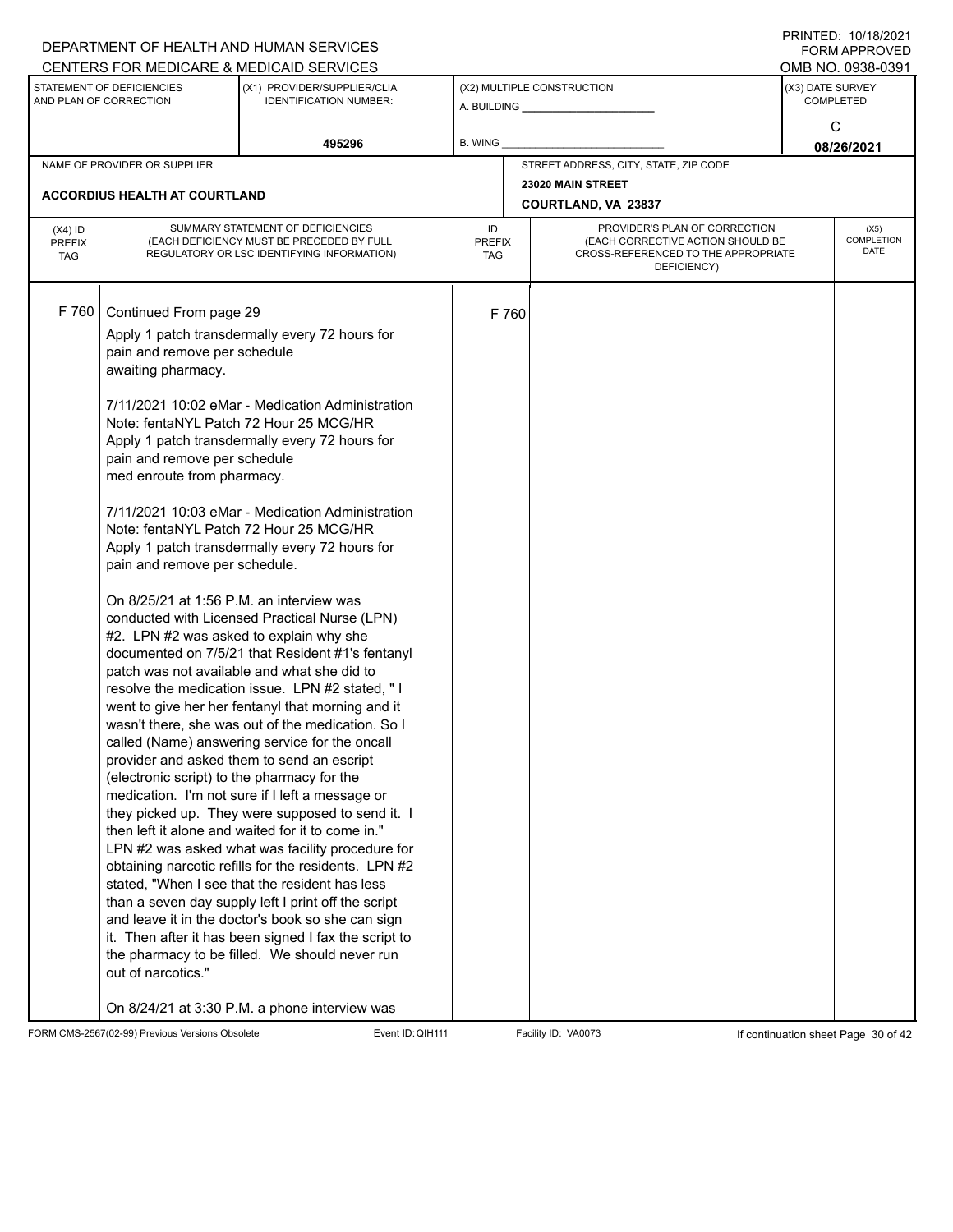|                                          |                                                                                                                                                                                                                                                                  | DEPARTMENT OF HEALTH AND HUMAN SERVICES<br>CENTERS FOR MEDICARE & MEDICAID SERVICES                                                                                                                                                                                                                                                                                                                                                                                                                                                                                                                                                                                                                                                                                                                                                                                                                                                                                                                                                                                                                                                                                                                                                                                                                                                                                                                                                                                                                             |                                   |       |                                                                                                                          |                  | FININILD. IVIIVIZVZI<br><b>FORM APPROVED</b><br>OMB NO. 0938-0391 |
|------------------------------------------|------------------------------------------------------------------------------------------------------------------------------------------------------------------------------------------------------------------------------------------------------------------|-----------------------------------------------------------------------------------------------------------------------------------------------------------------------------------------------------------------------------------------------------------------------------------------------------------------------------------------------------------------------------------------------------------------------------------------------------------------------------------------------------------------------------------------------------------------------------------------------------------------------------------------------------------------------------------------------------------------------------------------------------------------------------------------------------------------------------------------------------------------------------------------------------------------------------------------------------------------------------------------------------------------------------------------------------------------------------------------------------------------------------------------------------------------------------------------------------------------------------------------------------------------------------------------------------------------------------------------------------------------------------------------------------------------------------------------------------------------------------------------------------------------|-----------------------------------|-------|--------------------------------------------------------------------------------------------------------------------------|------------------|-------------------------------------------------------------------|
|                                          | STATEMENT OF DEFICIENCIES<br>AND PLAN OF CORRECTION                                                                                                                                                                                                              | (X1) PROVIDER/SUPPLIER/CLIA<br><b>IDENTIFICATION NUMBER:</b>                                                                                                                                                                                                                                                                                                                                                                                                                                                                                                                                                                                                                                                                                                                                                                                                                                                                                                                                                                                                                                                                                                                                                                                                                                                                                                                                                                                                                                                    |                                   |       | (X2) MULTIPLE CONSTRUCTION                                                                                               | (X3) DATE SURVEY | <b>COMPLETED</b><br>C                                             |
|                                          |                                                                                                                                                                                                                                                                  | 495296                                                                                                                                                                                                                                                                                                                                                                                                                                                                                                                                                                                                                                                                                                                                                                                                                                                                                                                                                                                                                                                                                                                                                                                                                                                                                                                                                                                                                                                                                                          | <b>B. WING</b>                    |       |                                                                                                                          |                  | 08/26/2021                                                        |
|                                          | NAME OF PROVIDER OR SUPPLIER                                                                                                                                                                                                                                     |                                                                                                                                                                                                                                                                                                                                                                                                                                                                                                                                                                                                                                                                                                                                                                                                                                                                                                                                                                                                                                                                                                                                                                                                                                                                                                                                                                                                                                                                                                                 |                                   |       | STREET ADDRESS, CITY, STATE, ZIP CODE                                                                                    |                  |                                                                   |
|                                          | <b>ACCORDIUS HEALTH AT COURTLAND</b>                                                                                                                                                                                                                             |                                                                                                                                                                                                                                                                                                                                                                                                                                                                                                                                                                                                                                                                                                                                                                                                                                                                                                                                                                                                                                                                                                                                                                                                                                                                                                                                                                                                                                                                                                                 |                                   |       | 23020 MAIN STREET<br>COURTLAND, VA 23837                                                                                 |                  |                                                                   |
| $(X4)$ ID<br><b>PREFIX</b><br><b>TAG</b> |                                                                                                                                                                                                                                                                  | SUMMARY STATEMENT OF DEFICIENCIES<br>(EACH DEFICIENCY MUST BE PRECEDED BY FULL<br>REGULATORY OR LSC IDENTIFYING INFORMATION)                                                                                                                                                                                                                                                                                                                                                                                                                                                                                                                                                                                                                                                                                                                                                                                                                                                                                                                                                                                                                                                                                                                                                                                                                                                                                                                                                                                    | ID<br><b>PREFIX</b><br><b>TAG</b> |       | PROVIDER'S PLAN OF CORRECTION<br>(EACH CORRECTIVE ACTION SHOULD BE<br>CROSS-REFERENCED TO THE APPROPRIATE<br>DEFICIENCY) |                  | (X5)<br>COMPLETION<br><b>DATE</b>                                 |
| F 760                                    | Continued From page 30<br>facility on 7/5/21 to alert the provider that<br>received from the facility on 7/5/21 about a<br>Resident #1"<br>was disconnected.<br>Attempted to call and left a message for<br>returned.<br>On 8/25/21at 3:00 P.M. an interview was | conducted with LPN #9, who was the oncall<br>service receiving calls on 7/5/21 for providers<br>from the facility. LPN #9 was asked if calls are<br>logged and if so was there any calls from the<br>Resident #1 needed a new prescription for her<br>fentanyl patch. LPN #9 stated, "All calls that<br>come in Monday through Friday from 8 am to 5<br>pm are placed on the log for that day. Also all of<br>our calls are recorded. There were no calls<br>fentanyl prescription that was needed for (Name)<br>Attempted to call LPN #8 on 8/25/21 at 3:20 P.M.;<br>who charted Resident #1's fentanyl patch was not<br>available on 7/8/21 for an interview but phone<br>Registered Nurse (RN) #4 on 8/26/21 at 9:42<br>A.M., who charted Resident #1's fentanyl was<br>enroute on 7/11/21, however call was never<br>conducted with the Nurse Practitioner regarding<br>Resident #1's 3 missing doses and 9 days with<br>her fentanyl Patch. The Nurse Practitioner was<br>asked if she had been called by the facility from<br>7/5/21 to 7/12/21 when she signed a new hard<br>script for Resident #1's fentanyl patches making<br>her aware that the resident was out. The Nurse<br>Practitioner stated, "No, I did not receive a call. If<br>I had been called I could have sent over an<br>emergency script to the pharmacy to hold the<br>resident for 3 days until I could get into the facility<br>to write one. I'm in the building 3 to 4 days a<br>week and the nurses usually print the narcotic |                                   | F 760 |                                                                                                                          |                  |                                                                   |

FORM CMS-2567(02-99) Previous Versions Obsolete Event ID:QIH111 Facility ID: VA0073 If continuation sheet Page 31 of 42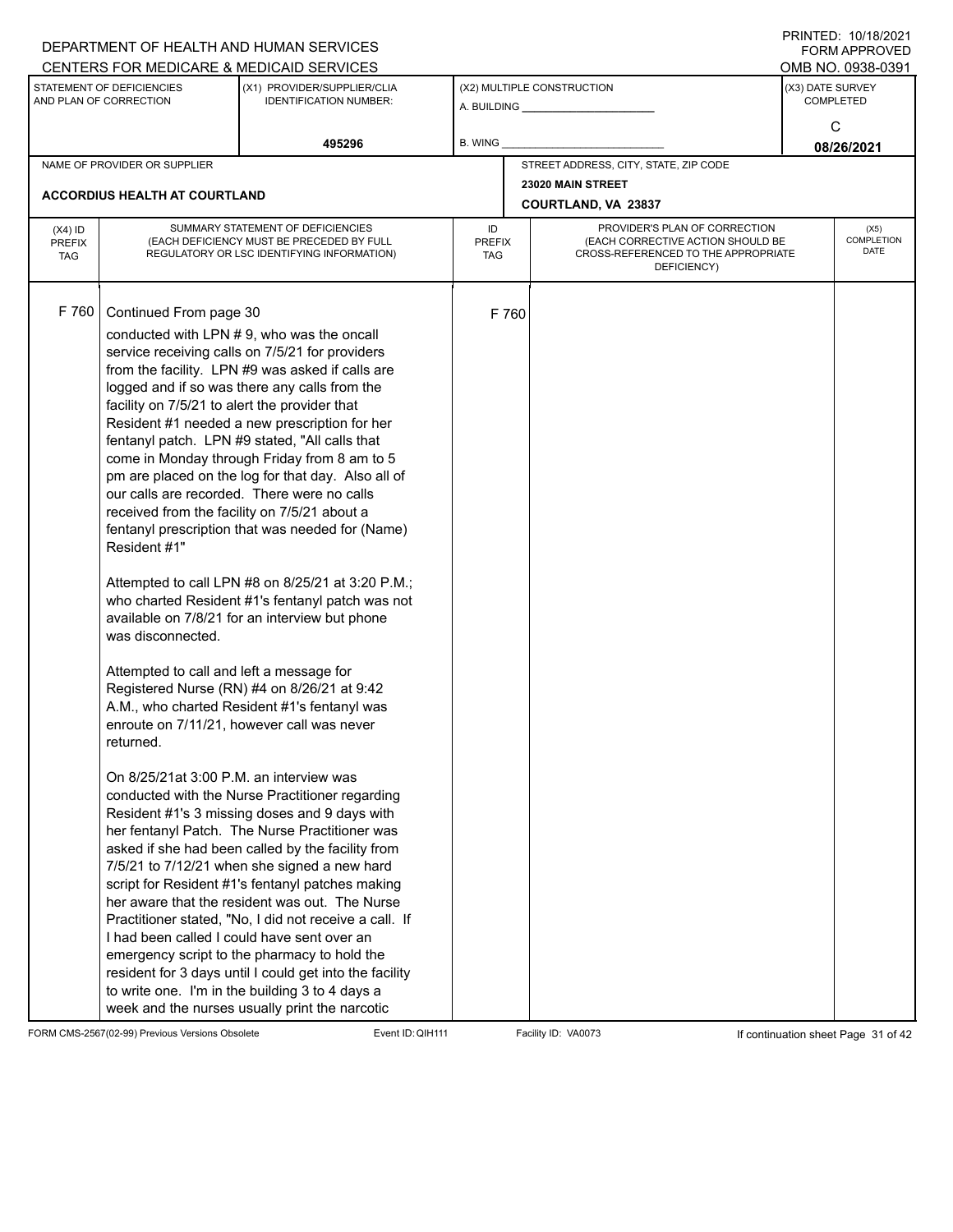|                                          |                                                                                                                                                                                                                                                                                                         | DEPARTMENT OF HEALTH AND HUMAN SERVICES                                                                                                                                                                                                                                                                                                                                                                                                                                                                                                                                                                                                                                                                                                                                                                                                                                                                                                                                                                                                                                                                                                                                                                                                                                                                                                                                                                                                                        |                     |       |                                                                                                                          | $1 \times 1 \times 1 = 1$ . $1 \times 1 \times 1 = 1$<br>FORM APPROVED |
|------------------------------------------|---------------------------------------------------------------------------------------------------------------------------------------------------------------------------------------------------------------------------------------------------------------------------------------------------------|----------------------------------------------------------------------------------------------------------------------------------------------------------------------------------------------------------------------------------------------------------------------------------------------------------------------------------------------------------------------------------------------------------------------------------------------------------------------------------------------------------------------------------------------------------------------------------------------------------------------------------------------------------------------------------------------------------------------------------------------------------------------------------------------------------------------------------------------------------------------------------------------------------------------------------------------------------------------------------------------------------------------------------------------------------------------------------------------------------------------------------------------------------------------------------------------------------------------------------------------------------------------------------------------------------------------------------------------------------------------------------------------------------------------------------------------------------------|---------------------|-------|--------------------------------------------------------------------------------------------------------------------------|------------------------------------------------------------------------|
|                                          |                                                                                                                                                                                                                                                                                                         | CENTERS FOR MEDICARE & MEDICAID SERVICES                                                                                                                                                                                                                                                                                                                                                                                                                                                                                                                                                                                                                                                                                                                                                                                                                                                                                                                                                                                                                                                                                                                                                                                                                                                                                                                                                                                                                       |                     |       |                                                                                                                          | OMB NO. 0938-0391                                                      |
|                                          | STATEMENT OF DEFICIENCIES<br>AND PLAN OF CORRECTION                                                                                                                                                                                                                                                     | (X1) PROVIDER/SUPPLIER/CLIA<br><b>IDENTIFICATION NUMBER:</b>                                                                                                                                                                                                                                                                                                                                                                                                                                                                                                                                                                                                                                                                                                                                                                                                                                                                                                                                                                                                                                                                                                                                                                                                                                                                                                                                                                                                   |                     |       | (X2) MULTIPLE CONSTRUCTION                                                                                               | (X3) DATE SURVEY<br><b>COMPLETED</b>                                   |
|                                          |                                                                                                                                                                                                                                                                                                         | 495296                                                                                                                                                                                                                                                                                                                                                                                                                                                                                                                                                                                                                                                                                                                                                                                                                                                                                                                                                                                                                                                                                                                                                                                                                                                                                                                                                                                                                                                         | B. WING             |       |                                                                                                                          | C<br>08/26/2021                                                        |
|                                          | NAME OF PROVIDER OR SUPPLIER                                                                                                                                                                                                                                                                            |                                                                                                                                                                                                                                                                                                                                                                                                                                                                                                                                                                                                                                                                                                                                                                                                                                                                                                                                                                                                                                                                                                                                                                                                                                                                                                                                                                                                                                                                |                     |       | STREET ADDRESS, CITY, STATE, ZIP CODE                                                                                    |                                                                        |
|                                          |                                                                                                                                                                                                                                                                                                         |                                                                                                                                                                                                                                                                                                                                                                                                                                                                                                                                                                                                                                                                                                                                                                                                                                                                                                                                                                                                                                                                                                                                                                                                                                                                                                                                                                                                                                                                |                     |       | 23020 MAIN STREET                                                                                                        |                                                                        |
|                                          | <b>ACCORDIUS HEALTH AT COURTLAND</b>                                                                                                                                                                                                                                                                    |                                                                                                                                                                                                                                                                                                                                                                                                                                                                                                                                                                                                                                                                                                                                                                                                                                                                                                                                                                                                                                                                                                                                                                                                                                                                                                                                                                                                                                                                |                     |       | COURTLAND, VA 23837                                                                                                      |                                                                        |
| $(X4)$ ID<br><b>PREFIX</b><br><b>TAG</b> |                                                                                                                                                                                                                                                                                                         | SUMMARY STATEMENT OF DEFICIENCIES<br>(EACH DEFICIENCY MUST BE PRECEDED BY FULL<br>REGULATORY OR LSC IDENTIFYING INFORMATION)                                                                                                                                                                                                                                                                                                                                                                                                                                                                                                                                                                                                                                                                                                                                                                                                                                                                                                                                                                                                                                                                                                                                                                                                                                                                                                                                   | ID<br>PREFIX<br>TAG |       | PROVIDER'S PLAN OF CORRECTION<br>(EACH CORRECTIVE ACTION SHOULD BE<br>CROSS-REFERENCED TO THE APPROPRIATE<br>DEFICIENCY) | (X5)<br>COMPLETION<br>DATE                                             |
| F 760                                    | Continued From page 31<br>the first thing I do."<br>written until 7/12/21 for 10 patches to be<br>dispensed. According to the Pharmacy<br>at the facility on 7/13/21.<br>and it is also a medication error."<br>Resident #1's Fentanyl Pain Patches. The<br>Pharmacist stated, "Yes it is a significant | orders that need to be refilled and place the order<br>in my book and I sign it for them. I look at that<br>book every day I come to the facility. It's usually<br>Physician hard written prescriptions for Resident<br>#1's Fentanyl 25 mcg/hr Patch were observed in<br>the medical record dated 6/9/21 for 5 patches to<br>be dispensed. The next prescription was not<br>Medication Packing Slips the medication arrived<br>On 8/25/21 at 4:15 P.M. a phone interview was<br>conducted with the Medical Director regarding<br>Resident #1 missing 3 doses of fentanyl which<br>equaled 9 days without her ordered medication.<br>The Medical Director was asked if fentanyl was<br>considered a significant medication. The Medical<br>Director stated, "I was not aware she had missed<br>this many doses. It is a significant medication<br>On 8/26/21 at 9:45 A.M. a phone interview was<br>conducted with the Pharmacist #7 regarding<br>Pharmacist stated, "We sent 10 patches to the<br>facility and they arrived on 7/13/21. Before they<br>were delivered on 7/13/21 around 1:00 A.M., the<br>last time we sent the facility fentanyl patches for<br>her was on 6/10/21 and 5 patches were sent<br>then. The Pharmacist was asked if missing 3<br>doses and 9 days of a fentanyl patch wound be<br>considered a significant medication error. The<br>medication because it is a steady dosage of<br>medication for her pain. When there is pain in |                     | F 760 |                                                                                                                          |                                                                        |
|                                          |                                                                                                                                                                                                                                                                                                         | the body it can cause an increased heart rate,                                                                                                                                                                                                                                                                                                                                                                                                                                                                                                                                                                                                                                                                                                                                                                                                                                                                                                                                                                                                                                                                                                                                                                                                                                                                                                                                                                                                                 |                     |       |                                                                                                                          |                                                                        |

FORM CMS-2567(02-99) Previous Versions Obsolete Event ID: QIH111 Facility ID: VA0073 If continuation sheet Page 32 of 42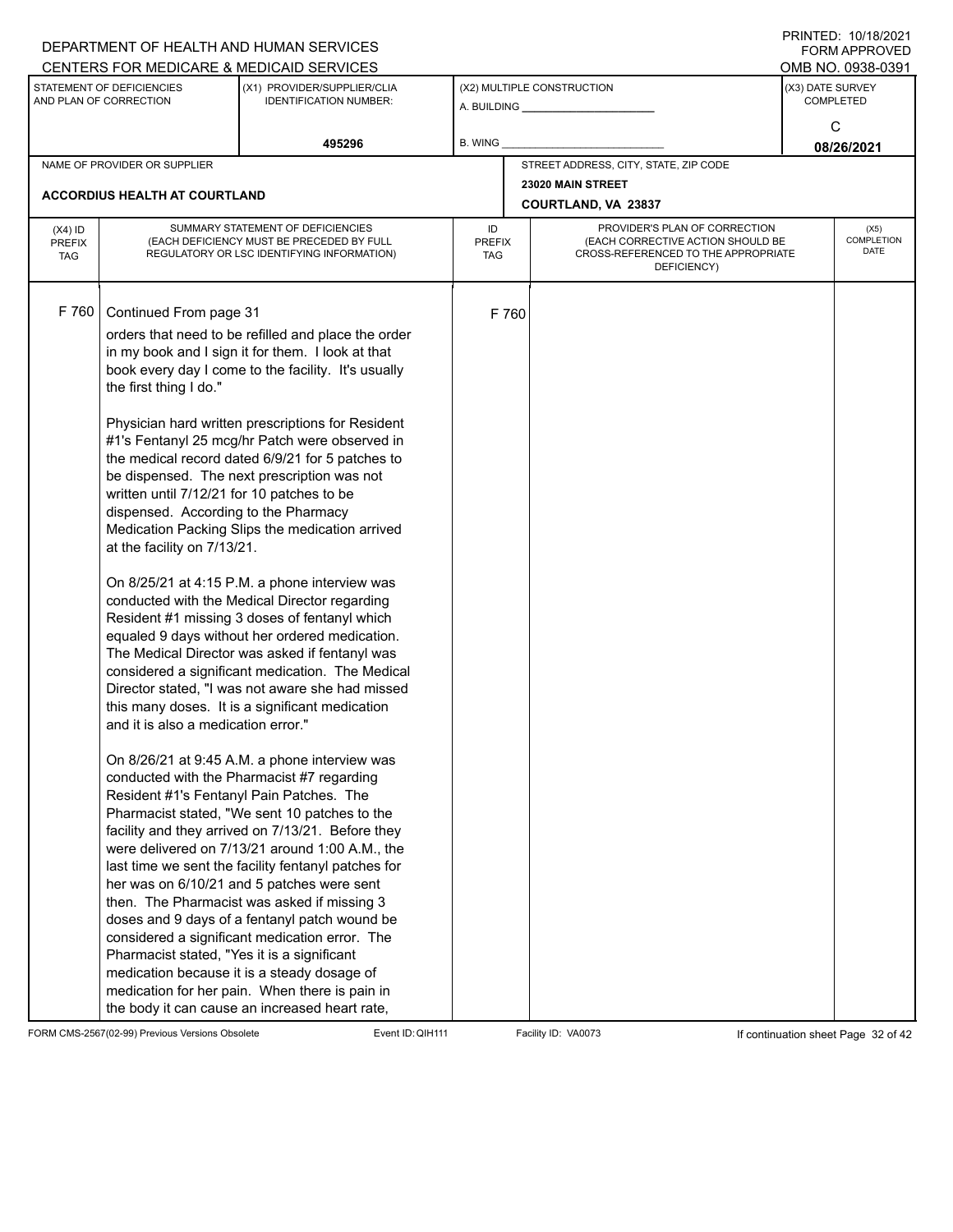|                                          | DEPARTMENT OF HEALTH AND HUMAN SERVICES                                                                                                                                                                                                                                                  |                                                                                                                                                                                                                                                                                                                                                                                                                                                                                                                                                                                                                                                                                                                                                                                                                                                                                                                                                                                                                                                                                                                                                                                                                                                                                                                                                                                                                                                                                                                                                                                                          |                            |                                                                                                                          | <b>FORM APPROVED</b>                     |
|------------------------------------------|------------------------------------------------------------------------------------------------------------------------------------------------------------------------------------------------------------------------------------------------------------------------------------------|----------------------------------------------------------------------------------------------------------------------------------------------------------------------------------------------------------------------------------------------------------------------------------------------------------------------------------------------------------------------------------------------------------------------------------------------------------------------------------------------------------------------------------------------------------------------------------------------------------------------------------------------------------------------------------------------------------------------------------------------------------------------------------------------------------------------------------------------------------------------------------------------------------------------------------------------------------------------------------------------------------------------------------------------------------------------------------------------------------------------------------------------------------------------------------------------------------------------------------------------------------------------------------------------------------------------------------------------------------------------------------------------------------------------------------------------------------------------------------------------------------------------------------------------------------------------------------------------------------|----------------------------|--------------------------------------------------------------------------------------------------------------------------|------------------------------------------|
|                                          |                                                                                                                                                                                                                                                                                          | CENTERS FOR MEDICARE & MEDICAID SERVICES                                                                                                                                                                                                                                                                                                                                                                                                                                                                                                                                                                                                                                                                                                                                                                                                                                                                                                                                                                                                                                                                                                                                                                                                                                                                                                                                                                                                                                                                                                                                                                 |                            |                                                                                                                          | OMB NO. 0938-0391                        |
|                                          | STATEMENT OF DEFICIENCIES<br>AND PLAN OF CORRECTION                                                                                                                                                                                                                                      | (X1) PROVIDER/SUPPLIER/CLIA<br><b>IDENTIFICATION NUMBER:</b>                                                                                                                                                                                                                                                                                                                                                                                                                                                                                                                                                                                                                                                                                                                                                                                                                                                                                                                                                                                                                                                                                                                                                                                                                                                                                                                                                                                                                                                                                                                                             |                            | (X2) MULTIPLE CONSTRUCTION                                                                                               | (X3) DATE SURVEY<br>COMPLETED            |
|                                          |                                                                                                                                                                                                                                                                                          | 495296                                                                                                                                                                                                                                                                                                                                                                                                                                                                                                                                                                                                                                                                                                                                                                                                                                                                                                                                                                                                                                                                                                                                                                                                                                                                                                                                                                                                                                                                                                                                                                                                   | <b>B. WING</b>             |                                                                                                                          | C<br>08/26/2021                          |
|                                          | NAME OF PROVIDER OR SUPPLIER                                                                                                                                                                                                                                                             |                                                                                                                                                                                                                                                                                                                                                                                                                                                                                                                                                                                                                                                                                                                                                                                                                                                                                                                                                                                                                                                                                                                                                                                                                                                                                                                                                                                                                                                                                                                                                                                                          |                            | STREET ADDRESS, CITY, STATE, ZIP CODE                                                                                    |                                          |
|                                          | <b>ACCORDIUS HEALTH AT COURTLAND</b>                                                                                                                                                                                                                                                     |                                                                                                                                                                                                                                                                                                                                                                                                                                                                                                                                                                                                                                                                                                                                                                                                                                                                                                                                                                                                                                                                                                                                                                                                                                                                                                                                                                                                                                                                                                                                                                                                          |                            | 23020 MAIN STREET<br><b>COURTLAND, VA 23837</b>                                                                          |                                          |
| $(X4)$ ID<br><b>PREFIX</b><br><b>TAG</b> |                                                                                                                                                                                                                                                                                          | SUMMARY STATEMENT OF DEFICIENCIES<br>(EACH DEFICIENCY MUST BE PRECEDED BY FULL<br>REGULATORY OR LSC IDENTIFYING INFORMATION)                                                                                                                                                                                                                                                                                                                                                                                                                                                                                                                                                                                                                                                                                                                                                                                                                                                                                                                                                                                                                                                                                                                                                                                                                                                                                                                                                                                                                                                                             | ID<br>PREFIX<br><b>TAG</b> | PROVIDER'S PLAN OF CORRECTION<br>(EACH CORRECTIVE ACTION SHOULD BE<br>CROSS-REFERENCED TO THE APPROPRIATE<br>DEFICIENCY) | (X5)<br><b>COMPLETION</b><br><b>DATE</b> |
| F 760                                    | Continued From page 32<br>negatively affect the body."<br>On 8/26/21 at 10:00 A.M. an interview was<br>"We ran out of the hard script and it was<br>July 12 and sent it to the pharmacy." The<br>so I can make sure it is reordered in time."<br>exit no further information was shared. | increase the blood pressure and cause increased<br>anxiety. Pain can have multiple effects that can<br>conducted with Director of Nursing regarding the<br>above findings. The Director of Nursing stated,<br>documented that we were waiting for the order.<br>She missed 9 days of the medication. There was<br>a breakdown between the provider and the<br>facility. She missed 3 doses of the fentanyl. We<br>got a new medication script for the fentanyl on<br>Director of Nursing was asked why Resident #1<br>was not administered the fentanyl patch until<br>7/14/21 at 9:00 A.M. when the medication was<br>available in the facility on 7/13/21 according to the<br>pharmacy medication packing slip. The Director<br>of Nursing stated, "I have no clue as to why it was<br>not given until the 14th. All I know is that I was<br>told we were waiting on the hard script from the<br>physician." The Director of Nursing was asked if<br>she had completed an investigation regarding<br>how Resident #1' had missed fentanyl medication<br>doses and why there was no facility follow-up with<br>the provider after 7/5/21. The Director of Nursing<br>stated, "I did not do an investigation because I<br>was just made aware of it last week but I can now<br>see in Point Click Care daily when a resident has<br>less that a six day supply of a narcotic available<br>On 8/26/21 at 1:28 P.M. a pre-exit debriefing was<br>conducted with the Administrator, the Director of<br>Nursing and the Regional Director of Operations,<br>where the above information was shared. Prior to | F 760                      |                                                                                                                          |                                          |

FORM CMS-2567(02-99) Previous Versions Obsolete Event ID: QIH111 Facility ID: VA0073 If continuation sheet Page 33 of 42

DEPARTMENT OF HEALTH AND HUMAN SERVICES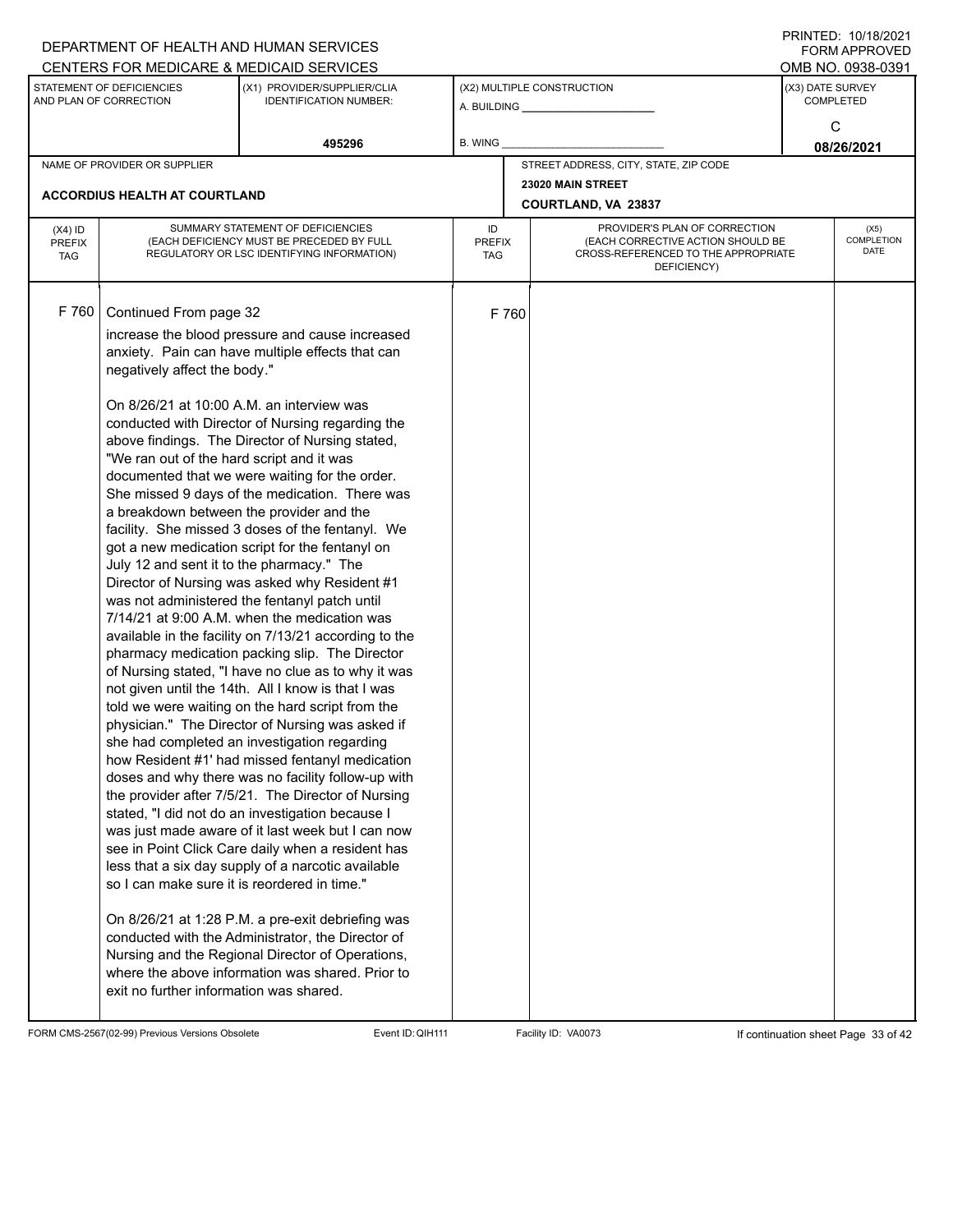|                                          |                                                                                                                                                                                                                                                        | DEPARTMENT OF HEALTH AND HUMAN SERVICES                                                                                                                                                                                                                                                                                                                                                                                                                                                                                                                                                                                                                                                                                                                                                                                                                                                                                                                                                                                                                                                                                                                                                                                                                            |                            |                                                                                                                          |                  | $1 \times 1 \times 1 = 1$ . $1 \times 1 \times 1 = 1$<br><b>FORM APPROVED</b><br>OMB NO. 0938-0391 |
|------------------------------------------|--------------------------------------------------------------------------------------------------------------------------------------------------------------------------------------------------------------------------------------------------------|--------------------------------------------------------------------------------------------------------------------------------------------------------------------------------------------------------------------------------------------------------------------------------------------------------------------------------------------------------------------------------------------------------------------------------------------------------------------------------------------------------------------------------------------------------------------------------------------------------------------------------------------------------------------------------------------------------------------------------------------------------------------------------------------------------------------------------------------------------------------------------------------------------------------------------------------------------------------------------------------------------------------------------------------------------------------------------------------------------------------------------------------------------------------------------------------------------------------------------------------------------------------|----------------------------|--------------------------------------------------------------------------------------------------------------------------|------------------|----------------------------------------------------------------------------------------------------|
|                                          | STATEMENT OF DEFICIENCIES<br>AND PLAN OF CORRECTION                                                                                                                                                                                                    | CENTERS FOR MEDICARE & MEDICAID SERVICES<br>(X1) PROVIDER/SUPPLIER/CLIA<br><b>IDENTIFICATION NUMBER:</b>                                                                                                                                                                                                                                                                                                                                                                                                                                                                                                                                                                                                                                                                                                                                                                                                                                                                                                                                                                                                                                                                                                                                                           |                            | (X2) MULTIPLE CONSTRUCTION<br>A. BUILDING <b>A.</b> BUILDING                                                             | (X3) DATE SURVEY | <b>COMPLETED</b>                                                                                   |
|                                          |                                                                                                                                                                                                                                                        | 495296                                                                                                                                                                                                                                                                                                                                                                                                                                                                                                                                                                                                                                                                                                                                                                                                                                                                                                                                                                                                                                                                                                                                                                                                                                                             | B. WING                    |                                                                                                                          |                  | C<br>08/26/2021                                                                                    |
|                                          | NAME OF PROVIDER OR SUPPLIER                                                                                                                                                                                                                           |                                                                                                                                                                                                                                                                                                                                                                                                                                                                                                                                                                                                                                                                                                                                                                                                                                                                                                                                                                                                                                                                                                                                                                                                                                                                    |                            | STREET ADDRESS, CITY, STATE, ZIP CODE                                                                                    |                  |                                                                                                    |
|                                          | ACCORDIUS HEALTH AT COURTLAND                                                                                                                                                                                                                          |                                                                                                                                                                                                                                                                                                                                                                                                                                                                                                                                                                                                                                                                                                                                                                                                                                                                                                                                                                                                                                                                                                                                                                                                                                                                    |                            | 23020 MAIN STREET                                                                                                        |                  |                                                                                                    |
|                                          |                                                                                                                                                                                                                                                        |                                                                                                                                                                                                                                                                                                                                                                                                                                                                                                                                                                                                                                                                                                                                                                                                                                                                                                                                                                                                                                                                                                                                                                                                                                                                    |                            | COURTLAND, VA 23837                                                                                                      |                  |                                                                                                    |
| $(X4)$ ID<br><b>PREFIX</b><br><b>TAG</b> |                                                                                                                                                                                                                                                        | SUMMARY STATEMENT OF DEFICIENCIES<br>(EACH DEFICIENCY MUST BE PRECEDED BY FULL<br>REGULATORY OR LSC IDENTIFYING INFORMATION)                                                                                                                                                                                                                                                                                                                                                                                                                                                                                                                                                                                                                                                                                                                                                                                                                                                                                                                                                                                                                                                                                                                                       | ID<br><b>PREFIX</b><br>TAG | PROVIDER'S PLAN OF CORRECTION<br>(EACH CORRECTIVE ACTION SHOULD BE<br>CROSS-REFERENCED TO THE APPROPRIATE<br>DEFICIENCY) |                  | (X5)<br><b>COMPLETION</b><br><b>DATE</b>                                                           |
| F 760                                    | Continued From page 33<br>This is a Complaint Deficiency                                                                                                                                                                                               |                                                                                                                                                                                                                                                                                                                                                                                                                                                                                                                                                                                                                                                                                                                                                                                                                                                                                                                                                                                                                                                                                                                                                                                                                                                                    | F 760                      |                                                                                                                          |                  |                                                                                                    |
| F 770<br>$SS = D$                        | <b>Laboratory Services</b><br>CFR(s): 483.50(a)(1)(i)                                                                                                                                                                                                  |                                                                                                                                                                                                                                                                                                                                                                                                                                                                                                                                                                                                                                                                                                                                                                                                                                                                                                                                                                                                                                                                                                                                                                                                                                                                    | F 770                      |                                                                                                                          |                  |                                                                                                    |
|                                          | §483.50(a) Laboratory Services.<br>and timeliness of the services.<br>(i) If the facility provides its own laboratory<br>of this chapter.<br>by:<br>#6) in the survey sample.<br>The findings included:<br>included but not limited to Iron Deficiency | §483.50(a)(1) The facility must provide or obtain<br>laboratory services to meet the needs of its<br>residents. The facility is responsible for the quality<br>services, the services must meet the applicable<br>requirements for laboratories specified in part 493<br>This REQUIREMENT is not met as evidenced<br>Based on staff interviews, clinical record review<br>and the facility's policy, the facility staff failed to<br>follow physician orders for laboratory services for<br>2 out of 8 residents (Resident #5 and Resident<br>1. The facility staff failed to obtain Resident #5's<br>blood work ordered on 08/04/21 for Vitamin B12.<br>Resident #5 was originally admitted the nursing<br>facility on 09/30/20. Diagnosis for Resident #5<br>Anemia. The most recent Minimum Data Set<br>(MDS) was an quarterly assessment with an<br>Assessment Reference Date (ARD) of 04/17/21<br>coded the resident on the Brief Interview for<br>Mental Status (BIMS) with a score of 11 out of a<br>possible score of 15, which indicated moderate<br>cognitive impairment for daily decision-making.<br>Resident #5 was coded total dependence of one<br>with dressing, toilet use, personal hygiene and<br>bathing, extensive assistance of one with bed |                            |                                                                                                                          |                  |                                                                                                    |

FORM CMS-2567(02-99) Previous Versions Obsolete Event ID:QIH111 Facility ID: VA0073 If continuation sheet Page 34 of 42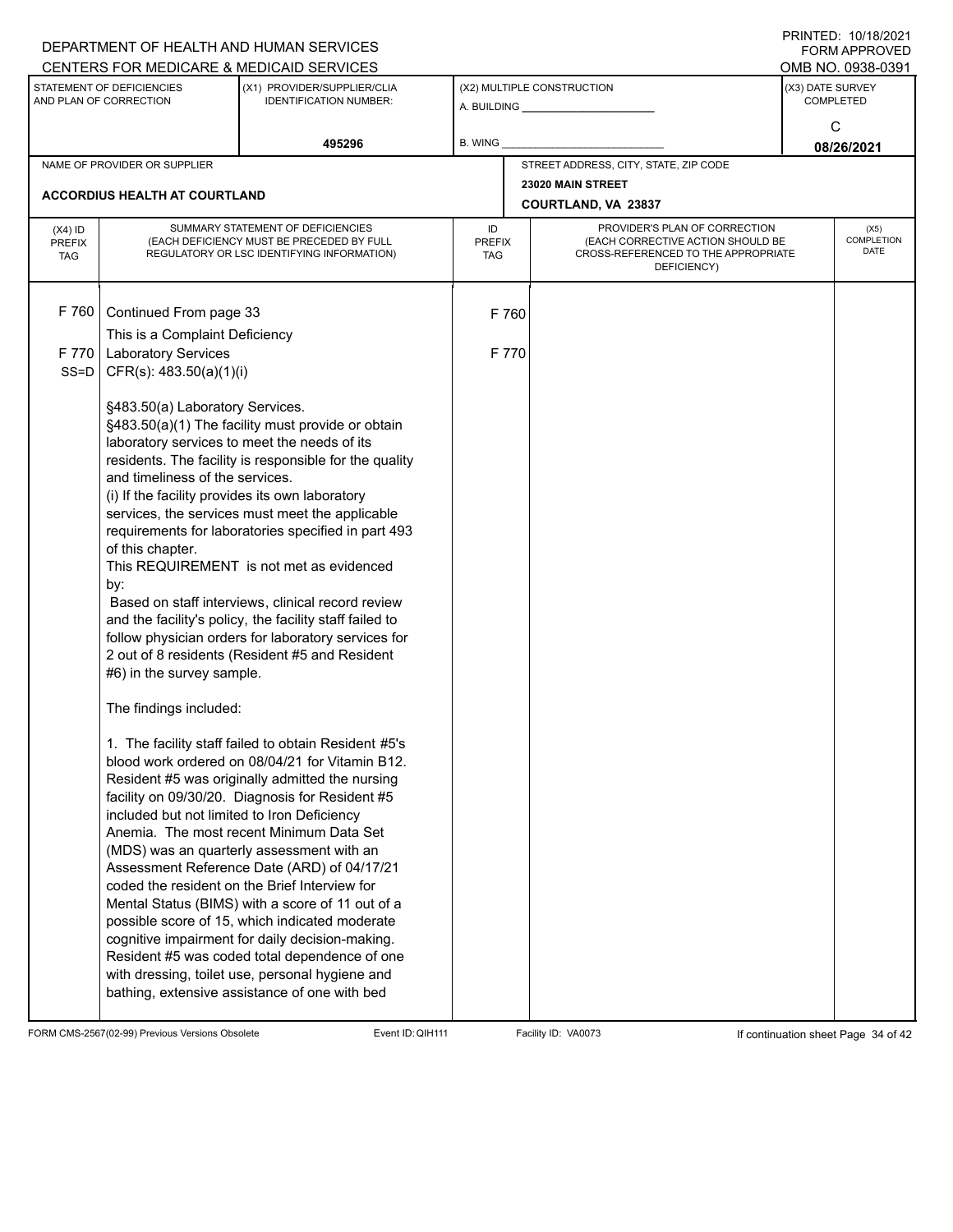|               |                                                          | DEPARTMENT OF HEALTH AND HUMAN SERVICES                                                                |                      |       |                                                                          | $1 \times 1 \times 1 = 1$ . $1 \times 1 \times 1 = 1$<br><b>FORM APPROVED</b> |
|---------------|----------------------------------------------------------|--------------------------------------------------------------------------------------------------------|----------------------|-------|--------------------------------------------------------------------------|-------------------------------------------------------------------------------|
|               |                                                          | CENTERS FOR MEDICARE & MEDICAID SERVICES                                                               |                      |       |                                                                          | OMB NO. 0938-0391                                                             |
|               | STATEMENT OF DEFICIENCIES<br>AND PLAN OF CORRECTION      | (X1) PROVIDER/SUPPLIER/CLIA<br><b>IDENTIFICATION NUMBER:</b>                                           |                      |       | (X2) MULTIPLE CONSTRUCTION                                               | (X3) DATE SURVEY<br><b>COMPLETED</b>                                          |
|               |                                                          |                                                                                                        |                      |       |                                                                          | C                                                                             |
|               |                                                          | 495296                                                                                                 | <b>B. WING</b>       |       |                                                                          | 08/26/2021                                                                    |
|               | NAME OF PROVIDER OR SUPPLIER                             |                                                                                                        |                      |       | STREET ADDRESS, CITY, STATE, ZIP CODE                                    |                                                                               |
|               |                                                          |                                                                                                        |                      |       | 23020 MAIN STREET                                                        |                                                                               |
|               | <b>ACCORDIUS HEALTH AT COURTLAND</b>                     |                                                                                                        |                      |       | COURTLAND, VA 23837                                                      |                                                                               |
| $(X4)$ ID     |                                                          | SUMMARY STATEMENT OF DEFICIENCIES                                                                      | ID                   |       | PROVIDER'S PLAN OF CORRECTION                                            | (X5)                                                                          |
| <b>PREFIX</b> |                                                          | (EACH DEFICIENCY MUST BE PRECEDED BY FULL<br>REGULATORY OR LSC IDENTIFYING INFORMATION)                | <b>PREFIX</b><br>TAG |       | (EACH CORRECTIVE ACTION SHOULD BE<br>CROSS-REFERENCED TO THE APPROPRIATE | <b>COMPLETION</b><br>DATE                                                     |
| <b>TAG</b>    |                                                          |                                                                                                        |                      |       | DEFICIENCY)                                                              |                                                                               |
|               |                                                          |                                                                                                        |                      |       |                                                                          |                                                                               |
| F 770         | Continued From page 34                                   |                                                                                                        |                      | F 770 |                                                                          |                                                                               |
|               |                                                          | mobility, transfer and eating for Activities of Daily                                                  |                      |       |                                                                          |                                                                               |
|               | Living (ADL.)                                            |                                                                                                        |                      |       |                                                                          |                                                                               |
|               |                                                          |                                                                                                        |                      |       |                                                                          |                                                                               |
|               |                                                          | Review of the psychotherapy note written by                                                            |                      |       |                                                                          |                                                                               |
|               |                                                          | (name of physician) on 08/04/21 included but not<br>limited to the following information: "Resident #5 |                      |       |                                                                          |                                                                               |
|               |                                                          | has been uncharacteristically quiet for the last two                                                   |                      |       |                                                                          |                                                                               |
|               | weeks, none of the usual hollering. She's                |                                                                                                        |                      |       |                                                                          |                                                                               |
|               |                                                          | compliant and sleepy, lies in bed unresponsive                                                         |                      |       |                                                                          |                                                                               |
|               |                                                          | until touched and then she watches." Further                                                           |                      |       |                                                                          |                                                                               |
|               |                                                          | review of clinical notes request the following                                                         |                      |       |                                                                          |                                                                               |
|               |                                                          | recommendation; ask the attending physician to                                                         |                      |       |                                                                          |                                                                               |
|               |                                                          | consider obtaining blood work for Vitamin B12.                                                         |                      |       |                                                                          |                                                                               |
|               |                                                          | During the review of Resident #5's clinical record                                                     |                      |       |                                                                          |                                                                               |
|               |                                                          | on 08/26/21 did not reveal lab results for Vitamin                                                     |                      |       |                                                                          |                                                                               |
|               |                                                          | B12. On the same day, the Director of Nursing                                                          |                      |       |                                                                          |                                                                               |
|               |                                                          | (DON) stated she reviewed Resident #5's clinical                                                       |                      |       |                                                                          |                                                                               |
|               |                                                          | record and was not able to locate Vitamin B12                                                          |                      |       |                                                                          |                                                                               |
|               |                                                          | blood work. The DON stated, "The blood work                                                            |                      |       |                                                                          |                                                                               |
|               | the physician/ NP of the psychotherapist                 | was never done, I expect for the nurses to notify                                                      |                      |       |                                                                          |                                                                               |
|               |                                                          | recommendations, they should have obtain the                                                           |                      |       |                                                                          |                                                                               |
|               | lab work for the Vitamin B12.                            |                                                                                                        |                      |       |                                                                          |                                                                               |
|               |                                                          |                                                                                                        |                      |       |                                                                          |                                                                               |
|               |                                                          | A phone interview was conducted with the Nurse                                                         |                      |       |                                                                          |                                                                               |
|               |                                                          | Practitioner (NP) on 08/26/21 at approximately                                                         |                      |       |                                                                          |                                                                               |
|               |                                                          | 2:35 p.m. She said, the facility never informed<br>her of the psychotherapist recommendation for       |                      |       |                                                                          |                                                                               |
|               |                                                          | Vitamin B12 blood work. When asked, what                                                               |                      |       |                                                                          |                                                                               |
|               |                                                          | you're looking for with Vitamin B12 blood work,                                                        |                      |       |                                                                          |                                                                               |
|               |                                                          | she replied, "A low or high Vitamin B12 can affect                                                     |                      |       |                                                                          |                                                                               |
|               |                                                          | the resident's mental status as well as showing if                                                     |                      |       |                                                                          |                                                                               |
|               |                                                          | the resident is anemic and may require some                                                            |                      |       |                                                                          |                                                                               |
|               | type of iron supplement or even a blood<br>transfusion." |                                                                                                        |                      |       |                                                                          |                                                                               |
|               |                                                          |                                                                                                        |                      |       |                                                                          |                                                                               |
|               |                                                          | A pre-exit conference was conducted with the                                                           |                      |       |                                                                          |                                                                               |
|               |                                                          | Administrator, Director of Nursing and Cooperate                                                       |                      |       |                                                                          |                                                                               |

FORM CMS-2567(02-99) Previous Versions Obsolete Event ID:QIH111 Facility ID: VA0073 If continuation sheet Page 35 of 42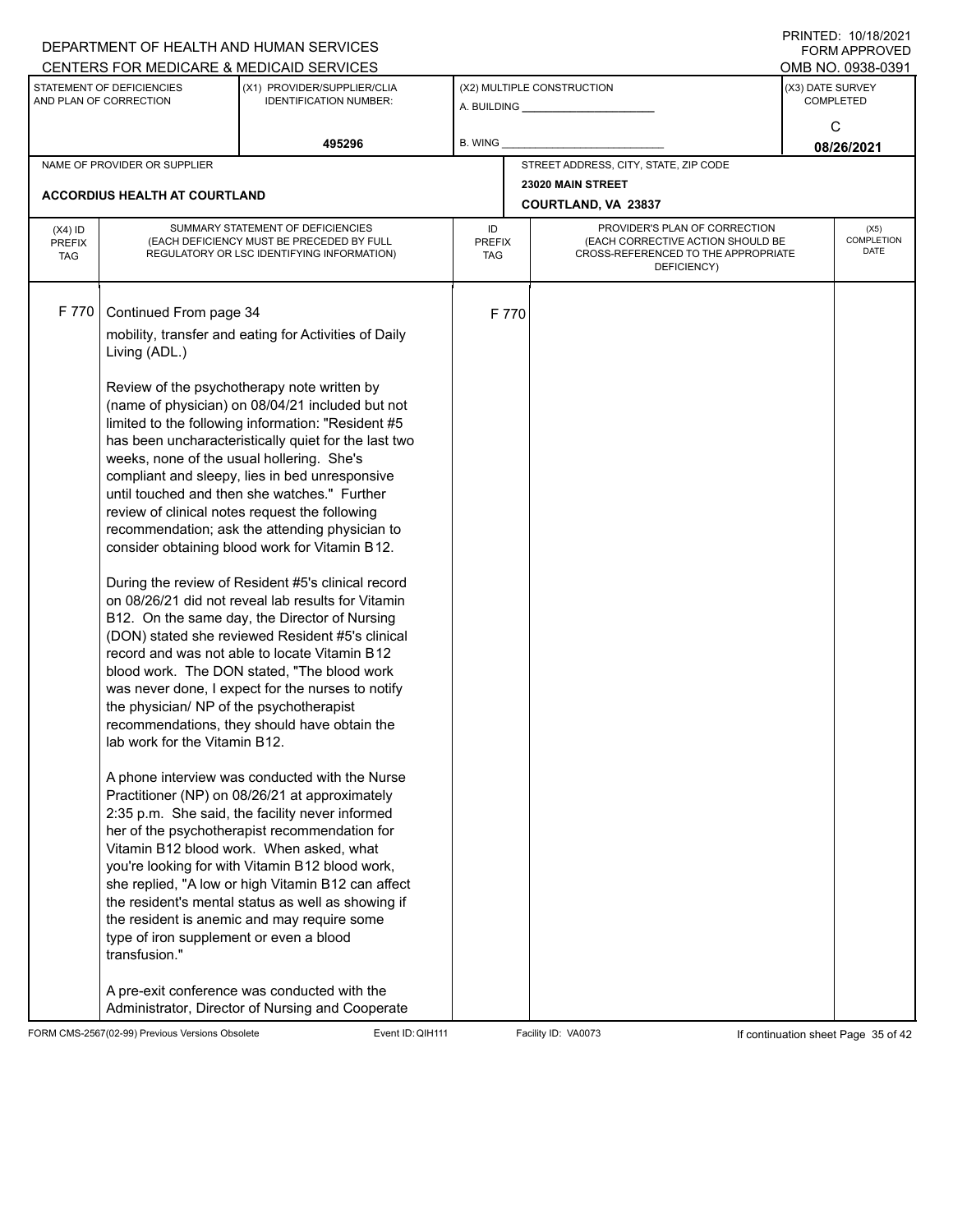|                             |                                                     | DEPARTMENT OF HEALTH AND HUMAN SERVICES                                                                 |                      |       |                                                                          | $1 \times 1 \times 1 = 1$ . $1 \times 1 \times 1 = 1$<br><b>FORM APPROVED</b> |
|-----------------------------|-----------------------------------------------------|---------------------------------------------------------------------------------------------------------|----------------------|-------|--------------------------------------------------------------------------|-------------------------------------------------------------------------------|
|                             |                                                     | CENTERS FOR MEDICARE & MEDICAID SERVICES                                                                |                      |       |                                                                          | OMB NO. 0938-0391                                                             |
|                             | STATEMENT OF DEFICIENCIES<br>AND PLAN OF CORRECTION | (X1) PROVIDER/SUPPLIER/CLIA<br><b>IDENTIFICATION NUMBER:</b>                                            |                      |       | (X2) MULTIPLE CONSTRUCTION                                               | (X3) DATE SURVEY<br><b>COMPLETED</b>                                          |
|                             |                                                     |                                                                                                         |                      |       |                                                                          | C                                                                             |
|                             |                                                     | 495296                                                                                                  | B. WING              |       |                                                                          | 08/26/2021                                                                    |
|                             | NAME OF PROVIDER OR SUPPLIER                        |                                                                                                         |                      |       | STREET ADDRESS, CITY, STATE, ZIP CODE                                    |                                                                               |
|                             |                                                     |                                                                                                         |                      |       | 23020 MAIN STREET                                                        |                                                                               |
|                             | <b>ACCORDIUS HEALTH AT COURTLAND</b>                |                                                                                                         |                      |       | COURTLAND, VA 23837                                                      |                                                                               |
| $(X4)$ ID                   |                                                     | SUMMARY STATEMENT OF DEFICIENCIES                                                                       | ID                   |       | PROVIDER'S PLAN OF CORRECTION                                            | (X5)                                                                          |
| <b>PREFIX</b><br><b>TAG</b> |                                                     | (EACH DEFICIENCY MUST BE PRECEDED BY FULL<br>REGULATORY OR LSC IDENTIFYING INFORMATION)                 | <b>PREFIX</b><br>TAG |       | (EACH CORRECTIVE ACTION SHOULD BE<br>CROSS-REFERENCED TO THE APPROPRIATE | <b>COMPLETION</b><br>DATE                                                     |
|                             |                                                     |                                                                                                         |                      |       | DEFICIENCY)                                                              |                                                                               |
|                             |                                                     |                                                                                                         |                      |       |                                                                          |                                                                               |
| F 770                       | Continued From page 35                              |                                                                                                         |                      | F 770 |                                                                          |                                                                               |
|                             |                                                     | on 08/26/21 at approximately 2:30 p.m. The                                                              |                      |       |                                                                          |                                                                               |
|                             |                                                     | Administration team were informed of the above                                                          |                      |       |                                                                          |                                                                               |
|                             |                                                     | findings; no further information was provided prior                                                     |                      |       |                                                                          |                                                                               |
|                             | to exit.                                            |                                                                                                         |                      |       |                                                                          |                                                                               |
|                             |                                                     |                                                                                                         |                      |       |                                                                          |                                                                               |
|                             |                                                     | 2. The facility staff failed to obtain lab work for                                                     |                      |       |                                                                          |                                                                               |
|                             |                                                     | UA/C&S ordered on 05/04/20. Resident #6 was                                                             |                      |       |                                                                          |                                                                               |
|                             | originally admitted the nursing facility on         |                                                                                                         |                      |       |                                                                          |                                                                               |
|                             |                                                     | 01/01/20. Diagnosis for Resident #6 included but                                                        |                      |       |                                                                          |                                                                               |
|                             |                                                     | not limited to Alzheimer's disease. The most                                                            |                      |       |                                                                          |                                                                               |
|                             |                                                     | recent Minimum Data Set (MDS) was a quarterly<br>assessment with an Assessment Reference Date           |                      |       |                                                                          |                                                                               |
|                             |                                                     | (ARD) of 05/25/21 coded the resident on the Brief                                                       |                      |       |                                                                          |                                                                               |
|                             |                                                     | Interview for Mental Status (BIMS) with short and                                                       |                      |       |                                                                          |                                                                               |
|                             |                                                     | long-term memory problems and cognitive skills                                                          |                      |       |                                                                          |                                                                               |
|                             |                                                     | severely impaired-never/rarely made decisions.                                                          |                      |       |                                                                          |                                                                               |
|                             |                                                     | Resident #6 was coded total dependence of one                                                           |                      |       |                                                                          |                                                                               |
|                             |                                                     | with dressing, toilet use, personal hygiene and                                                         |                      |       |                                                                          |                                                                               |
|                             |                                                     | bathing, extensive assistance of two with transfer<br>and extensive assistance of one with bed mobility |                      |       |                                                                          |                                                                               |
|                             |                                                     | and eating for Activities of Daily Living (ADL.)                                                        |                      |       |                                                                          |                                                                               |
|                             |                                                     |                                                                                                         |                      |       |                                                                          |                                                                               |
|                             |                                                     | The care plan with a revision date of 06/08/20                                                          |                      |       |                                                                          |                                                                               |
|                             |                                                     | identified Resident #6 with incontinence of                                                             |                      |       |                                                                          |                                                                               |
|                             |                                                     | bladder. One of the interventions/approaches the                                                        |                      |       |                                                                          |                                                                               |
|                             | for signs and symptoms of UTI.                      | staff would use to accomplish this goal is monitor                                                      |                      |       |                                                                          |                                                                               |
|                             |                                                     |                                                                                                         |                      |       |                                                                          |                                                                               |
|                             |                                                     | Review of Resident #6's clinical note written by                                                        |                      |       |                                                                          |                                                                               |
|                             |                                                     | Registered Nurse (RN) #1 on 05/04/21 included                                                           |                      |       |                                                                          |                                                                               |
|                             |                                                     | the following: Resident #6 noted with a low grade                                                       |                      |       |                                                                          |                                                                               |
|                             |                                                     | temperature. The Nurse Practitioner (NP) #1                                                             |                      |       |                                                                          |                                                                               |
|                             |                                                     | made aware with a new order to obtain urine for                                                         |                      |       |                                                                          |                                                                               |
|                             | (C&S.)                                              | Urine Analysis (U&A) and Culture and Sensitivity                                                        |                      |       |                                                                          |                                                                               |
|                             |                                                     |                                                                                                         |                      |       |                                                                          |                                                                               |
|                             |                                                     | Review of Resident #6's Lab Administration                                                              |                      |       |                                                                          |                                                                               |
|                             |                                                     | Report for May 2020 revealed the following order:                                                       |                      |       |                                                                          |                                                                               |

FORM CMS-2567(02-99) Previous Versions Obsolete Event ID:QIH111 Facility ID: VA0073 If continuation sheet Page 36 of 42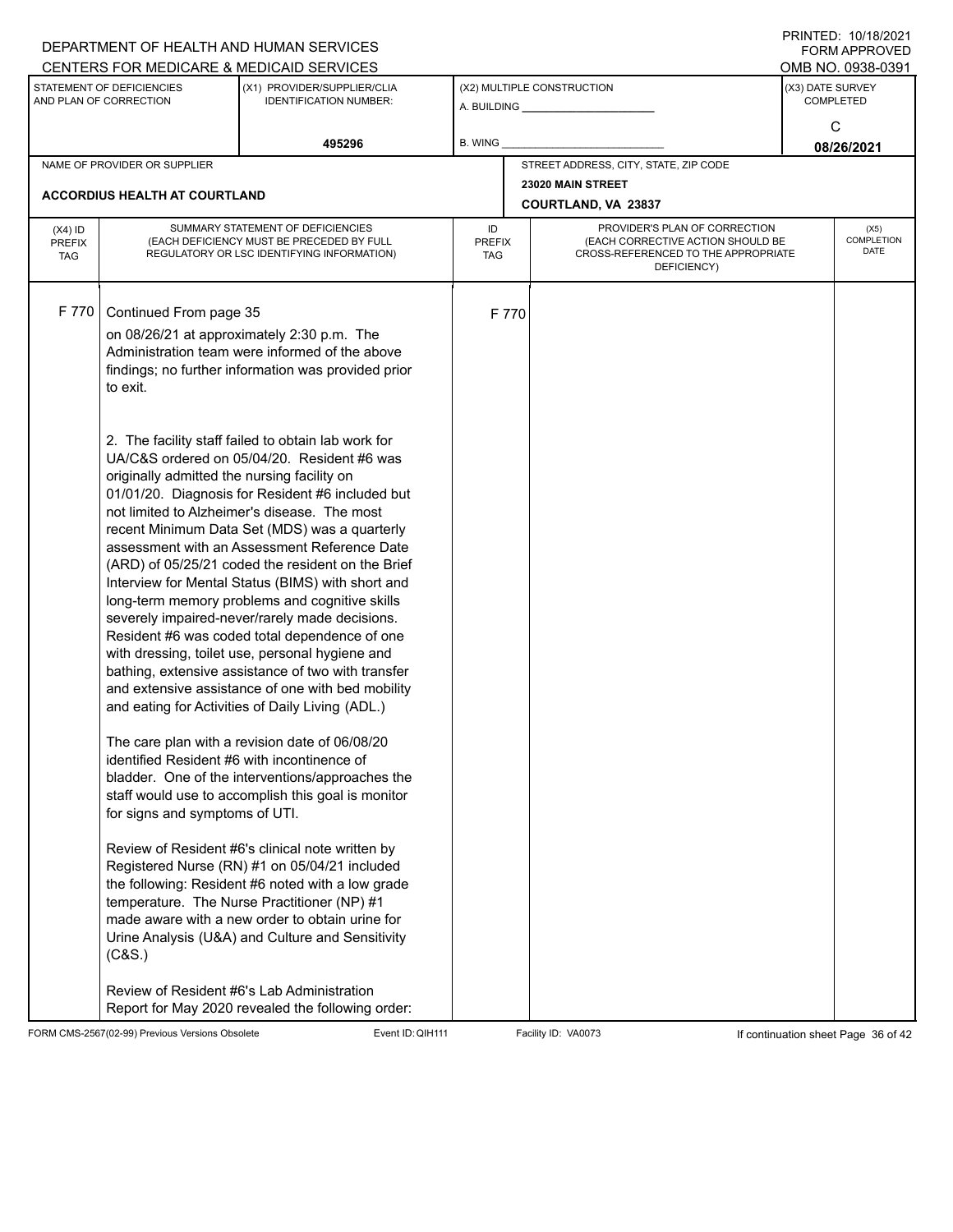|                             |                                                     | DEPARTMENT OF HEALTH AND HUMAN SERVICES                                                               |                      |       |                                                                          |                  | I I SII SI LED. I UZI I UZUZ I<br><b>FORM APPROVED</b> |
|-----------------------------|-----------------------------------------------------|-------------------------------------------------------------------------------------------------------|----------------------|-------|--------------------------------------------------------------------------|------------------|--------------------------------------------------------|
|                             |                                                     | CENTERS FOR MEDICARE & MEDICAID SERVICES                                                              |                      |       |                                                                          |                  | OMB NO. 0938-0391                                      |
|                             | STATEMENT OF DEFICIENCIES<br>AND PLAN OF CORRECTION | (X1) PROVIDER/SUPPLIER/CLIA<br><b>IDENTIFICATION NUMBER:</b>                                          |                      |       | (X2) MULTIPLE CONSTRUCTION                                               | (X3) DATE SURVEY | <b>COMPLETED</b>                                       |
|                             |                                                     |                                                                                                       |                      |       |                                                                          |                  | С                                                      |
|                             |                                                     | 495296                                                                                                | B. WING              |       |                                                                          |                  | 08/26/2021                                             |
|                             | NAME OF PROVIDER OR SUPPLIER                        |                                                                                                       |                      |       | STREET ADDRESS, CITY, STATE, ZIP CODE                                    |                  |                                                        |
|                             |                                                     |                                                                                                       |                      |       | 23020 MAIN STREET                                                        |                  |                                                        |
|                             | <b>ACCORDIUS HEALTH AT COURTLAND</b>                |                                                                                                       |                      |       | COURTLAND, VA 23837                                                      |                  |                                                        |
| $(X4)$ ID                   | SUMMARY STATEMENT OF DEFICIENCIES                   |                                                                                                       | ID                   |       | PROVIDER'S PLAN OF CORRECTION                                            |                  | (X5)                                                   |
| <b>PREFIX</b><br><b>TAG</b> |                                                     | (EACH DEFICIENCY MUST BE PRECEDED BY FULL<br>REGULATORY OR LSC IDENTIFYING INFORMATION)               | <b>PREFIX</b><br>TAG |       | (EACH CORRECTIVE ACTION SHOULD BE<br>CROSS-REFERENCED TO THE APPROPRIATE |                  | <b>COMPLETION</b><br>DATE                              |
|                             |                                                     |                                                                                                       |                      |       | DEFICIENCY)                                                              |                  |                                                        |
|                             |                                                     |                                                                                                       |                      |       |                                                                          |                  |                                                        |
| F 770                       | Continued From page 36                              |                                                                                                       |                      | F 770 |                                                                          |                  |                                                        |
|                             |                                                     | UA, C&S - one time for fever. During the review                                                       |                      |       |                                                                          |                  |                                                        |
|                             |                                                     | of Resident #6's clinical record on 08/26/21 did                                                      |                      |       |                                                                          |                  |                                                        |
|                             |                                                     | not reveal lab results for UA/C&S. Further review                                                     |                      |       |                                                                          |                  |                                                        |
|                             |                                                     | of the May 2020 Lab Administration Record<br>(LAR), revealed evidenced of two blank spaces            |                      |       |                                                                          |                  |                                                        |
|                             |                                                     | on 05/04/20 and 05/05/20 for UA, C&S, indicating                                                      |                      |       |                                                                          |                  |                                                        |
|                             |                                                     | the mentioned urine specimen was not obtained                                                         |                      |       |                                                                          |                  |                                                        |
|                             | as ordered.                                         |                                                                                                       |                      |       |                                                                          |                  |                                                        |
|                             |                                                     | An interview was conducted with the DON on                                                            |                      |       |                                                                          |                  |                                                        |
|                             |                                                     | 08/25/21 at approximately 4:03 p.m. After the                                                         |                      |       |                                                                          |                  |                                                        |
|                             |                                                     | DON reviewed Resident #6's clinical record for                                                        |                      |       |                                                                          |                  |                                                        |
|                             |                                                     | the urine culture results that was ordered on                                                         |                      |       |                                                                          |                  |                                                        |
|                             |                                                     | 05/04/20, she replied, "Apparently, it was not                                                        |                      |       |                                                                          |                  |                                                        |
|                             |                                                     | done." The DON stated, "The expectation is that                                                       |                      |       |                                                                          |                  |                                                        |
|                             | physician/NP."                                      | the nurses are to obtain labs as ordered by the                                                       |                      |       |                                                                          |                  |                                                        |
|                             |                                                     |                                                                                                       |                      |       |                                                                          |                  |                                                        |
|                             |                                                     | A phone call was placed to RN #1 on 08/26/21 at                                                       |                      |       |                                                                          |                  |                                                        |
|                             |                                                     | approximately 1:06 p.m. RN #1 wrote the order                                                         |                      |       |                                                                          |                  |                                                        |
|                             | to obtain the lab work for the UA/C&S on            |                                                                                                       |                      |       |                                                                          |                  |                                                        |
|                             | called back.                                        | 05/04/21. A message was left, the RN never                                                            |                      |       |                                                                          |                  |                                                        |
|                             |                                                     |                                                                                                       |                      |       |                                                                          |                  |                                                        |
|                             |                                                     | A pre-exit conference was conducted with the                                                          |                      |       |                                                                          |                  |                                                        |
|                             |                                                     | Administrator, Director of Nursing and Cooperate                                                      |                      |       |                                                                          |                  |                                                        |
|                             |                                                     | on 08/26/21 at approximately 2:30 p.m. The                                                            |                      |       |                                                                          |                  |                                                        |
|                             |                                                     | Administration team were informed of the above<br>findings; no further information was provided prior |                      |       |                                                                          |                  |                                                        |
|                             | to exit.                                            |                                                                                                       |                      |       |                                                                          |                  |                                                        |
|                             |                                                     |                                                                                                       |                      |       |                                                                          |                  |                                                        |
|                             |                                                     | The facility's policy titled: Laboratory Services                                                     |                      |       |                                                                          |                  |                                                        |
|                             |                                                     | and Reporting with a revision date of 10/28/20.                                                       |                      |       |                                                                          |                  |                                                        |
|                             | Policy: The facility must provide or obtain         |                                                                                                       |                      |       |                                                                          |                  |                                                        |
|                             | laboratory services when ordered by the             | physician, physician assistant, nurse practitioner,                                                   |                      |       |                                                                          |                  |                                                        |
|                             |                                                     | or clinical specialist in accordance with state law.                                                  |                      |       |                                                                          |                  |                                                        |
|                             |                                                     |                                                                                                       |                      |       |                                                                          |                  |                                                        |
|                             |                                                     | Policy explanation and compliance guidelines:                                                         |                      |       |                                                                          |                  |                                                        |

FORM CMS-2567(02-99) Previous Versions Obsolete Event ID:QIH111 Facility ID: VA0073 If continuation sheet Page 37 of 42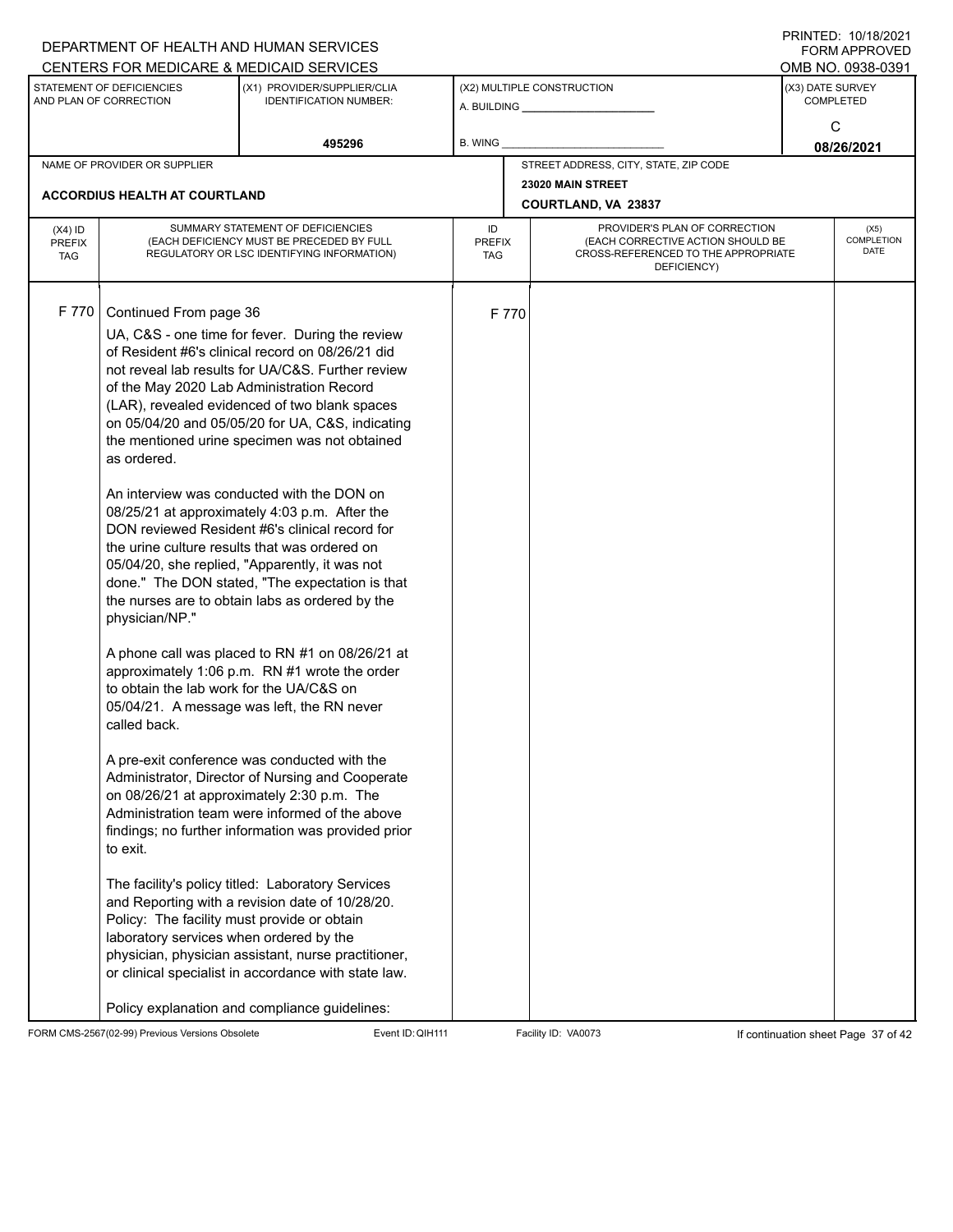|                                                     |                                                                                                                                                                                                                                                                                                                                                                                                             | DEPARTMENT OF HEALTH AND HUMAN SERVICES<br>CENTERS FOR MEDICARE & MEDICAID SERVICES                                                                                                                                                                                                                                                                                                                                                                                                                                                                                                                                                                                                                                                         |                                   |                                          |                                                                                                                          |                                           | FININTLU. TU/TO/ZUZT<br><b>FORM APPROVED</b><br>OMB NO. 0938-0391 |  |
|-----------------------------------------------------|-------------------------------------------------------------------------------------------------------------------------------------------------------------------------------------------------------------------------------------------------------------------------------------------------------------------------------------------------------------------------------------------------------------|---------------------------------------------------------------------------------------------------------------------------------------------------------------------------------------------------------------------------------------------------------------------------------------------------------------------------------------------------------------------------------------------------------------------------------------------------------------------------------------------------------------------------------------------------------------------------------------------------------------------------------------------------------------------------------------------------------------------------------------------|-----------------------------------|------------------------------------------|--------------------------------------------------------------------------------------------------------------------------|-------------------------------------------|-------------------------------------------------------------------|--|
| STATEMENT OF DEFICIENCIES<br>AND PLAN OF CORRECTION |                                                                                                                                                                                                                                                                                                                                                                                                             | (X1) PROVIDER/SUPPLIER/CLIA<br><b>IDENTIFICATION NUMBER:</b>                                                                                                                                                                                                                                                                                                                                                                                                                                                                                                                                                                                                                                                                                |                                   | (X2) MULTIPLE CONSTRUCTION               |                                                                                                                          | (X3) DATE SURVEY<br><b>COMPLETED</b><br>C |                                                                   |  |
|                                                     |                                                                                                                                                                                                                                                                                                                                                                                                             | 495296                                                                                                                                                                                                                                                                                                                                                                                                                                                                                                                                                                                                                                                                                                                                      | <b>B. WING</b>                    |                                          |                                                                                                                          |                                           | 08/26/2021                                                        |  |
|                                                     | NAME OF PROVIDER OR SUPPLIER                                                                                                                                                                                                                                                                                                                                                                                |                                                                                                                                                                                                                                                                                                                                                                                                                                                                                                                                                                                                                                                                                                                                             |                                   |                                          | STREET ADDRESS, CITY, STATE, ZIP CODE                                                                                    |                                           |                                                                   |  |
| <b>ACCORDIUS HEALTH AT COURTLAND</b>                |                                                                                                                                                                                                                                                                                                                                                                                                             |                                                                                                                                                                                                                                                                                                                                                                                                                                                                                                                                                                                                                                                                                                                                             |                                   | 23020 MAIN STREET<br>COURTLAND, VA 23837 |                                                                                                                          |                                           |                                                                   |  |
| $(X4)$ ID<br><b>PREFIX</b><br><b>TAG</b>            | SUMMARY STATEMENT OF DEFICIENCIES<br>(EACH DEFICIENCY MUST BE PRECEDED BY FULL<br>REGULATORY OR LSC IDENTIFYING INFORMATION)                                                                                                                                                                                                                                                                                |                                                                                                                                                                                                                                                                                                                                                                                                                                                                                                                                                                                                                                                                                                                                             | ID<br><b>PREFIX</b><br><b>TAG</b> |                                          | PROVIDER'S PLAN OF CORRECTION<br>(EACH CORRECTIVE ACTION SHOULD BE<br>CROSS-REFERENCED TO THE APPROPRIATE<br>DEFICIENCY) |                                           | (X5)<br>COMPLETION<br><b>DATE</b>                                 |  |
| F 770                                               | Continued From page 37<br>services to meet the needs of its residents.<br>services.<br>Definitions:                                                                                                                                                                                                                                                                                                         | The facility must provide or obtain laboratory<br>The facility is responsible for the timeliness of the                                                                                                                                                                                                                                                                                                                                                                                                                                                                                                                                                                                                                                     |                                   | F 770                                    |                                                                                                                          |                                           |                                                                   |  |
|                                                     | 1. Vitamin B12 measures how much of the<br>vitamin is in your blood. It can help diagnosis a<br>specific type of anemia and other problems<br>(https://www.webmd.com/a-to-z-guides/vitamin-b<br>$12$ -test.)<br>2. Iron Deficiency Anemia is a common type of<br>anemia that occurs if you do not have enough<br>iron in your body<br>(https://www.nhlbi.nih.gov/health-topics/iron-defici<br>ency-anemia.) |                                                                                                                                                                                                                                                                                                                                                                                                                                                                                                                                                                                                                                                                                                                                             |                                   |                                          |                                                                                                                          |                                           |                                                                   |  |
|                                                     | cause a UTI<br>e.)                                                                                                                                                                                                                                                                                                                                                                                          | 2. Urine Analysis (UA) is a test to find germs<br>(such as bacteria) in the urine that can cause an<br>infection. Urine in the bladder. This means it does<br>not contain any bacteria or other organisms (such<br>as fungi) but bacteria can enter the urethra and<br>(http://www.webmd.com/a-to-z-guides/urine-cultur<br>3. Culture and Sensitivity (C&S) is sample of<br>urine is added to a substance that promotes the<br>growth of germs. If no germs grow, the culture is<br>negative. If germs grow, the culture is positive.<br>The type of germ may be identified using a<br>microscope or chemical tests. Sometimes other<br>tests are done to find the right medicine for<br>treating the infection. This is called sensitivity |                                   |                                          |                                                                                                                          |                                           |                                                                   |  |
|                                                     | testing                                                                                                                                                                                                                                                                                                                                                                                                     | (http://www.webmd.com/a-to-z-guides/urine-cultur                                                                                                                                                                                                                                                                                                                                                                                                                                                                                                                                                                                                                                                                                            |                                   |                                          |                                                                                                                          |                                           |                                                                   |  |

FORM CMS-2567(02-99) Previous Versions Obsolete Event ID: QIH111 Facility ID: VA0073 If continuation sheet Page 38 of 42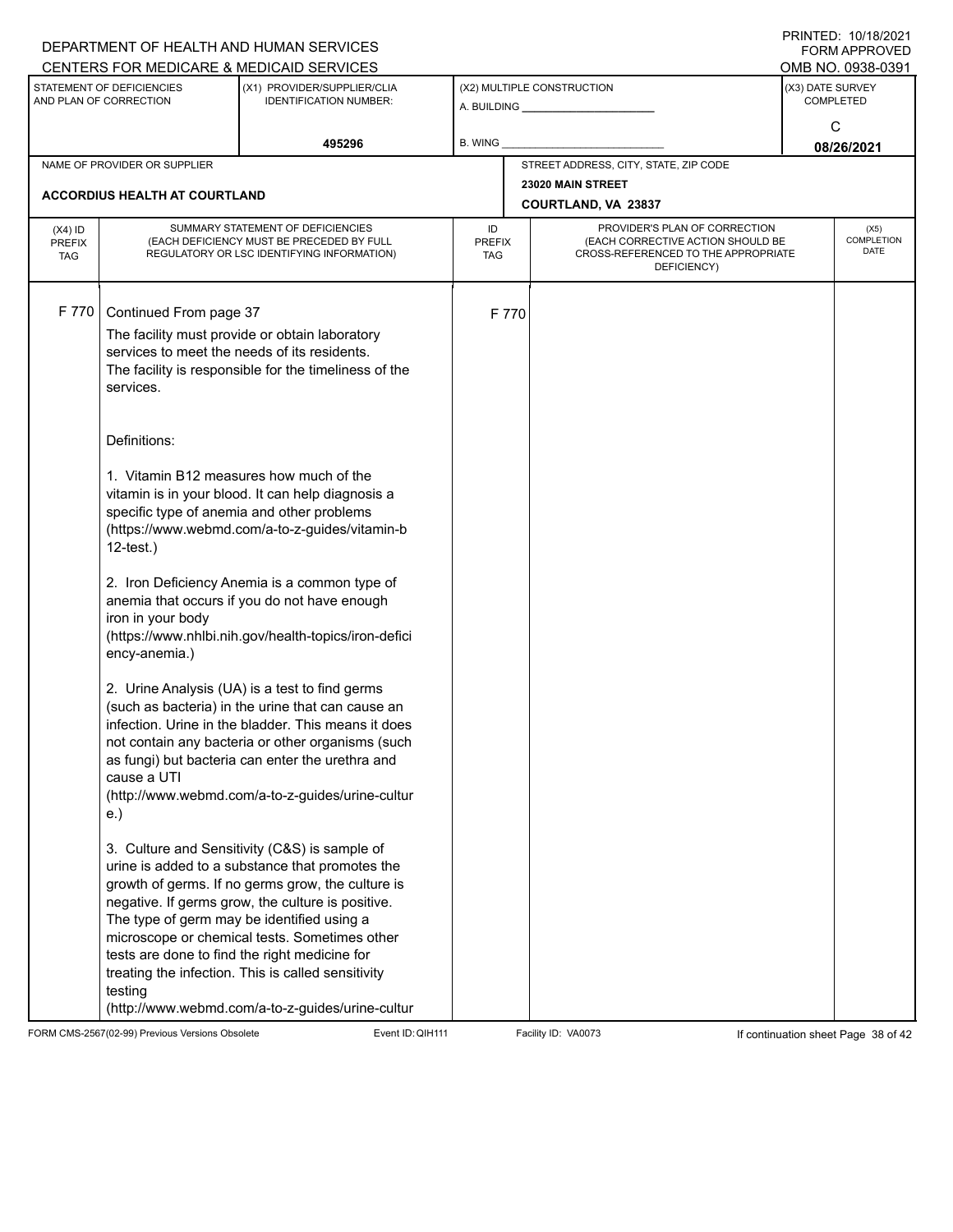|                                                     |                                                                                    | DEPARTMENT OF HEALTH AND HUMAN SERVICES                                                                 |                     |                            |                                                                    |   | I I \ II \ I L D . I U / I U / L U L I<br>FORM APPROVED |  |  |
|-----------------------------------------------------|------------------------------------------------------------------------------------|---------------------------------------------------------------------------------------------------------|---------------------|----------------------------|--------------------------------------------------------------------|---|---------------------------------------------------------|--|--|
|                                                     |                                                                                    | CENTERS FOR MEDICARE & MEDICAID SERVICES                                                                |                     |                            |                                                                    |   | OMB NO. 0938-0391                                       |  |  |
| STATEMENT OF DEFICIENCIES<br>AND PLAN OF CORRECTION |                                                                                    | (X1) PROVIDER/SUPPLIER/CLIA<br><b>IDENTIFICATION NUMBER:</b>                                            |                     | (X2) MULTIPLE CONSTRUCTION |                                                                    |   | (X3) DATE SURVEY<br><b>COMPLETED</b>                    |  |  |
|                                                     |                                                                                    |                                                                                                         |                     |                            |                                                                    | C |                                                         |  |  |
|                                                     |                                                                                    | 495296                                                                                                  | B. WING             |                            |                                                                    |   | 08/26/2021                                              |  |  |
| NAME OF PROVIDER OR SUPPLIER                        |                                                                                    |                                                                                                         |                     |                            | STREET ADDRESS, CITY, STATE, ZIP CODE                              |   |                                                         |  |  |
|                                                     | <b>ACCORDIUS HEALTH AT COURTLAND</b>                                               |                                                                                                         |                     | 23020 MAIN STREET          |                                                                    |   |                                                         |  |  |
|                                                     |                                                                                    |                                                                                                         |                     | COURTLAND, VA 23837        |                                                                    |   |                                                         |  |  |
| $(X4)$ ID<br>PREFIX                                 | SUMMARY STATEMENT OF DEFICIENCIES<br>(EACH DEFICIENCY MUST BE PRECEDED BY FULL     |                                                                                                         | ID<br><b>PREFIX</b> |                            | PROVIDER'S PLAN OF CORRECTION<br>(EACH CORRECTIVE ACTION SHOULD BE |   | (X5)<br><b>COMPLETION</b>                               |  |  |
| <b>TAG</b>                                          |                                                                                    | REGULATORY OR LSC IDENTIFYING INFORMATION)                                                              | <b>TAG</b>          |                            | CROSS-REFERENCED TO THE APPROPRIATE<br>DEFICIENCY)                 |   | <b>DATE</b>                                             |  |  |
|                                                     |                                                                                    |                                                                                                         |                     |                            |                                                                    |   |                                                         |  |  |
| F 770                                               | Continued From page 38                                                             |                                                                                                         |                     |                            |                                                                    |   |                                                         |  |  |
|                                                     | e.)                                                                                |                                                                                                         |                     | F 770                      |                                                                    |   |                                                         |  |  |
|                                                     |                                                                                    |                                                                                                         |                     |                            |                                                                    |   |                                                         |  |  |
|                                                     |                                                                                    | 4. Urinary Tract Infection (UTI) is an infection                                                        |                     |                            |                                                                    |   |                                                         |  |  |
|                                                     |                                                                                    | involving any part of the urinary system, including                                                     |                     |                            |                                                                    |   |                                                         |  |  |
|                                                     | urethra, bladder, ureters, and kidney<br>(http://www.cdc.gov/HAI/ca_uti/uti.html.) |                                                                                                         |                     |                            |                                                                    |   |                                                         |  |  |
|                                                     |                                                                                    |                                                                                                         |                     |                            |                                                                    |   |                                                         |  |  |
|                                                     | Complaint deficiency                                                               |                                                                                                         |                     |                            |                                                                    |   |                                                         |  |  |
|                                                     | F 842   Resident Records - Identifiable Information                                |                                                                                                         |                     | F 842                      |                                                                    |   |                                                         |  |  |
| $SS=D$                                              | CFR(s): 483.20(f)(5), 483.70(i)(1)-(5)                                             |                                                                                                         |                     |                            |                                                                    |   |                                                         |  |  |
|                                                     |                                                                                    | §483.20(f)(5) Resident-identifiable information.                                                        |                     |                            |                                                                    |   |                                                         |  |  |
|                                                     |                                                                                    | (i) A facility may not release information that is                                                      |                     |                            |                                                                    |   |                                                         |  |  |
|                                                     | resident-identifiable to the public.                                               | (ii) The facility may release information that is                                                       |                     |                            |                                                                    |   |                                                         |  |  |
|                                                     | resident-identifiable to an agent only in                                          |                                                                                                         |                     |                            |                                                                    |   |                                                         |  |  |
|                                                     |                                                                                    | accordance with a contract under which the agent                                                        |                     |                            |                                                                    |   |                                                         |  |  |
|                                                     |                                                                                    | agrees not to use or disclose the information                                                           |                     |                            |                                                                    |   |                                                         |  |  |
|                                                     | to do so.                                                                          | except to the extent the facility itself is permitted                                                   |                     |                            |                                                                    |   |                                                         |  |  |
|                                                     |                                                                                    |                                                                                                         |                     |                            |                                                                    |   |                                                         |  |  |
|                                                     | §483.70(i) Medical records.                                                        |                                                                                                         |                     |                            |                                                                    |   |                                                         |  |  |
|                                                     | §483.70(i)(1) In accordance with accepted                                          | professional standards and practices, the facility                                                      |                     |                            |                                                                    |   |                                                         |  |  |
|                                                     |                                                                                    | must maintain medical records on each resident                                                          |                     |                            |                                                                    |   |                                                         |  |  |
|                                                     | that are-                                                                          |                                                                                                         |                     |                            |                                                                    |   |                                                         |  |  |
|                                                     | (i) Complete;                                                                      |                                                                                                         |                     |                            |                                                                    |   |                                                         |  |  |
|                                                     | (ii) Accurately documented;<br>(iii) Readily accessible; and                       |                                                                                                         |                     |                            |                                                                    |   |                                                         |  |  |
|                                                     | (iv) Systematically organized                                                      |                                                                                                         |                     |                            |                                                                    |   |                                                         |  |  |
|                                                     |                                                                                    |                                                                                                         |                     |                            |                                                                    |   |                                                         |  |  |
|                                                     |                                                                                    | §483.70(i)(2) The facility must keep confidential                                                       |                     |                            |                                                                    |   |                                                         |  |  |
|                                                     |                                                                                    | all information contained in the resident's records,<br>regardless of the form or storage method of the |                     |                            |                                                                    |   |                                                         |  |  |
|                                                     | records, except when release is-                                                   |                                                                                                         |                     |                            |                                                                    |   |                                                         |  |  |
|                                                     | (i) To the individual, or their resident                                           |                                                                                                         |                     |                            |                                                                    |   |                                                         |  |  |
|                                                     |                                                                                    | representative where permitted by applicable law;                                                       |                     |                            |                                                                    |   |                                                         |  |  |
|                                                     | (ii) Required by Law;                                                              |                                                                                                         |                     |                            |                                                                    |   |                                                         |  |  |

FORM CMS-2567(02-99) Previous Versions Obsolete Event ID: QIH111 Facility ID: VA0073 If continuation sheet Page 39 of 42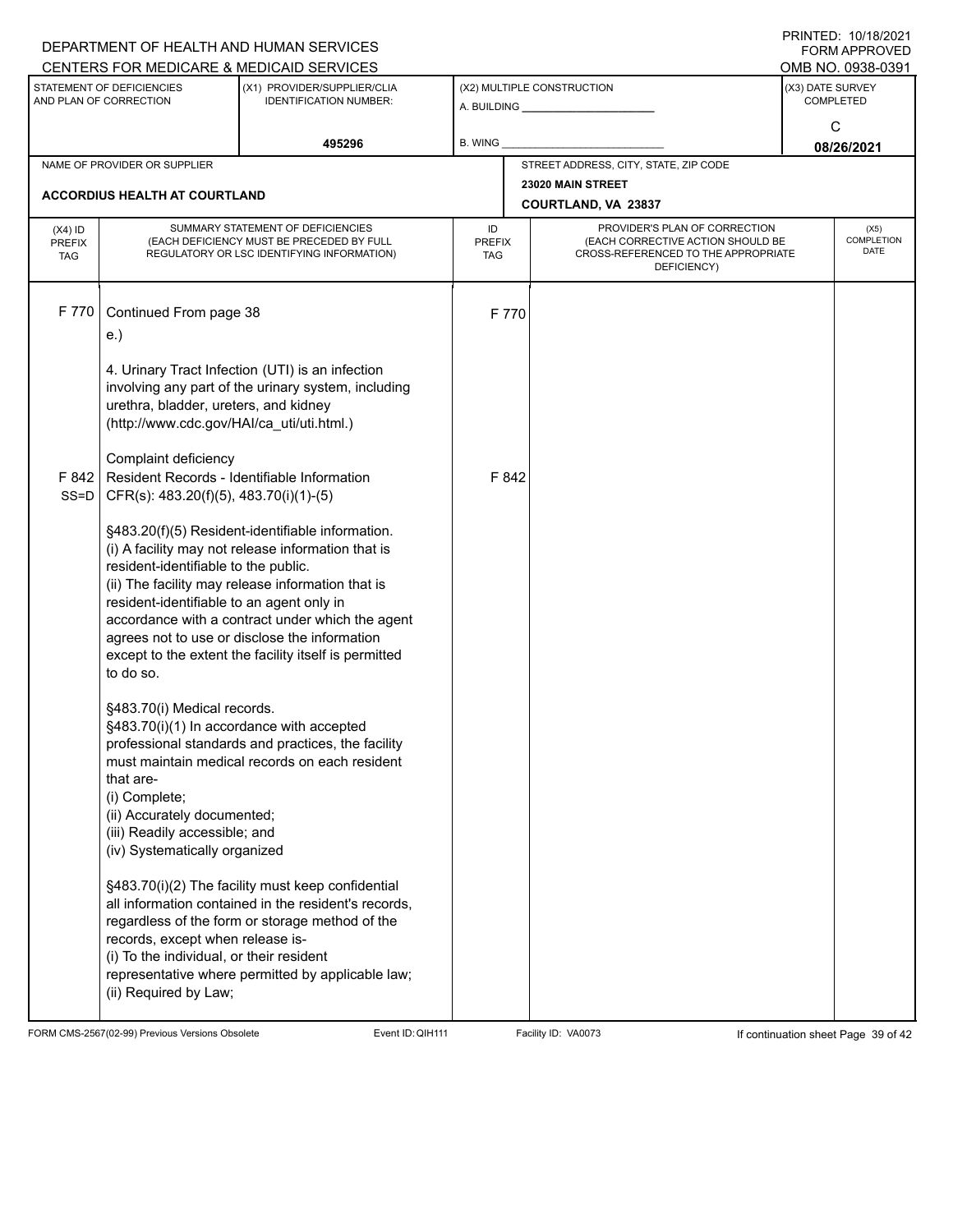|                                                     |                                                                                                                                                                                                                                                                                                                                                                                                                                                                                              | DEPARTMENT OF HEALTH AND HUMAN SERVICES<br>CENTERS FOR MEDICARE & MEDICAID SERVICES                                                                                                                                                                                                                                                                                                                                                                                                                                                                                                                                                                                                                                                                                                                                                                                                                                                                                                                                                                                                                                                                                      |                                   |                                          |                                                                                                                          |                                      | FININILU. IVIIVIZVZI<br><b>FORM APPROVED</b><br>OMB NO. 0938-0391 |  |
|-----------------------------------------------------|----------------------------------------------------------------------------------------------------------------------------------------------------------------------------------------------------------------------------------------------------------------------------------------------------------------------------------------------------------------------------------------------------------------------------------------------------------------------------------------------|--------------------------------------------------------------------------------------------------------------------------------------------------------------------------------------------------------------------------------------------------------------------------------------------------------------------------------------------------------------------------------------------------------------------------------------------------------------------------------------------------------------------------------------------------------------------------------------------------------------------------------------------------------------------------------------------------------------------------------------------------------------------------------------------------------------------------------------------------------------------------------------------------------------------------------------------------------------------------------------------------------------------------------------------------------------------------------------------------------------------------------------------------------------------------|-----------------------------------|------------------------------------------|--------------------------------------------------------------------------------------------------------------------------|--------------------------------------|-------------------------------------------------------------------|--|
| STATEMENT OF DEFICIENCIES<br>AND PLAN OF CORRECTION |                                                                                                                                                                                                                                                                                                                                                                                                                                                                                              | (X1) PROVIDER/SUPPLIER/CLIA<br><b>IDENTIFICATION NUMBER:</b>                                                                                                                                                                                                                                                                                                                                                                                                                                                                                                                                                                                                                                                                                                                                                                                                                                                                                                                                                                                                                                                                                                             |                                   | (X2) MULTIPLE CONSTRUCTION               |                                                                                                                          | (X3) DATE SURVEY<br><b>COMPLETED</b> |                                                                   |  |
|                                                     |                                                                                                                                                                                                                                                                                                                                                                                                                                                                                              | 495296                                                                                                                                                                                                                                                                                                                                                                                                                                                                                                                                                                                                                                                                                                                                                                                                                                                                                                                                                                                                                                                                                                                                                                   | B. WING                           |                                          |                                                                                                                          |                                      | С<br>08/26/2021                                                   |  |
|                                                     | NAME OF PROVIDER OR SUPPLIER                                                                                                                                                                                                                                                                                                                                                                                                                                                                 |                                                                                                                                                                                                                                                                                                                                                                                                                                                                                                                                                                                                                                                                                                                                                                                                                                                                                                                                                                                                                                                                                                                                                                          |                                   |                                          | STREET ADDRESS, CITY, STATE, ZIP CODE                                                                                    |                                      |                                                                   |  |
|                                                     | <b>ACCORDIUS HEALTH AT COURTLAND</b>                                                                                                                                                                                                                                                                                                                                                                                                                                                         |                                                                                                                                                                                                                                                                                                                                                                                                                                                                                                                                                                                                                                                                                                                                                                                                                                                                                                                                                                                                                                                                                                                                                                          |                                   | 23020 MAIN STREET<br>COURTLAND, VA 23837 |                                                                                                                          |                                      |                                                                   |  |
| $(X4)$ ID<br><b>PREFIX</b><br><b>TAG</b>            | SUMMARY STATEMENT OF DEFICIENCIES<br>(EACH DEFICIENCY MUST BE PRECEDED BY FULL<br>REGULATORY OR LSC IDENTIFYING INFORMATION)                                                                                                                                                                                                                                                                                                                                                                 |                                                                                                                                                                                                                                                                                                                                                                                                                                                                                                                                                                                                                                                                                                                                                                                                                                                                                                                                                                                                                                                                                                                                                                          | ID<br><b>PREFIX</b><br><b>TAG</b> |                                          | PROVIDER'S PLAN OF CORRECTION<br>(EACH CORRECTIVE ACTION SHOULD BE<br>CROSS-REFERENCED TO THE APPROPRIATE<br>DEFICIENCY) |                                      | (X5)<br><b>COMPLETION</b><br>DATE                                 |  |
| F 842                                               | Continued From page 39<br>(iii) For treatment, payment, or health care<br>with 45 CFR 164.506;<br>law enforcement purposes, organ donation<br>unauthorized use.<br>for-<br>there is no requirement in State law; or<br>legal age under State law.<br>(ii) A record of the resident's assessments;<br>provided;<br>and resident review evaluations and<br>determinations conducted by the State;<br>(v) Physician's, nurse's, and other licensed<br>professional's progress notes; and<br>by: | operations, as permitted by and in compliance<br>(iv) For public health activities, reporting of abuse,<br>neglect, or domestic violence, health oversight<br>activities, judicial and administrative proceedings,<br>purposes, research purposes, or to coroners,<br>medical examiners, funeral directors, and to avert<br>a serious threat to health or safety as permitted<br>by and in compliance with 45 CFR 164.512.<br>§483.70(i)(3) The facility must safeguard medical<br>record information against loss, destruction, or<br>§483.70(i)(4) Medical records must be retained<br>(i) The period of time required by State law; or<br>(ii) Five years from the date of discharge when<br>(iii) For a minor, 3 years after a resident reaches<br>§483.70(i)(5) The medical record must contain-<br>(i) Sufficient information to identify the resident;<br>(iii) The comprehensive plan of care and services<br>(iv) The results of any preadmission screening<br>(vi) Laboratory, radiology and other diagnostic<br>services reports as required under §483.50.<br>This REQUIREMENT is not met as evidenced<br>Based on observation, staff interview and facility |                                   | F 842                                    |                                                                                                                          |                                      |                                                                   |  |

FORM CMS-2567(02-99) Previous Versions Obsolete Event ID: QIH111 Facility ID: VA0073 If continuation sheet Page 40 of 42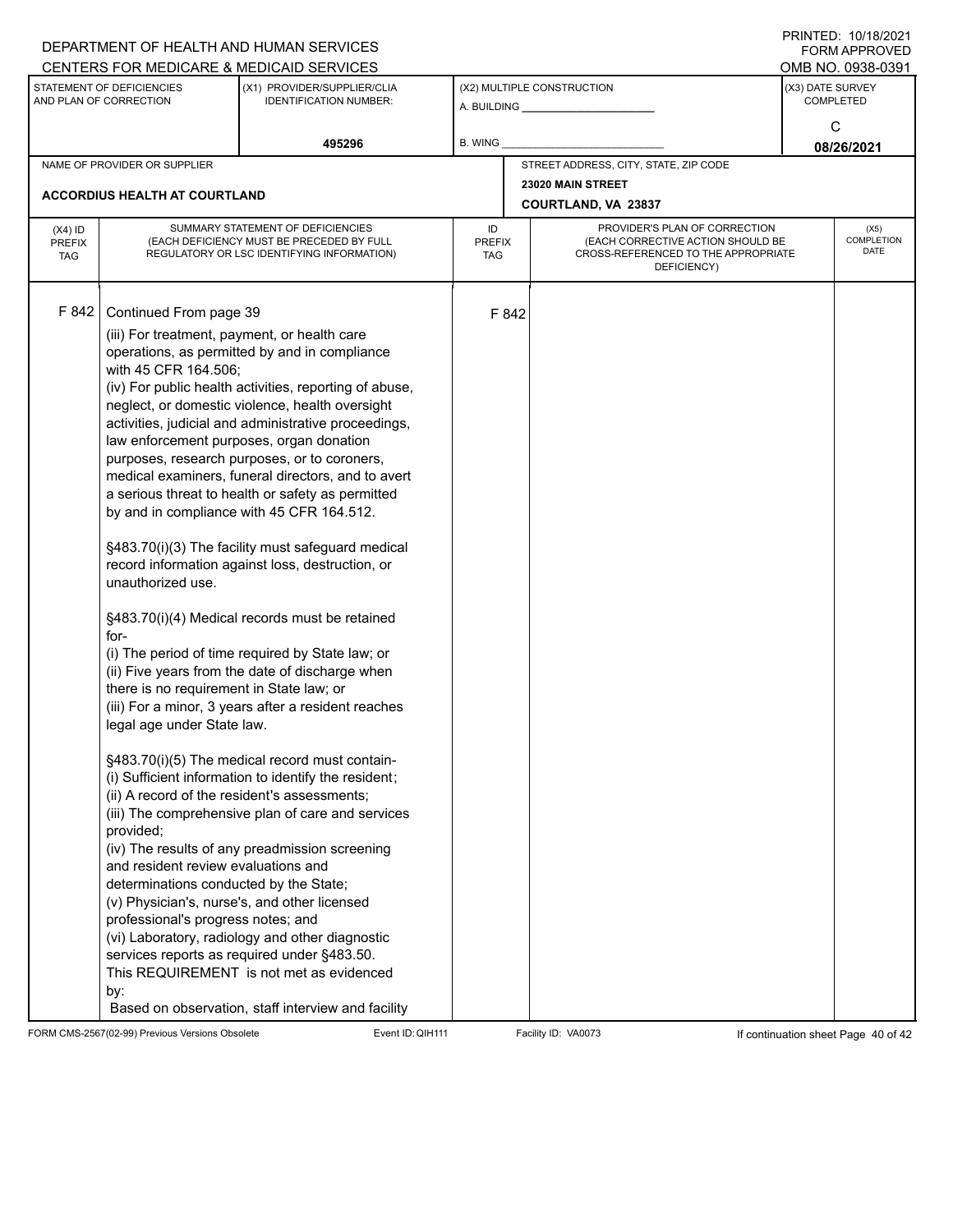|                                                                                                                                                                                                                                                                                                                                                                                                                                                                                                                                                                 | DEPARTMENT OF HEALTH AND HUMAN SERVICES                                                                                                                                                                                                                                                                                                                                                                                                                                                                                                                                                                                                                                                                                                                                                                                                                                                                                                                                                                                                                                                                                                                                                                                       |         |                                                                                                                                                               |                                          |                                      | FORM APPROVED                     |  |
|-----------------------------------------------------------------------------------------------------------------------------------------------------------------------------------------------------------------------------------------------------------------------------------------------------------------------------------------------------------------------------------------------------------------------------------------------------------------------------------------------------------------------------------------------------------------|-------------------------------------------------------------------------------------------------------------------------------------------------------------------------------------------------------------------------------------------------------------------------------------------------------------------------------------------------------------------------------------------------------------------------------------------------------------------------------------------------------------------------------------------------------------------------------------------------------------------------------------------------------------------------------------------------------------------------------------------------------------------------------------------------------------------------------------------------------------------------------------------------------------------------------------------------------------------------------------------------------------------------------------------------------------------------------------------------------------------------------------------------------------------------------------------------------------------------------|---------|---------------------------------------------------------------------------------------------------------------------------------------------------------------|------------------------------------------|--------------------------------------|-----------------------------------|--|
| CENTERS FOR MEDICARE & MEDICAID SERVICES                                                                                                                                                                                                                                                                                                                                                                                                                                                                                                                        |                                                                                                                                                                                                                                                                                                                                                                                                                                                                                                                                                                                                                                                                                                                                                                                                                                                                                                                                                                                                                                                                                                                                                                                                                               |         |                                                                                                                                                               |                                          |                                      | OMB NO. 0938-0391                 |  |
| STATEMENT OF DEFICIENCIES<br>AND PLAN OF CORRECTION                                                                                                                                                                                                                                                                                                                                                                                                                                                                                                             | (X1) PROVIDER/SUPPLIER/CLIA<br><b>IDENTIFICATION NUMBER:</b>                                                                                                                                                                                                                                                                                                                                                                                                                                                                                                                                                                                                                                                                                                                                                                                                                                                                                                                                                                                                                                                                                                                                                                  |         | (X2) MULTIPLE CONSTRUCTION                                                                                                                                    |                                          | (X3) DATE SURVEY<br><b>COMPLETED</b> |                                   |  |
|                                                                                                                                                                                                                                                                                                                                                                                                                                                                                                                                                                 | 495296                                                                                                                                                                                                                                                                                                                                                                                                                                                                                                                                                                                                                                                                                                                                                                                                                                                                                                                                                                                                                                                                                                                                                                                                                        | B. WING |                                                                                                                                                               |                                          | C<br>08/26/2021                      |                                   |  |
| NAME OF PROVIDER OR SUPPLIER                                                                                                                                                                                                                                                                                                                                                                                                                                                                                                                                    |                                                                                                                                                                                                                                                                                                                                                                                                                                                                                                                                                                                                                                                                                                                                                                                                                                                                                                                                                                                                                                                                                                                                                                                                                               |         |                                                                                                                                                               | STREET ADDRESS, CITY, STATE, ZIP CODE    |                                      |                                   |  |
| <b>ACCORDIUS HEALTH AT COURTLAND</b>                                                                                                                                                                                                                                                                                                                                                                                                                                                                                                                            |                                                                                                                                                                                                                                                                                                                                                                                                                                                                                                                                                                                                                                                                                                                                                                                                                                                                                                                                                                                                                                                                                                                                                                                                                               |         |                                                                                                                                                               | 23020 MAIN STREET<br>COURTLAND, VA 23837 |                                      |                                   |  |
|                                                                                                                                                                                                                                                                                                                                                                                                                                                                                                                                                                 |                                                                                                                                                                                                                                                                                                                                                                                                                                                                                                                                                                                                                                                                                                                                                                                                                                                                                                                                                                                                                                                                                                                                                                                                                               |         |                                                                                                                                                               |                                          |                                      |                                   |  |
| $(X4)$ ID<br><b>PREFIX</b><br><b>TAG</b>                                                                                                                                                                                                                                                                                                                                                                                                                                                                                                                        | SUMMARY STATEMENT OF DEFICIENCIES<br>(EACH DEFICIENCY MUST BE PRECEDED BY FULL<br>REGULATORY OR LSC IDENTIFYING INFORMATION)                                                                                                                                                                                                                                                                                                                                                                                                                                                                                                                                                                                                                                                                                                                                                                                                                                                                                                                                                                                                                                                                                                  |         | PROVIDER'S PLAN OF CORRECTION<br>ID<br>(EACH CORRECTIVE ACTION SHOULD BE<br><b>PREFIX</b><br>CROSS-REFERENCED TO THE APPROPRIATE<br><b>TAG</b><br>DEFICIENCY) |                                          |                                      | (X5)<br><b>COMPLETION</b><br>DATE |  |
| F 842<br>Continued From page 40<br>sample.<br>The findings included:<br>on 02/25/20 and discharged on 03/05/20.<br>- an assessment protocol) a comprehensive<br>(ARD) of 03/02/20 coded Resident #7's Brief<br>of a possible score of 15 indicating moderate<br>#7 total assistance of two with bed mobility,<br>(Bladder and Bowel) was coded for always<br>incontinent of bladder and bowel.<br>Point Click Care (PCC.) An interview was<br>approximately 11:50 a.m. The Administrator<br>PCC but could not validate if Resident #7 was<br>with this matter." | documentation review, the facility staff failed to<br>maintain a complete and accurate clinical record<br>for 1 of 8 residents (Resident #7) in the survey<br>Resident #7 was admitted to the nursing facility<br>Diagnosis for Resident #7 included but not limited<br>to Heart Failure and End Stage Renal Disease<br>(ESRD.) Resident #7's Minimum Data Set (MDS<br>assessment with an Assessment Reference Date<br>Interview for Mental Status (BIMS) scored a 8 out<br>cognitive impairment. The MDS coded Resident<br>dressing, toilet use and personal hygiene, total<br>dependence of one with bathing and extensive<br>assistance of one with eating for Activities of Daily<br>Living (ADL) care. In addition, under section H -<br>The surveyor was unable to locate Resident #7's<br>clinical record in the facilities software program<br>conducted with the Administrator on 08/24/21 at<br>searched for Resident #7 clinical information in<br>ever a resident at the facility because her clinical<br>record was not present. The Administrator said<br>(name of previous nursing home) was acquired<br>by (name of new owner) on 04/01/20. He stated,<br>"I'll reach out to cooperate support for assistance |         | F 842                                                                                                                                                         |                                          |                                      |                                   |  |

FORM CMS-2567(02-99) Previous Versions Obsolete Event ID:QIH111 Facility ID: VA0073 If continuation sheet Page 41 of 42